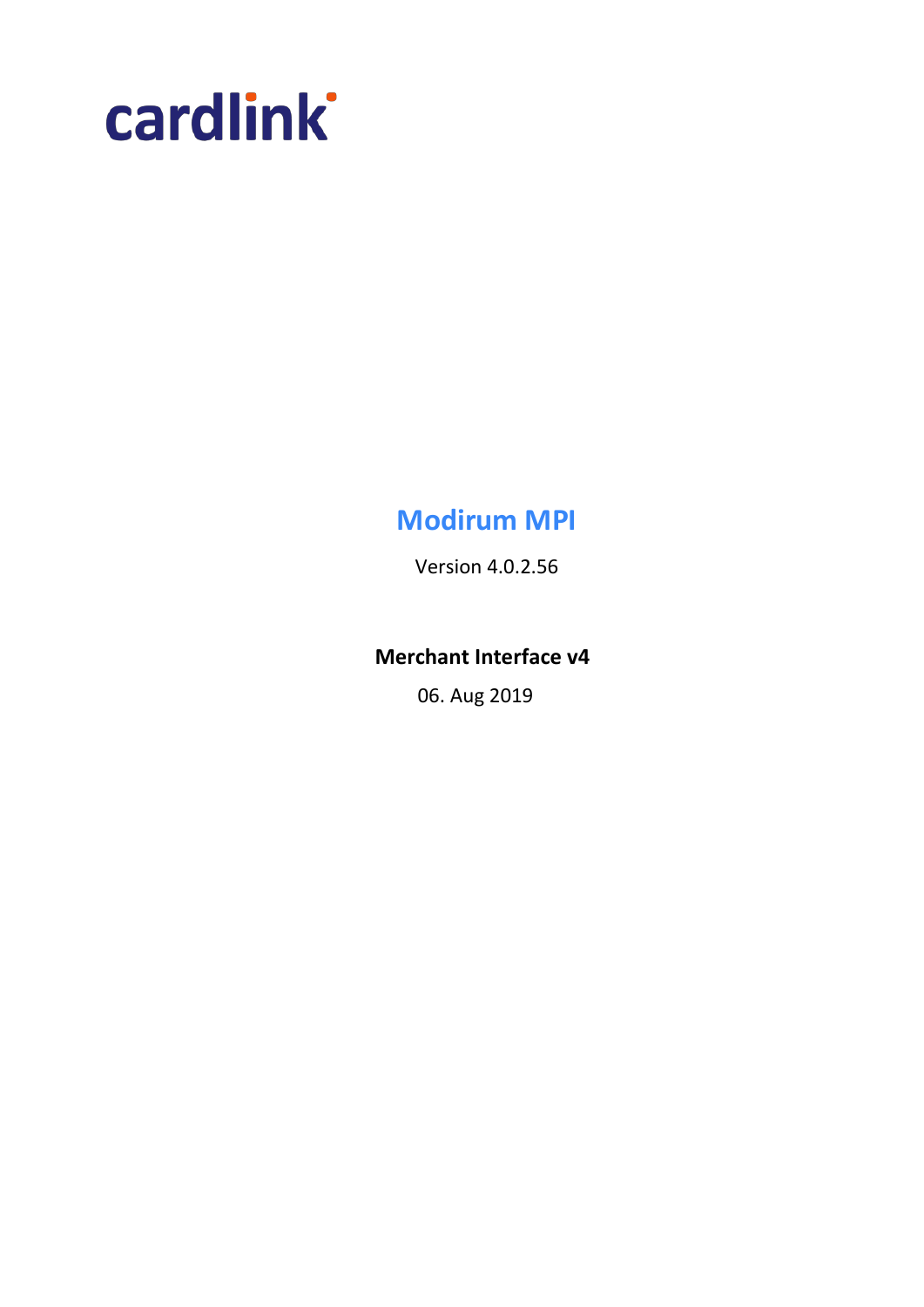## Table of Contents

| 1.1   |  |
|-------|--|
|       |  |
|       |  |
|       |  |
|       |  |
|       |  |
|       |  |
|       |  |
|       |  |
|       |  |
|       |  |
|       |  |
|       |  |
|       |  |
|       |  |
|       |  |
|       |  |
|       |  |
|       |  |
|       |  |
| 3.5   |  |
| 3.6   |  |
|       |  |
|       |  |
|       |  |
|       |  |
| 3.7   |  |
| 3.7.1 |  |
| 3.7.2 |  |
| 3.7.3 |  |
| 3.7.4 |  |
| 3.7.5 |  |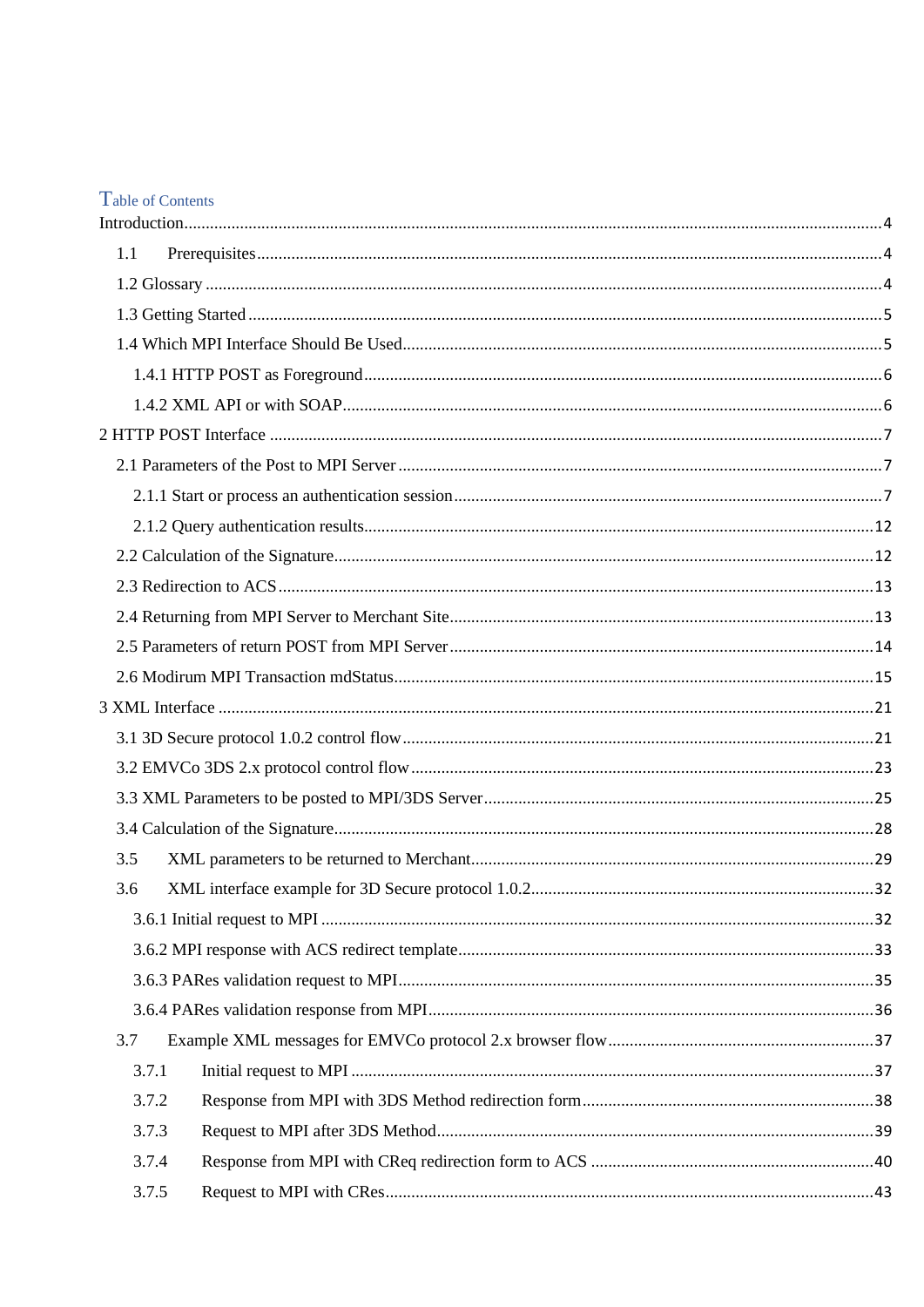| 4.1   |  |
|-------|--|
|       |  |
| 4.1.2 |  |
| 4.1.3 |  |
| 4.1.4 |  |
|       |  |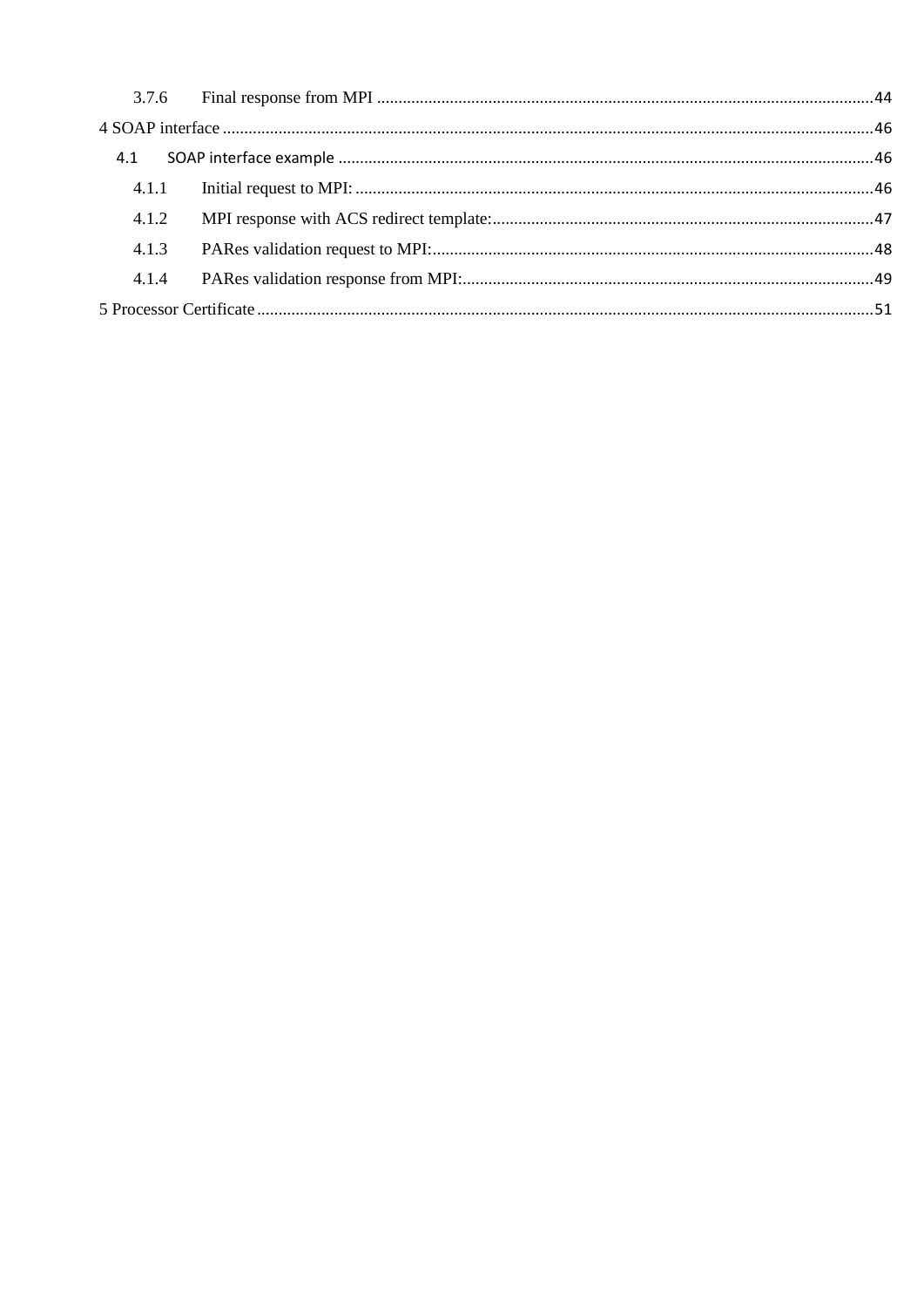# <span id="page-3-0"></span>Introduction

Modirum has developed a range of software products to support the use of 3-D Secure protocol for payer authentication. Modirum MPI is a product that is developed for merchants, acquirers or payment service providers that want to implement the 3-D Secure Merchant Plug-In (MPI) protocol. Modirum MPI is compliant with Visa, MasterCard, American Express, Diners and JCB schemas (protocol version 1.0.2). Since version 4.0.2.51 also ThreeDSecure 2.0 and 2.1 support has been established. As of now 2.0 is discontinued and Modirum MPI is certified to 2.1 protocol.

This document is the reference manual of Modirum MPI merchant interface. It has been targeted to merchants who connect to and process 3D Secure through Modirum MPI The structure of this document is as follows:

• Section HTTP POST Interface describes the merchant application interface of the product. The interface enables implementation of 3-D Secure protocol without any programming work. This section includes a separate summary of different result values of the 3-D Secure process (mdStatus, eci).

The new interface specification introduces recently emerged new MPI extension such as Brazil Market and Trusted Third Party and ThreeDSecure 2.x specifics and extensions. Please check for new fields in this version to ensure compability (look for "Since 4.0.2.54")

## <span id="page-3-1"></span>1.1 Prerequisites

It is assumed that the reader has basic knowledge of payment cards in the traditional commerce and in electronic commerce. It is also assumed that the reader has basic knowledge about the acquiring process of the payment cards.

## <span id="page-3-2"></span>1.2 Glossary

This section includes selected terms that are commonly used in the document. An extensive 3-D Secure glossary is available in 3-D Secure: System Overview, available through the "Vendors & Merchants" link on [http://corporate.visa.com.](http://corporate.visa.com/)

|                        | $ACS = Access Control Server$ A component that operates in the Issuer Domain, verifies whether authentication is<br>available for a card number, and authenticates specific transactions.                                                                                                                                |
|------------------------|--------------------------------------------------------------------------------------------------------------------------------------------------------------------------------------------------------------------------------------------------------------------------------------------------------------------------|
| API                    | <b>Application Programming Interface</b>                                                                                                                                                                                                                                                                                 |
| <b>HTML</b>            | HyperText Markup Language                                                                                                                                                                                                                                                                                                |
| PSP/Processor          | Payment services provider                                                                                                                                                                                                                                                                                                |
| MPI Manager/Admin Tool | User interface implementation of the MPI database. The tool can be used to maintain<br>merchant and directory server data as well as to browse transactions.                                                                                                                                                             |
| Merchant Plugin        | A component that operates in the Acquirer Domain; incorporated into the merchant's<br>Web storefront to perform functions related to 3-D Secure on behalf of the merchant,<br>such as determining whether authentication is available for a card number and<br>validating the digital signature in a 3-D Secure message. |
| MPI                    | See Merchant Plug-in.                                                                                                                                                                                                                                                                                                    |
| <b>PAN</b>             | Primary Account Number – often referred to as card number                                                                                                                                                                                                                                                                |
| PATransReq             | Payer Authentication Transaction Request; a record of authentication activity sent by the<br>ACS to the Authentication History Server                                                                                                                                                                                    |
| PATransRes             | Payer Authentication Transaction Response; Authentication History Server<br>response to PATransReq                                                                                                                                                                                                                       |
| $P_{\text{AReq}} =$    | A message sent from the Merchant Server Plugin to the Access Control Server via<br>Payer Authentication Request the cardholder device. Requests the issuer to authenticate its cardholder and<br>contains the cardholder, merchant, and transaction-specific information necessary<br>to do so.                          |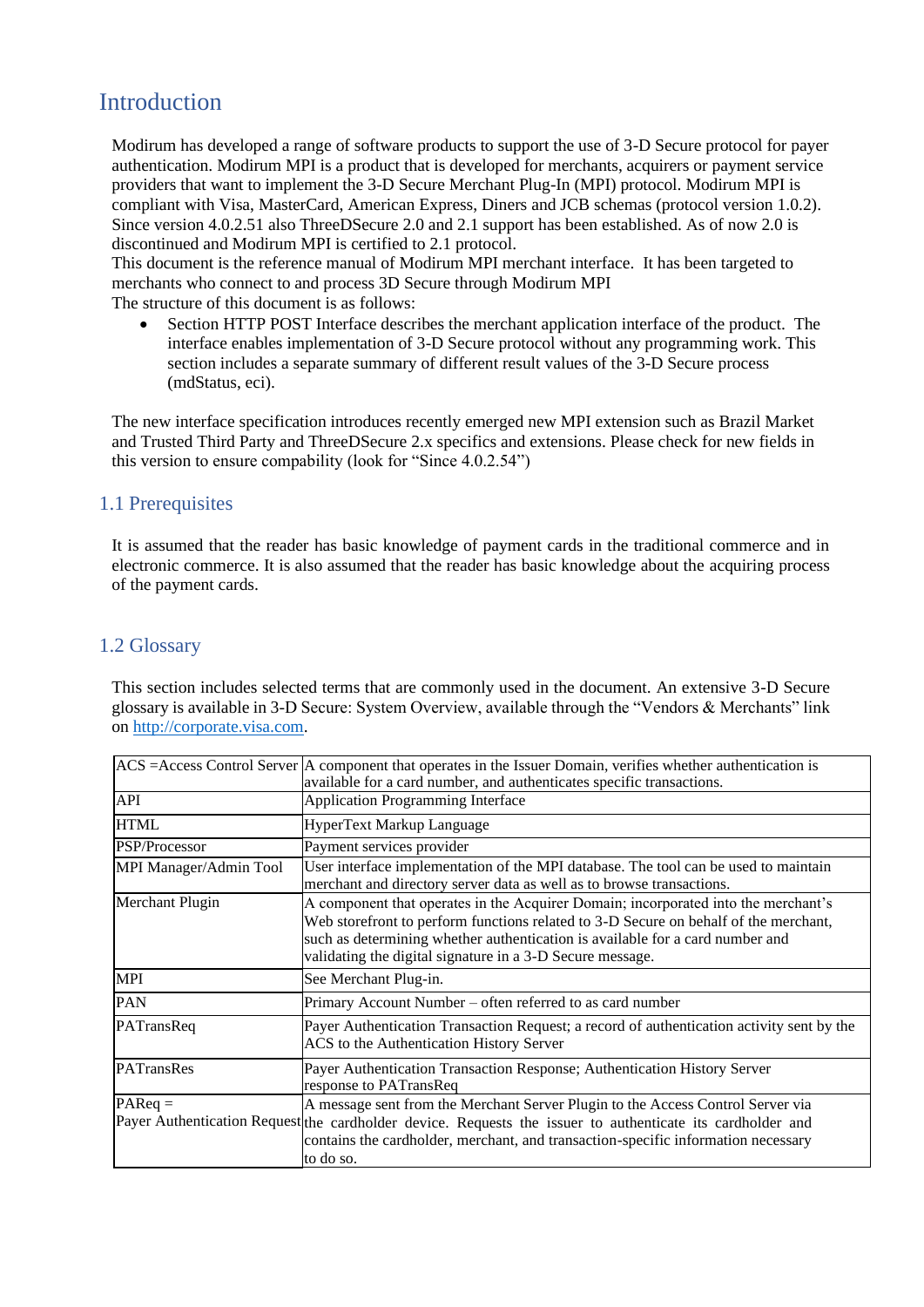| $PAREs =$<br>Payer Authentication<br>Response | A message formatted, digitally signed, and sent from the Access Control Server to<br>the Merchant Server Plug-in (via the cardholder device) providing the results of the<br>issuer's 3D Secure cardholder authentication.                                                       |
|-----------------------------------------------|----------------------------------------------------------------------------------------------------------------------------------------------------------------------------------------------------------------------------------------------------------------------------------|
| $VEReq =$<br>Verify Enrollment Request        | A message from the Merchant Server Plug-in to the Visa Directory or from the Visa<br>Directory to the ACS, asking whether authentication is available for a particular card<br>number                                                                                            |
| $VERes =$<br>Verify Enrollment Response       | A message from the ACS or the Visa Directory, telling the Merchant Server Plug-in<br>whether authentication is available                                                                                                                                                         |
| Directory Server                              | A server hardware/software entity which is operated in the Interoperability Domain; it<br>determines whether authentication is available for a specific card number, and if so, it<br>returns the URL of the appropriate Access Control Server to the Merchant Server<br>Plugin. |
| <b>WAP</b>                                    | <b>Wireless Application Protocol</b>                                                                                                                                                                                                                                             |
| <b>WML</b>                                    | Wireless Markup Language                                                                                                                                                                                                                                                         |
| 3DS Server                                    | A server component used in ThreeDSecure 2.x that resempbles somewhat MPI<br>functionality of ThreeDSecure 1.0 and is responsible with communications and interfacing<br>with Directories and 3DS Requestors and ACS redirections in browser and redirection<br>mode.             |
| 3DS Requestor                                 | An end entity or Merchant participating in 3DS Secure 2.x protocol.                                                                                                                                                                                                              |
| AReq                                          | Authentication request in 3DS 2.x protocol                                                                                                                                                                                                                                       |
| Ares                                          | Authentication response in 3DS 2.x protocol                                                                                                                                                                                                                                      |
| RReq                                          | Results request in 3DS 2.x protocol                                                                                                                                                                                                                                              |
| RRes                                          | Results request response in 3DS 2.x protocol                                                                                                                                                                                                                                     |
| CReq                                          | Challenge request in 3DS 2.x protocol                                                                                                                                                                                                                                            |
| Cres                                          | Challenge request response in 3DS 2.x protocol                                                                                                                                                                                                                                   |
|                                               |                                                                                                                                                                                                                                                                                  |

*Table 1: Glossary*

## <span id="page-4-0"></span>1.3 Getting Started

The purpose of this section is to describe the basic functionality of Modirum MPI. Functions of the product are walked- through with help of examples. More detailed description of the product is included in the rest of the document.

Note that the examples can be tested with a demo merchant and a live Modirum MPI. In order to get access to Modirum demo site, please contact Modirum support.

In order to try the following examples with Modirum software, please note the following recommendations:

- ➢ With the example merchant application, it is recommended to use FireFox, Chrome, or Internet Explorer 9 (or newer). The software has also been tested with other browsers, but there have been some technical problems with earlier browser versions.
- $\triangleright$  It is highly recommended to use a display with a minimum 1024x786 graphics resolution.

## <span id="page-4-1"></span>1.4 Which MPI Interface Should Be Used

Modirum MPI supports several alternative protocols for integration to the payment page:

- 1. HTTP POST as Foreground
- 2. HTTP XML or XML+SOAP API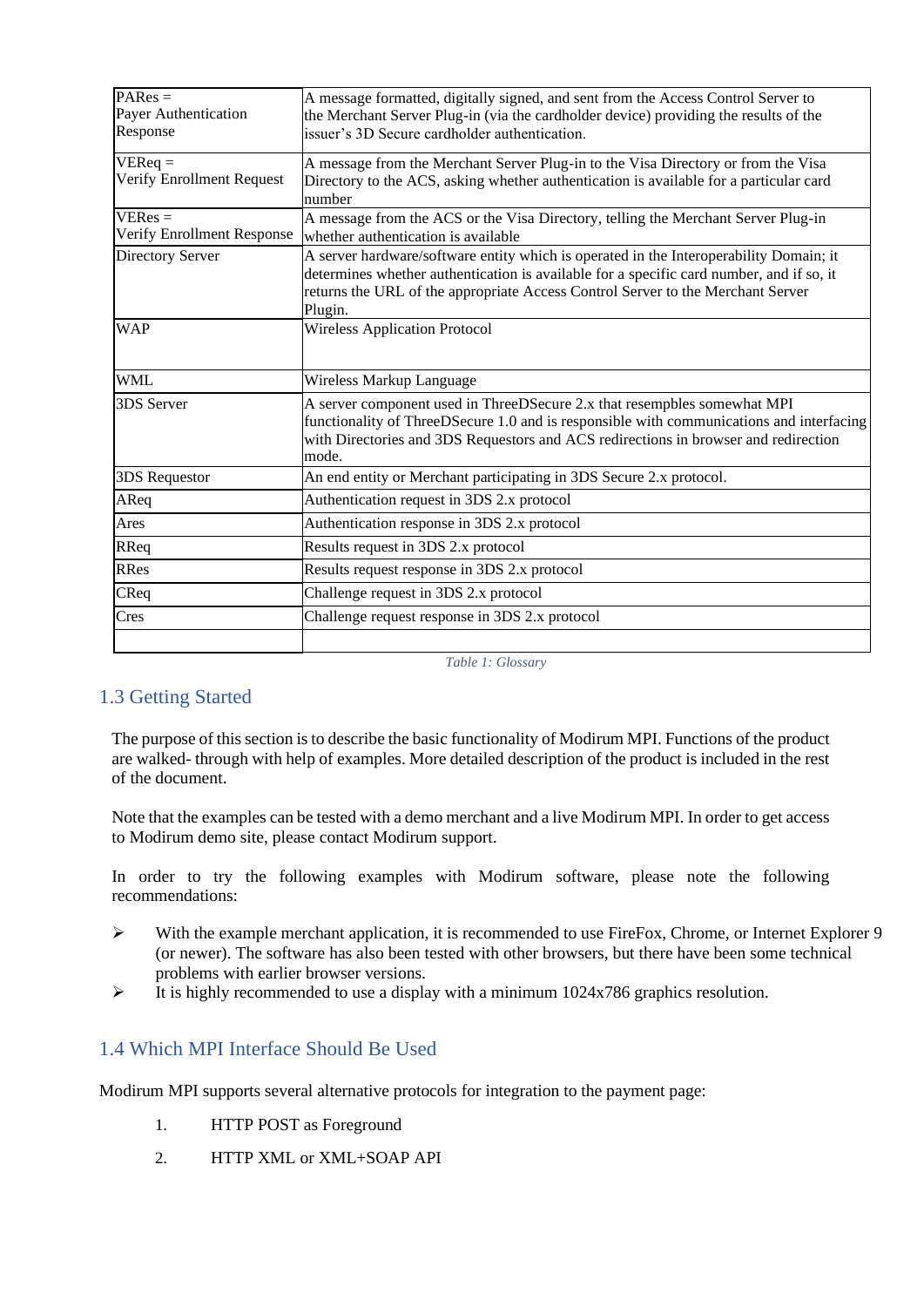Which one to use depends on how much integration effort you are willing to invest. The biggest architectural decision you need to make is whether you will be using the MPI in "foreground" or "background" mode.

In "foreground" mode, the MPI is exposed directly to the Internet as a separate web application, typically on a separate dedicated server or a separate web application on some server also used for other purposes.

In "XML" mode, the MPI may not be directly exposed to Internet for end users but only for inbound directory connection for 3DS2 RReq, but some other application, typically the one displaying the payment page, handles the user browser session and passes data between the cardholder browser and the MPI.

HTTP POST as foreground is the easiest and the technical integration effort should be up to few days, whereas XML integration effort may be a few weeks.

## <span id="page-5-0"></span>1.4.1 HTTP POST as Foreground

Payment page and MPI are separate applications residing on same or different servers. In this model the transaction flow is:

- 1 The payment page places MPI input values into HTTP fields on HTML page and redirects the user browser to the MPI (using html form with Javascript).
- 2 MPI contacts directory and either returns immediately (not enrolled of frictionless authentication) or redirects the user browser session to the ACS for challenge authentication.
- 3 ACS authenticates
- 4 MPI receives the user session back from the ACS.
- 5 MPI verifies the ACS response and Directory Response in 3DS2.
- 6 The MPI redirects the user browser back to the payment page and payment page application reads the return values from HTML fields.

## <span id="page-5-1"></span>1.4.2 XML API or with SOAP

Payment page and MPI are separate applications residing on same or different servers. In this model, MPI never receives the user browser session. The payment page application has the user session, performs necessary redirections and receives the response.

In this model the transaction flow is:

- 1. The payment page places MPI input values into XML message and sends a background system-to-system HTTP(S) call to the MPI.
- 2. MPI contacts directory and returns either final response, continue with enrollment and perform 3ds method or finalized HML redirect form with included formatted PAReq/CReq message and ACS URL to the payment page application.
- 3. If cardholder was enrolled and or challenge authentication requested, payment page application redirects the user browser to the ACS with posting the PAReq/CReq from acquired from MPI.
- 4. ACS authenticates
- 5. Payment page application receives the user session back from the ACS with PARes/CRes.
- 6. Payment page application submits the ACS response PARes/CRes to the MPI in XML message for verification.
- 7. MPI verifies the ACS response and DS direct response in case of 3DS2.
- 8. The MPI places results to merchant with final XML message with verified results and payment page application reads the return values from XML message fields.

**Note:** The communications in background use XML or XML SOAP messages defined in interface specification sections in this document.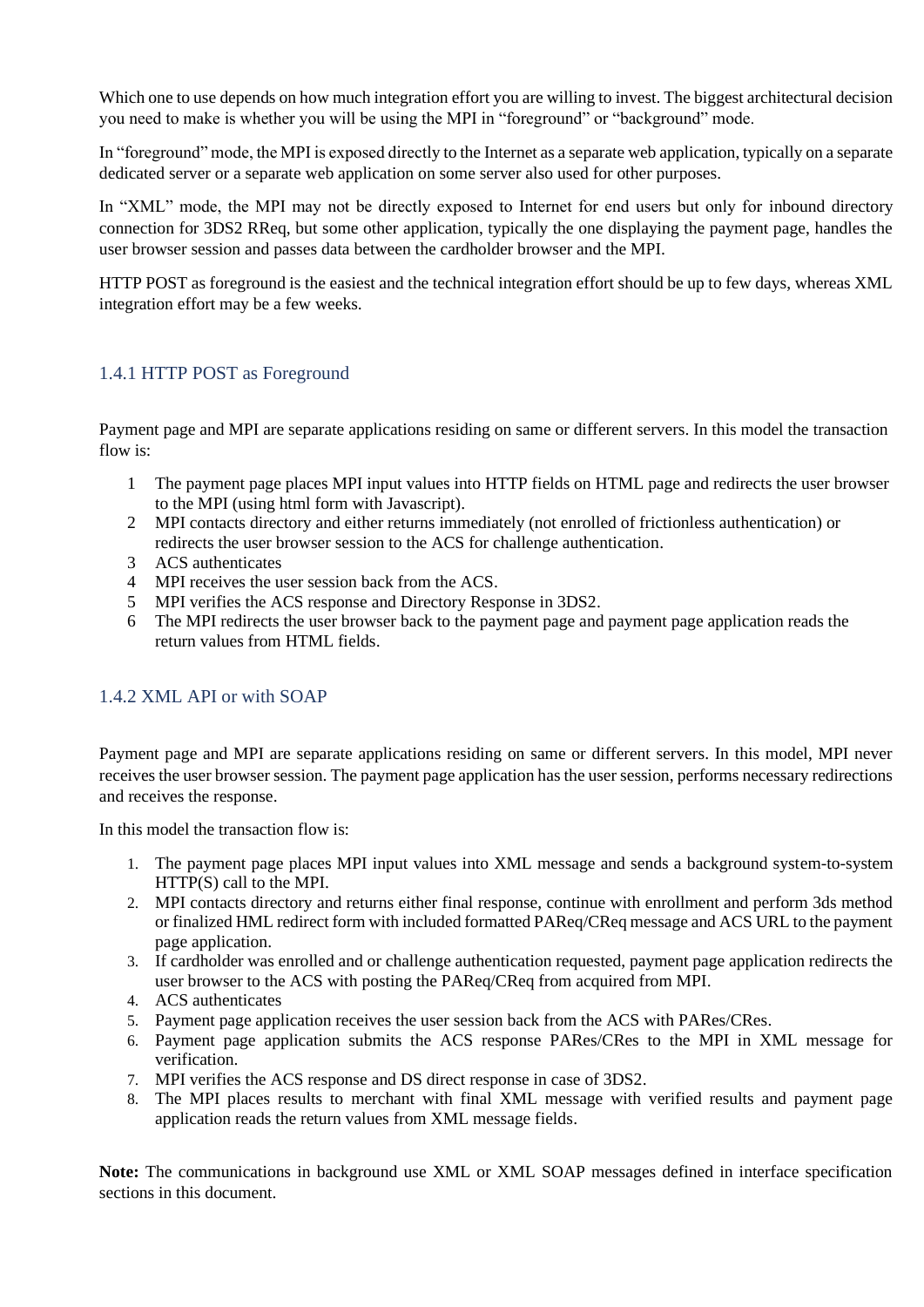So, the payment application should be aware of this and should be capable to send such requests to mpi and extract the needed values from response XML/XML SOAP.

## <span id="page-6-0"></span>2 HTTP POST Interface

The simplest way to add 3-D Secure support to existing Merchant site is to use HTTP Post interface of the Modirum MPI.

The control flow using HTTP Post interface is the following:

- 1. Merchant payment page asks the user all the relevant payment data, such as card number, expiry, etc.
- 2. Merchant payment page calculates digest (version 3.0 or earlier) or the signature (v 4.0, detailed below) of all the fields to be posted to Modirum MPI including the shared secret (version 3.0 or earlier) and POSTs these fields except the shared secret to the Modirum MPI.
- 3. Modirum MPI checks the card participation from the 3-D Secure directory and return the redirection page to the Issuer ACS. The right directory is found with either card scheme id or matching the beginning of the card number.
- 4. After the ACS is finished with the user authentication, ACS returns the control to the Modirum MPI. The MPI Server verifies the signature
- 5. of ACS and POSTs the response to either success URL or fail URL, which the MPI has earlier passed to the ACS.
- 6. Merchant payment page reads the response and continues with the authorization of the payment (or does the error processing).

## <span id="page-6-1"></span>2.1 Parameters of the Post to MPI Server

#### <span id="page-6-2"></span>2.1.1 Start or process an authentication session

The following table describes the parameters of the POST from the payment page to Modirum MPI. HTTP POST interface version has been upgraded to 4.0.

| <b>Field</b>              |                  | <b>Required / Description</b>                                               |
|---------------------------|------------------|-----------------------------------------------------------------------------|
| <b>General parameters</b> | Optional/        |                                                                             |
|                           | <b>Condition</b> |                                                                             |
|                           | lal              |                                                                             |
| version                   | R                | 4.0                                                                         |
| cardType                  | O/R              | Card scheme can be defined explicitly. Values with one digit are valid.     |
|                           |                  | The value is matched to directory server entry that is mapped to the        |
|                           |                  | merchant with that particular cardType                                      |
|                           |                  | The field can also be left empty, which means that the directory server is  |
|                           |                  | determined from the card number                                             |
| pan                       | R                | Card number. 13-19 digit account number                                     |
|                           |                  | Note: must nor present if cardEncData field is used                         |
|                           | IR               | Expiration Date supplied to the merchant by cardholder (YYMM). Note         |
| expiry                    |                  | that this field is not checked in most of the production ACS installations. |
|                           |                  | Note: must nor present if cardEncData field is used                         |
| cardEncData               |                  | In case Client-side card data encryption used with VPOS support. And        |
|                           |                  | then fields pan and expiry must be missing                                  |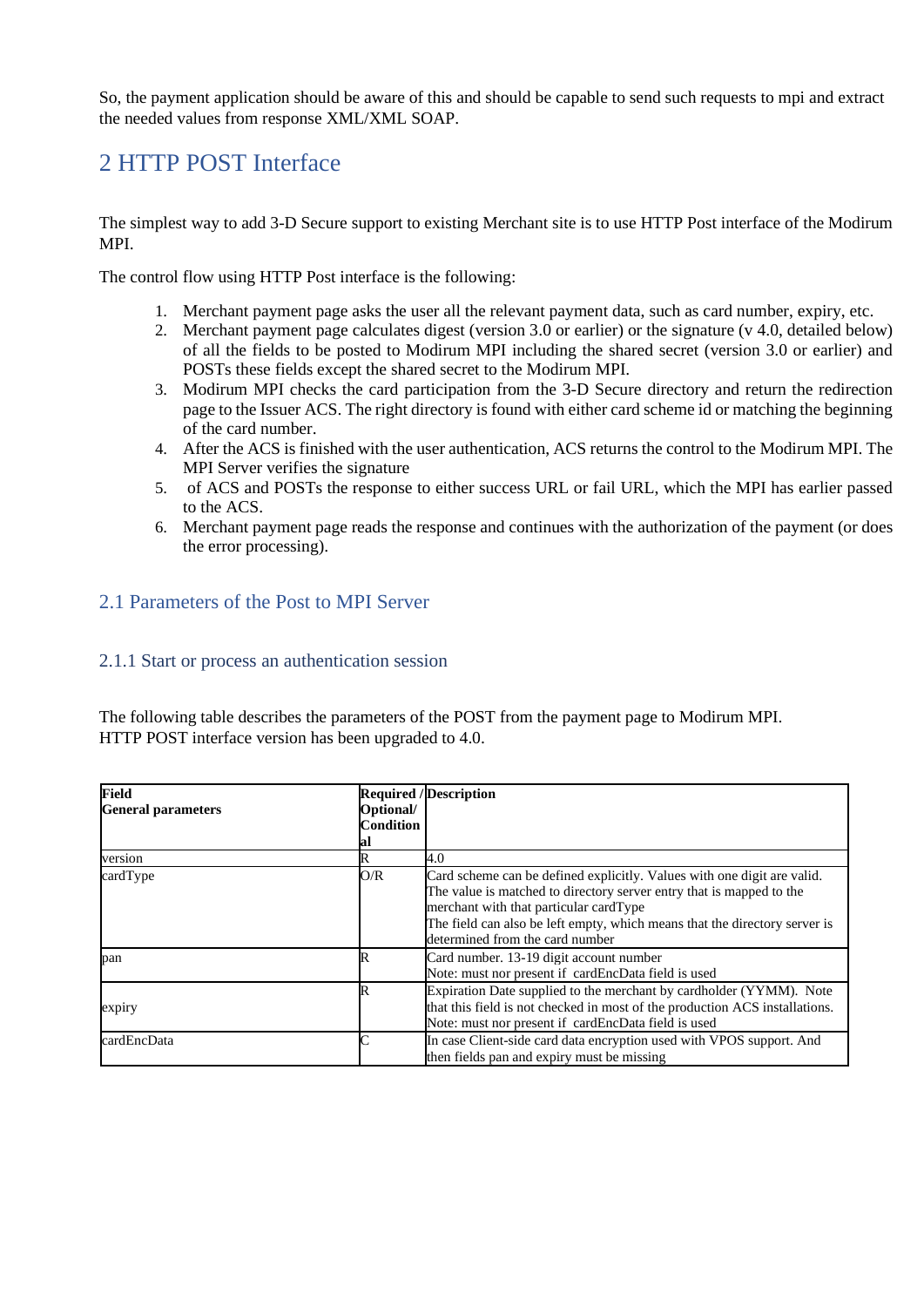| deviceCategory | k              | Integer length 1, Indicates the type of cardholder device. Supported values         |
|----------------|----------------|-------------------------------------------------------------------------------------|
|                |                | are:                                                                                |
|                |                | $0 = www$                                                                           |
|                |                | $1 =$ legacy mobile (deprecated, means wml interfaces)                              |
|                |                | $4 = dtv$ (deprecated)                                                              |
|                |                | $5 = \text{mobile}$ SDK (for ThreeDSecure 2.x only)                                 |
|                |                | $6 =$ for ThreeDS Requestor initiated (3RI) flow (for ThreeDSecure 2.x              |
|                |                | only)                                                                               |
|                |                | Since version 4.0.2.37 this field is required. Most cases this value shall be       |
|                |                | always 0 as wap phones are no longer mainstream and may not be                      |
|                |                | supported by ACSes.                                                                 |
| purchAmount    | O              | Max. 12-digit numeric amount in minor units of currency with all                    |
|                |                | punctuation removed. (Optional for NPA only)                                        |
|                |                | Examples:                                                                           |
|                |                | Display Amount USD 123.45                                                           |
|                |                | Purchase Amount 12345                                                               |
| exponent       | 0              | Exponent number length 1 (Optional for NPA only)                                    |
|                |                | The minor units of currency specified in ISO 4217. For example, US                  |
|                |                | Dollars has a value of 2; Japanese Yen has a value of 0.                            |
| description    | $\overline{O}$ | Purchase description.                                                               |
|                |                | Brief description of items purchased, determined by the merchant.                   |
|                |                | Maximum size is 125 characters, but merchant should consider the                    |
|                |                | characteristics of the cardholder's device when creating the field.                 |
|                |                | Note: Most Issuers do not display the description to the user.                      |
| currency       | O              | Currency. Determined by merchant. ISO 4217, 3-digit numeric. (Optional              |
|                |                | for NPA only)                                                                       |
| merchantID     | R              | ID to identify the merchant to Modirum MPI.                                         |
| merchantName   | O              | Length: 1-25 characters                                                             |
|                |                | Format: any characters                                                              |
|                |                | Send this parameter if you want to override PAReq.Merchant.name.                    |
|                |                | Effective only in Multinamed or PSP mode only merchant only.                        |
|                |                | Else of by default it is taken from mpi database. ***                               |
| xid            | R              | Unique transaction identifier determined by merchant. Contains a 20 byte            |
|                |                | statistically unique value that has been Base64 encoded, giving a 28-byte           |
|                |                | result. Note: used only in or for 3DS1.0.2 protocol, but still needed for any       |
|                |                | case to be present for later reference lookups etc.                                 |
| okUrl          | $R/-$          | Fully qualified URL to Merchant.                                                    |
|                |                | Modirum MPI will do POST when finished to this URL in all other cases,              |
|                |                | except when authentication or signature validation fails (mdStatus = $0$ ).         |
|                |                | Max length 2048 chars                                                               |
|                |                | Not applicable if device Category = $5$ or 6                                        |
| failUrl        | $R/-$          | Fully qualified URL to Merchant.                                                    |
|                |                | Modirum MPI will do POST to this URL when authentication or signature               |
|                |                | validation fails. $mdStatus = 0$ .                                                  |
|                |                | Max length 2048 chars                                                               |
|                |                | Not applicable if device Category = $5$ or 6                                        |
| MD             | O              | The MD ("Merchant Data") field: merchant state data that must be                    |
|                |                | returned to the merchant. The content of this field is passed unchanged             |
|                |                | and without assumptions about its content to the return POST.                       |
|                |                | This field is used to accommodate the different ways merchant systems               |
|                |                | handle session state. If the merchant system does not maintain state for a          |
|                |                | given shopping session, the MD can carry whatever data the merchant                 |
|                |                | needs to continue the session.                                                      |
|                |                | This field must contain only ASCII characters in the range 0x20 to 0x7E;            |
|                |                | Since version 4.0.2.15 characters '<' and '>' are not allowed in this<br>parameter. |
|                |                | If other data is needed, the field must be Base64 encoded. The size of the          |
|                |                | field (after Base64 encoding, if applicable) is limited to 254 bytes. If MD         |
|                |                | includes confidential data (such as the PAN), it must be encrypted.                 |
| recurFreq      | $\overline{O}$ | Recurring frequency for PAReq/AReq Purchase.Recur.frequency (integer                |
|                |                | days, 28 means monthly)                                                             |
| recurEnd       | O/R            | Recurring end date for PAReq/AReq format YYYYMMDD, if recurFreq                     |
|                |                | is present then recurEnd is required                                                |
| installments   | $\overline{O}$ | Number of Installments for PAReq/AReq.Purchase.install integer value >1             |
|                |                | and <= 999. Install and recurring parameters can not be present at the              |
|                |                | same time.                                                                          |
|                |                |                                                                                     |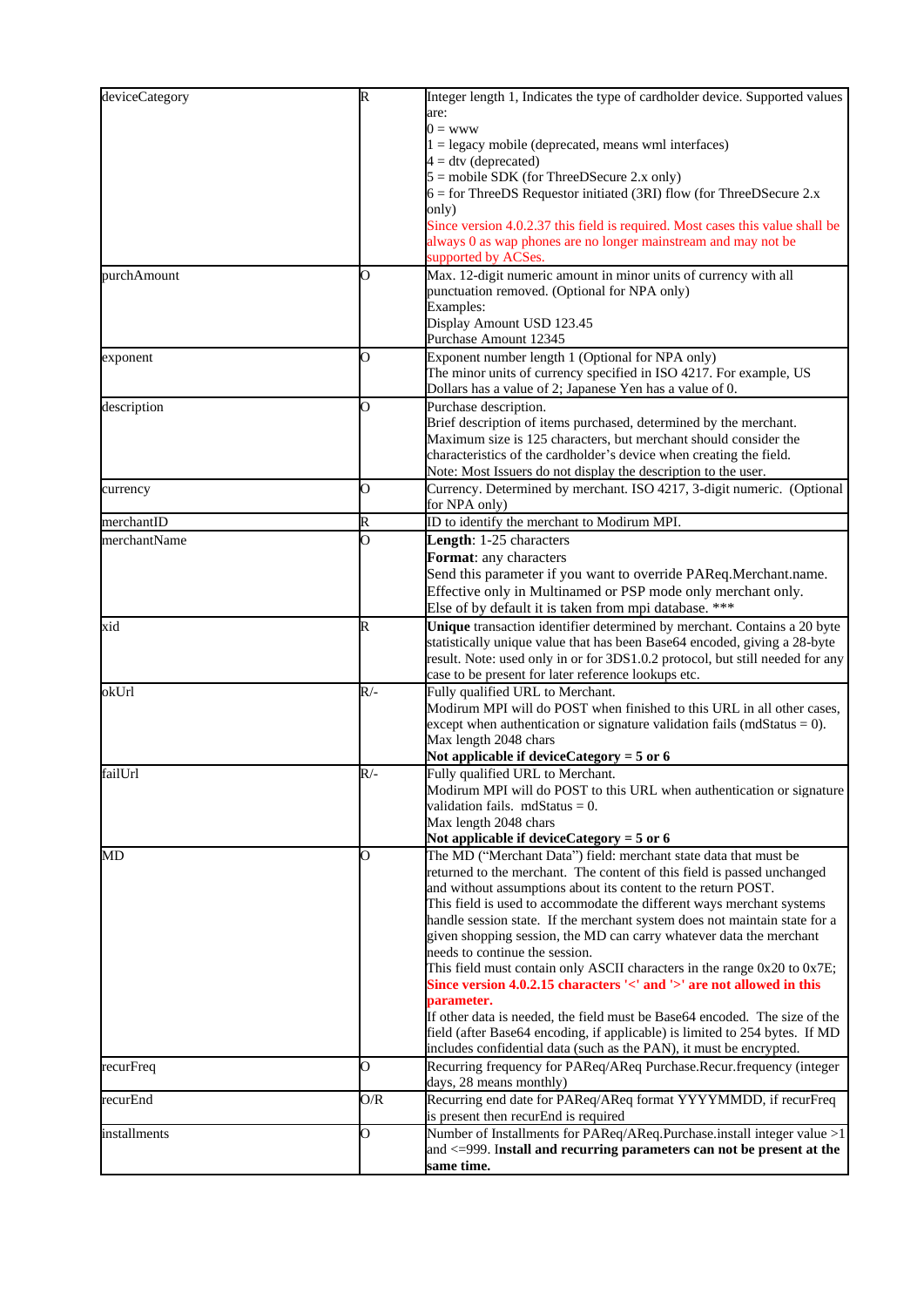| O                  | Possible values:<br>VPOSToken - to indicate that instead of real pan pan parameter                                                                                                                                                          |
|--------------------|---------------------------------------------------------------------------------------------------------------------------------------------------------------------------------------------------------------------------------------------|
|                    | will contain VPOS token.                                                                                                                                                                                                                    |
|                    | 3DS 2.x general extra fields (reflecting the fields of EMVCo spec)                                                                                                                                                                          |
| O                  | Variable string64 extra account info                                                                                                                                                                                                        |
| $\overline{\rm o}$ | Fixed str 2: $01 = Not$ Applicable, $02 = Credit$ , $03 = Debit$                                                                                                                                                                            |
| $\overline{\rm o}$ | Fixed string $Y/N$ : $Y =$ Shipping Address matches Billing Address.                                                                                                                                                                        |
|                    | N = Shipping Address does not match Billing Address.                                                                                                                                                                                        |
|                    | Var string 245. Cardholder name<br>$\overline{Var}$ string 254                                                                                                                                                                              |
|                    |                                                                                                                                                                                                                                             |
|                    | Var string 19 (3-15): Home phone format cc-subscriber 1-686123456<br>Var string 19 (3-15): Mobile phone format cc-subscriber 1-686123456                                                                                                    |
|                    | Var string 19 (3-15): Work phone format cc-subscriber 1-686123456                                                                                                                                                                           |
| $\overline{O}$     | Fix string 2: $01 = PA(payment)$ , $02 = NPA(non-payment)$ , defaults to 01                                                                                                                                                                 |
|                    | In case it is required to force MPI to use particular message version for this                                                                                                                                                              |
|                    | transaction (in case MPI and Issuer supports it). If not supported, then MPI<br>will use one of supported messageVersion-s<br>Format: 2.0.1 or 2.1.0<br>Length: 5.                                                                          |
|                    | Mostly for specific testing only. Not recommended to be used as MPI<br>resolves on its own appropriate version.                                                                                                                             |
| O/C                | Purchase date in GMT: Format YYYYMMDDHHMMSS. Optional for                                                                                                                                                                                   |
|                    | normal purchases and will de defaulted to current time. Shall be present<br>for installments and recurrings and set to original purchase agreement<br>date .                                                                                |
| O                  | Fix string $2:01 = \text{Goods}/\text{Service}$ Purchase<br>$03$ = Check Acceptance, $10$ = Account Funding, $11$ = Quasi-Cash                                                                                                              |
|                    | Transaction, 28 = Prepaid Activation and Load                                                                                                                                                                                               |
| О                  | Fix string 2: Unsure its use case: $01$ = Recurring transaction<br>$02$ = Installment transaction, $03$ = Add card, $04$ = Maintain card<br>information, $05 =$ Account verification. (this is field three RIInd in case of                 |
|                    | 2.1), to be used only if deviceCategory=6.                                                                                                                                                                                                  |
| O                  | Type: string Length: 2<br>Accepted values: 01 - Payment, 02 -recurring, 03 - instalment, 04 - add<br>card??, 05 - maintain card??, 06 - verification as part token EMV token                                                                |
| O                  | ID<br>Fix string 2. Challenge request prefrences indicator. $01 = No$ preference                                                                                                                                                            |
|                    | $02$ = No challenge requested, $03$ = Challenge requested: 3DS Requestor<br>Preference, 04 = Challenge requested: Mandate                                                                                                                   |
| O                  | Type: string                                                                                                                                                                                                                                |
|                    | Length: 1-35. Note: Normally filled by MPI from its configuration ***<br>If You have multiple schema values and unsure with what schema card goes<br>to send schema specific values for all possible schemas                                |
| O                  | Type: string                                                                                                                                                                                                                                |
|                    | Length: 1-40 Note: Normally filled by MPI from its configuration ***<br>If You have multiple schema values and unsure with what schema card goes                                                                                            |
|                    | to send schema specific values for all possible schemas                                                                                                                                                                                     |
|                    | Fix string 2, unsure of use case: $01 =$ Add card, $02 =$ Maintain card<br>information, $03 =$ Cardholder verification as part of EMV token ID&V<br>According to EMVCo 3DS Spec<br>Required if TDS2.messageCategory is 02                   |
| О                  | Fully qualified URL of 3DS Requestor website or customer care site.<br>If not provided, then url will be taken from merchant config in database.<br>Length: Var string2048 (applies also for 3DS1)<br>Example: http://server.domainname.com |
| O                  | Desired challenge window size for 2.x. Number 2. Values accepted<br>$01 = 250$ x 400, $02 = 390$ x 400, $03 = 500$ x 600, $04 = 600$ x 400,<br>$05 =$ Full screen                                                                           |
| 0                  | Type: string<br>Length: 4                                                                                                                                                                                                                   |
| O                  | Type: numeric, Used as first priority if 3DS1 and present.                                                                                                                                                                                  |
|                    | Length: $1-11$ (if present overrides acqBIN ***)<br>If You have multiple schema values and unsure with what schema card goes<br>to send schema specific values for all possible schemas                                                     |
|                    | 0<br>$\overline{O}$<br>O<br>$\overline{\rm o}$<br>$\overline{O}$<br>O<br>O/R                                                                                                                                                                |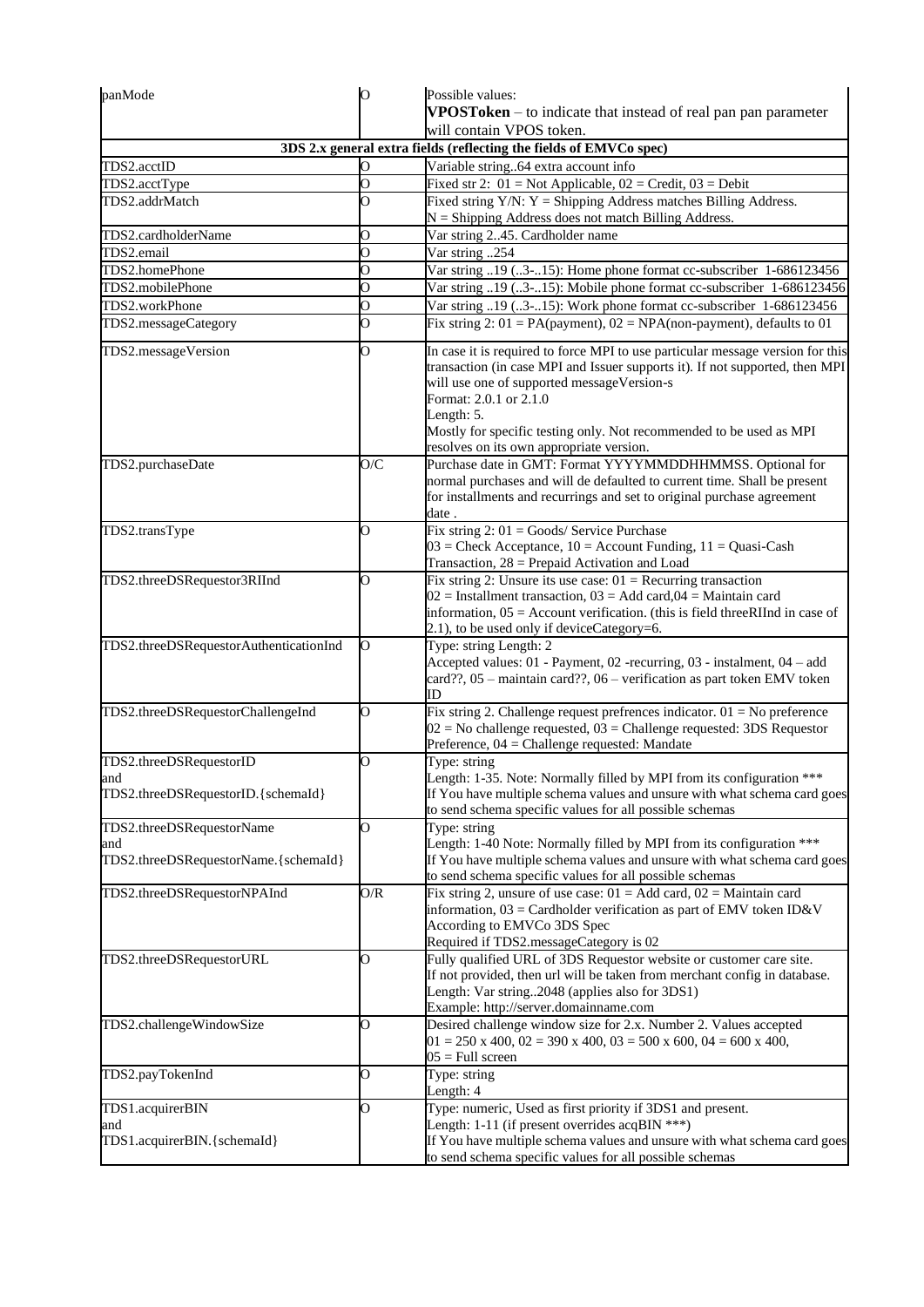| TDS2.acquirerBIN                   | O                  | Type: numeric                                                                                                                                                                                                                                                   |
|------------------------------------|--------------------|-----------------------------------------------------------------------------------------------------------------------------------------------------------------------------------------------------------------------------------------------------------------|
| and<br>TDS2.acquirerBIN.{schemaId} |                    | Length: $1-11$ (if present overrides acqBIN ***)                                                                                                                                                                                                                |
|                                    |                    | If You have multiple schema values and unsure with what schema card goes<br>to send schema specific values for all possible schemas                                                                                                                             |
| TDS1.acquirerMerchantID            | O                  | Type: string. Used as first priority if 3DS1 and present.                                                                                                                                                                                                       |
| and                                |                    | Length: 1-35 (if present overrides merchantId, ***)                                                                                                                                                                                                             |
| TDS1.acquirerMerchantID.{schemaId} |                    | If You have multiple schema values and unsure with what schema card goes                                                                                                                                                                                        |
| TDS2.acquirerMerchantID            | O                  | to send schema specific values for all possible schemas<br>Type: string                                                                                                                                                                                         |
| and                                |                    | Length: 1-35 (if present overrides merchantId, ***)                                                                                                                                                                                                             |
| TDS2.acquirerMerchantID.{schemaId} |                    | If You have multiple schema values and unsure with what schema card goes                                                                                                                                                                                        |
|                                    |                    | to send schema specific values for all possible schemas                                                                                                                                                                                                         |
| TDS2.merchantName                  | $\overline{O}$     | Type: string (applies also for 3DS1 if merchantName not set)<br>Length: 1-40 (if present overrides merchantName, **)                                                                                                                                            |
| TDS2.mcc                           | $\overline{O}$     | Type: numeric                                                                                                                                                                                                                                                   |
| and<br>TDS2.mcc.{schemaId}         |                    | Length: 4 (if present overrides mcc in profile ***)<br>If You have multiple schema values and unsure with what schema card goes                                                                                                                                 |
|                                    |                    | to send schema specific values for all possible schemas                                                                                                                                                                                                         |
| TDS2.merchantCountryCode           | $\overline{O}$     | Type: numeric                                                                                                                                                                                                                                                   |
|                                    |                    | Length: 3 (if present overrides country code in profile ***)                                                                                                                                                                                                    |
|                                    |                    | *** Effective only if merchant PSP mode (3DS1 effect also)                                                                                                                                                                                                      |
|                                    |                    | ** Effective only if merchant PSP or Multi named mode (3DS1 also)<br>3DS 2.0 Merchant Risk fields                                                                                                                                                               |
| TDS2.mriShipIndicator              | О                  | Format 2 numeric characters, See table A.7.2 EMVCO spec                                                                                                                                                                                                         |
| TDS2.mriDeliveryTimeframe          | $\overline{O}$     | Type: numeric                                                                                                                                                                                                                                                   |
|                                    |                    | Length: $1-2$                                                                                                                                                                                                                                                   |
| TDS2.mriDeliveryEmailAddress       | $\overline{O}$     | Format up to 254 numeric characters eamil, See table A.7.2 EMVCO spec                                                                                                                                                                                           |
| TDS2.mriReorderItemsInd            | $\overline{\rm o}$ | Type: numeric                                                                                                                                                                                                                                                   |
|                                    |                    | Length: $1-2$                                                                                                                                                                                                                                                   |
| TDS2.mriPreOrderPurchaseInd        | O                  | Type: numeric<br>Length: 1-2                                                                                                                                                                                                                                    |
| TDS2.mriPreOrderDate               | $\overline{O}$     | Format 8 character, date YYYYMMDD See table A.7.2 EMVCO spec                                                                                                                                                                                                    |
| TDS2.mriGiftCardAmount             | $\overline{O}$     | Format max len 15 numeric value in minor units.                                                                                                                                                                                                                 |
| TDS2.mriGiftCardCurr               | $\overline{O}$     | Format 3 numeric characters ISO4217                                                                                                                                                                                                                             |
| TDS2.mriGiftCardCount              | $\overline{O}$     | Format 2 numeric characters                                                                                                                                                                                                                                     |
|                                    |                    | 3DS 2.0 extra account info fields                                                                                                                                                                                                                               |
| TDS2.chAccAgeInd                   | 0                  | Length of time that the cardholder has had the account with the 3DS<br>Requestor. Format and values according to EMVCo specification                                                                                                                            |
| TDS2.chAccDate                     | $\overline{O}$     | Fix YYYYMMDD, Date that the cardholder opened the account at<br>merchant                                                                                                                                                                                        |
| TDS2.chAccChangeInd                | O                  | Length of time since the cardholder's account information with the 3DS                                                                                                                                                                                          |
|                                    |                    | Requestor was last changed. Including Billing or Shipping address, new                                                                                                                                                                                          |
|                                    |                    | payment account, or new user(s) added. Format and values according to                                                                                                                                                                                           |
| TDS2.chAccChange                   | O                  | <b>EMVCo</b> specification<br>Fix YYYYMMDD, Date that the cardholder's account with the 3DS                                                                                                                                                                     |
|                                    |                    | Requestor was last changed. Including Billing or Shipping address,                                                                                                                                                                                              |
| TDS2.chAccPwChangeInd              | $\overline{O}$     | Length of time since the cardholder's account with the 3DS Requestor had                                                                                                                                                                                        |
|                                    |                    | a password change or account reset. Format and values according to                                                                                                                                                                                              |
|                                    |                    | <b>EMVCo</b> specification                                                                                                                                                                                                                                      |
| TDS2.chAccPwChange                 | O                  | Fix YYYYMMDD, Date that cardholder's account with the 3DS Requestor<br>had a password change or account reset.                                                                                                                                                  |
| TDS2.nbPurchaseAccount             | $\overline{O}$     | Var num string4: Number of purchases with this cardholder account during                                                                                                                                                                                        |
|                                    |                    | the previous six months.                                                                                                                                                                                                                                        |
| TDS2.provisionAttemptsDay          |                    |                                                                                                                                                                                                                                                                 |
| TDS2.txnActivityDay                | $\overline{O}$     | Var num string3: Number of Add Card attempts in the last 24 hours.                                                                                                                                                                                              |
|                                    | $\overline{O}$     | Var num string3: Number of transactions (successful and abandoned) for                                                                                                                                                                                          |
|                                    |                    | this cardholder account with the 3DS Requestor across all payment accounts                                                                                                                                                                                      |
|                                    |                    | in the previous 24 hours.                                                                                                                                                                                                                                       |
| TDS2.txnActivityYear               | O                  | Var num string3: Number of transactions (successful and abandoned) for                                                                                                                                                                                          |
|                                    |                    | this cardholder account with the 3DS Requestor across all payment accounts                                                                                                                                                                                      |
|                                    | $\overline{O}$     | in the previous year.                                                                                                                                                                                                                                           |
| TDS2.shipAddressUsageInd           |                    |                                                                                                                                                                                                                                                                 |
|                                    |                    | specification                                                                                                                                                                                                                                                   |
| TDS2.shipAddressUsage              | O                  | Indicates when the shipping address used for this transaction was first used<br>with the 3DS Requestor. Format and values according to EMVCo<br>Fix YYYYMMDD, Date when the shipping address used for this<br>transaction was first used with the 3DS Requestor |
| TDS2.shipNameIndicator             | $\overline{O}$     | Type: numeric<br>Length: 1-2                                                                                                                                                                                                                                    |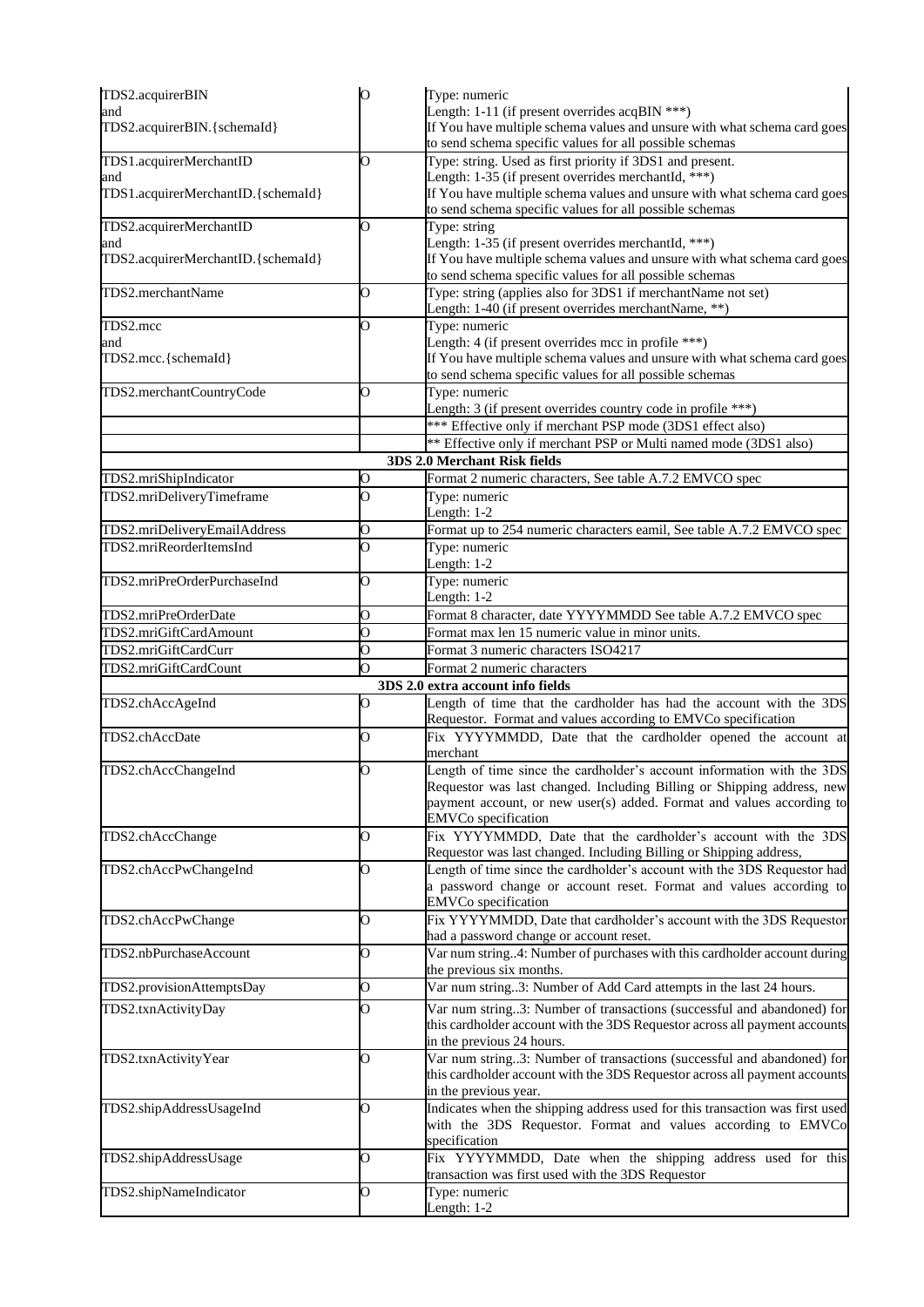| TDS2.paymentAccInd         | $\circ$        | Indicates the length of time that the payment account was enrolled in the<br>cardholder's account with the 3DS Requestor. Format and values according<br>to EMVCo specification                                                                                                                                                                                                                                                                                                                                                       |
|----------------------------|----------------|---------------------------------------------------------------------------------------------------------------------------------------------------------------------------------------------------------------------------------------------------------------------------------------------------------------------------------------------------------------------------------------------------------------------------------------------------------------------------------------------------------------------------------------|
| TDS2.paymentAccAge         | $\overline{O}$ | Fix YYYYMMDD, Date that the payment account was enrolled in the<br>cardholder's account with the 3DS Requestor.                                                                                                                                                                                                                                                                                                                                                                                                                       |
| TDS2.suspiciousAccActivity | O              | Indicates whether the 3DS Requestor has experienced suspicious activity<br>(including previous fraud) on the cardholder account.<br>Type: numeric<br>Length: $1-2$                                                                                                                                                                                                                                                                                                                                                                    |
|                            |                | 3DS 2.0 extra billing addres fields (may be required by some schemas)                                                                                                                                                                                                                                                                                                                                                                                                                                                                 |
| TDS2.billAddrCity          | R              | Var string50, City                                                                                                                                                                                                                                                                                                                                                                                                                                                                                                                    |
| TDS2.billAddrCountry       | R              | Fix num 3, country code 3166-1 numeric                                                                                                                                                                                                                                                                                                                                                                                                                                                                                                |
| TDS2.billAddrLine1         | R              | Var string50, Address line 1                                                                                                                                                                                                                                                                                                                                                                                                                                                                                                          |
| TDS2.billAddrLine2         | O              | Var string50, Address line 2                                                                                                                                                                                                                                                                                                                                                                                                                                                                                                          |
| TDS2.billAddrLine3         | $\overline{O}$ | Var string50, Address line 3                                                                                                                                                                                                                                                                                                                                                                                                                                                                                                          |
| TDS2.billAddrPostCode      | R              | Var string 16, Zip code                                                                                                                                                                                                                                                                                                                                                                                                                                                                                                               |
| TDS2.billAddrState         | Ō              | Billing address state (str 2 3166-2 country subdivision code). this value only<br>applies to countries that have states (e.g USA). For Greece, strongly<br>recommended to be omitted                                                                                                                                                                                                                                                                                                                                                  |
|                            |                | 3DS 2.0 extra shipping addres fields                                                                                                                                                                                                                                                                                                                                                                                                                                                                                                  |
| TDS2.shipAddrCity          | O              | Var string50, City                                                                                                                                                                                                                                                                                                                                                                                                                                                                                                                    |
| TDS2.shipAddrCountry       | O              | Fix num 3, country code 3166-1 numeric                                                                                                                                                                                                                                                                                                                                                                                                                                                                                                |
| TDS2.shipAddrLine1         | $\overline{O}$ | Var string50, Address line 1                                                                                                                                                                                                                                                                                                                                                                                                                                                                                                          |
| TDS2.shipAddrLine2         | O              | Var string50, Address line 2                                                                                                                                                                                                                                                                                                                                                                                                                                                                                                          |
| TDS2.shipAddrLine3         | O              | Var string50, Address line 3                                                                                                                                                                                                                                                                                                                                                                                                                                                                                                          |
| TDS2.shipAddrPostCode      | 0              | Var string 16, Zip code                                                                                                                                                                                                                                                                                                                                                                                                                                                                                                               |
| TDS2.shipAddrState         | $\overline{O}$ | Var str 2 3166-2 country subdivision code                                                                                                                                                                                                                                                                                                                                                                                                                                                                                             |
|                            |                | 3DS 2.0 extra authentication info                                                                                                                                                                                                                                                                                                                                                                                                                                                                                                     |
| TDS2.AIAuthMethod          | Ο              | Information about how the 3DS Requestor authenticated the cardholder before or during the transaction.<br>Fix num 2: $01 = No$ 3DS Requestor authentication occurred (i.e. cardholder                                                                                                                                                                                                                                                                                                                                                 |
|                            |                | "logged in" as guest)<br>$02 =$ Login to the cardholder account at the 3DS Requestor system using<br>3DS Requestor's own credentials<br>$03 =$ Login to the cardholder account at the 3DS Requestor system using<br>federated ID<br>$04 =$ Login to the cardholder account at the 3DS Requestor system using<br>FIDO Authenticator (maps to threeDSReqAuthMethod)                                                                                                                                                                     |
| TDS2.AIAuthTimestamp       | O              | Date YYYYMMDDHHMM, Date and time in UTC of the cardholder<br>authentication. (maps to threeDSReqAuthTimestamp)                                                                                                                                                                                                                                                                                                                                                                                                                        |
| TDS2.AIAuthData            | O              | Var str 2048. Data that documents and supports a specific authentication                                                                                                                                                                                                                                                                                                                                                                                                                                                              |
|                            |                | process. (maps to threeDSReqAuthData)                                                                                                                                                                                                                                                                                                                                                                                                                                                                                                 |
|                            |                | 3DS 2.0 extra authentication info                                                                                                                                                                                                                                                                                                                                                                                                                                                                                                     |
|                            |                | Information about how the 3DS Requestor authenticated the cardholder as part of a previous 3DS transaction.                                                                                                                                                                                                                                                                                                                                                                                                                           |
| TDS2.PAIRef                | О              | Var sting 36. (threeDSReqPriorRef) This data element contains a ACS                                                                                                                                                                                                                                                                                                                                                                                                                                                                   |
| TDS2.PAIAuthMethod         | O              | Transaction ID for a prior authenticated transaction<br>Fir num 2.<br>(threeDSReqPriorAuthMethod) Mechanism used by the<br>Cardholder to previously authenticate to the 3DS Requestor.<br>$01$ = Frictionless authentication occurred by ACS<br>$02 =$ Cardholder challenge occurred by ACS                                                                                                                                                                                                                                           |
| TDS2.PAIAuthTimestamp      | O              | Date YYYYMMDDHHMM UTC. Date and time in UTC of the prior<br>cardholder authentication.                                                                                                                                                                                                                                                                                                                                                                                                                                                |
| TDS2.PAIAuthData           | O              | Var strr 2048. (threeDSReqPriorAuthData) Data that documents and<br>supports a specific authentication process.                                                                                                                                                                                                                                                                                                                                                                                                                       |
| signature                  | $\mathbb R$    | Base64 encoded value of signature (RSA with SHA2-256) of all the field<br>values above concatenated together having ";" semicolon in between<br>(including trailing semicolon after the last value).<br>signature=base64(RSA with SHA2-256(utf8bytes(value1;value2;;value<br>n; ) )<br>If missing or mismatching error is displayed and request in not further<br>processed<br>Requests are signed by merchant private key and validated<br>with merchant Certificate (merchant certificate generation is<br>referred to section 2.2) |

*Table 2: HTTP POST parameters for authentication session*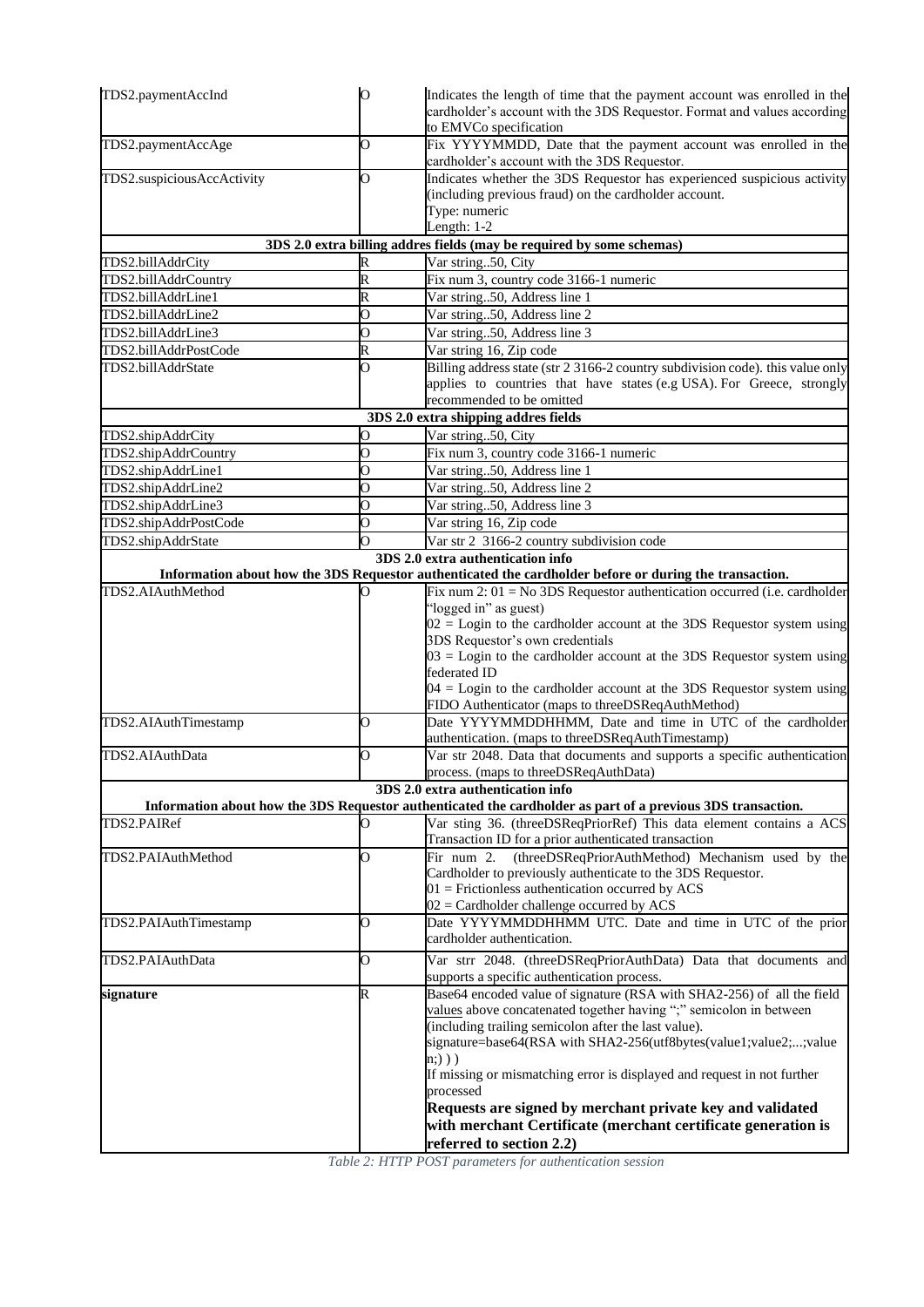## <span id="page-11-0"></span>2.1.2 Query authentication results

This interface makes it possible to ask for the status of already processed authentication in MPI.

| Field<br><b>General parameters</b> | Optional    | Required / Description                                                                                                                                                                                                                                                                                                                                                                                                                                                                                                                               |
|------------------------------------|-------------|------------------------------------------------------------------------------------------------------------------------------------------------------------------------------------------------------------------------------------------------------------------------------------------------------------------------------------------------------------------------------------------------------------------------------------------------------------------------------------------------------------------------------------------------------|
| version                            | $\mathbb R$ | Version 4.0 of Modirum MPI HTTP POST protocol.                                                                                                                                                                                                                                                                                                                                                                                                                                                                                                       |
| merchantID                         | $\mathbb R$ | ID to identify the merchant to Modirum MPI.                                                                                                                                                                                                                                                                                                                                                                                                                                                                                                          |
| service                            | $\mathbb R$ | Value: statusOuery                                                                                                                                                                                                                                                                                                                                                                                                                                                                                                                                   |
| format                             | $\mathbb R$ | Valid values: for application/x-www-form-urlencoded format is "NVP"                                                                                                                                                                                                                                                                                                                                                                                                                                                                                  |
| xid                                | R           | Unique transaction identifier determined by merchant to query. Contains<br>a 20 byte statistically unique value that has been Base64 encoded, giving<br>a 28 byte result.                                                                                                                                                                                                                                                                                                                                                                            |
| lastcres                           | Ю           | If APP posses last CRes it shall post it with status query. (base 64 url<br>encoded) If this field is present CRes is validated and processed<br>before returning results.                                                                                                                                                                                                                                                                                                                                                                           |
| signature                          | R           | Base64 encoded value of signature (RSA with SHA2-256) of all the<br>field values above concatenated together having ";" semicolon in<br>between (including trailing semicolon after the last value). Signature<br>$= base64(RSA with SHA2-$<br>256(utf8bytes(value1;value2;;value n;))).<br>If missing or mismatching, error is displayed, and the request is not<br>further processed.<br>Requests are signed by merchant private key and validated with<br>merchant Certificate (merchant certificate generation is referred<br>to section $2.2$ ) |

*Table 3: HTTP POST parameters for query service*

### <span id="page-11-1"></span>2.2 Calculation of the Signature

The digest in the incoming POST and in the return POST is calculated by the following rule.

- 1. Concatenate all the values of all the possible fields with semicolon ";" in between (including trailing semicolon after the last value) as listed and in same order as in the table. If a parameter is missing (not sent) or sent value is empty string "", then value and separator is not concatenated.
- 2. Calculate RSA with SHA2-256 signature of step 1 (using of UTF-8 char encoding when converting string to bytes) using your private key.
- 3. Return the signature in base64 encoded form.

**Notes:** Never implement the signature calculation in the browser using JavaScript or similar as this way you expose your private key to the world. Only implement it on server side executed code as (jsp/servlet/asp/php etc.).

#### For example:

Signature=base64(RSA with SHA2-256( utf8bytes(value1;value2;...;value n;) ) )

#### Example code for Java users:

java.security.PrivateKey privateKey = getPrivateKey(); //fetch your private key  $java$ .security.Signature signature = Signature.getInstance("SHA256withRSA"); signature.initSign(privateKey); signature.update(concatenatedValues.toString().getBytes(StandardCharsets.UTF\_8)); byte[] sigBytes=signature.sign(); String sigStr=Base64.encode(sigBytes);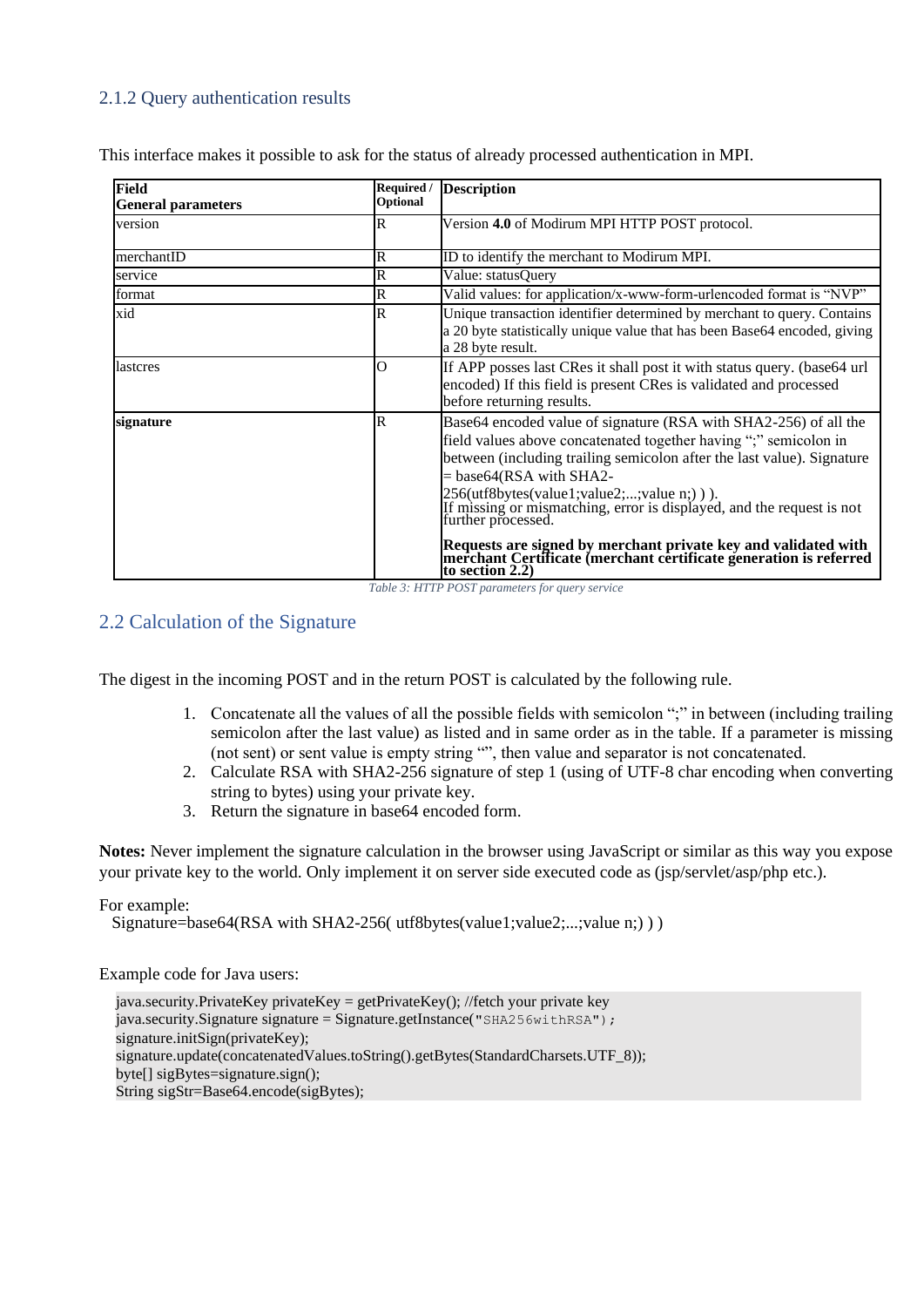Example for .Net users:

```
https://docs.microsoft.com/en-us/dotnet/api/system.security.cryptography.rsacryptoserviceprovider.signdata? 
view=netframework-4.7.2
See also sigexample.cs
public static string sign(string valueToSign, String privateKey)
{
       byte[] keybytes= parseKey(privateKey);
       byte[] toSign = System.Text.Encoding.UTF8.GetBytes(valueToSign); 
       RSACryptoServiceProvider RSAalg = DecodePrivateKeyInfo(keybytes); 
       byte[] signature=RSAalg.SignData(toSign, "SHA256"); //RSAwithSHA256 
       string sigStr= Convert.ToBase64String(signature);
       return sigStr;
}
```
**Note:** easiest ways to generate Your merchant private key and self-signed certificate is:

a) Java keytool:

keytool -genkeypair **-keyalg RSA -sigalg SHA256withRSA** -alias merchant -keystore merchant.p12 storepass mypassword -validity 1440 -keysize 2048

keytool -export -alias merchant -keystore merchant.p12 -rfc -file merchant\_x509.cer

b) Or using openssl: openssl req -sha256 -newkey rsa:2048 -nodes -keyout merchant.pem -x509 -days 1440 -out merchant\_x509o.cer

## <span id="page-12-0"></span>2.3 Redirection to ACS

The MPI Server generates a redirection page, which includes a form that is posted to the ACS. The format of this page depends on the channel. PAReq redirection-default templates of different channels are defined in WEB-INF/templates xsl files.

### <span id="page-12-1"></span>2.4 Returning from MPI Server to Merchant Site

The standard method for returning control back from the MPI Server to the merchant is a redirection through the user browser.

The standard control flow after receiving the PARes (or CPRS with condensed messages) is:

- 1. ACS Posts the PARes back to MPI Server via the user browser using the redirection.
- 2. MPI Server determines the status of the transaction and posts the status values to merchant payment page via the user browser using the redirection.
- 3. Merchant server continues with authorization and after the authorization displays the confirmation page to the user.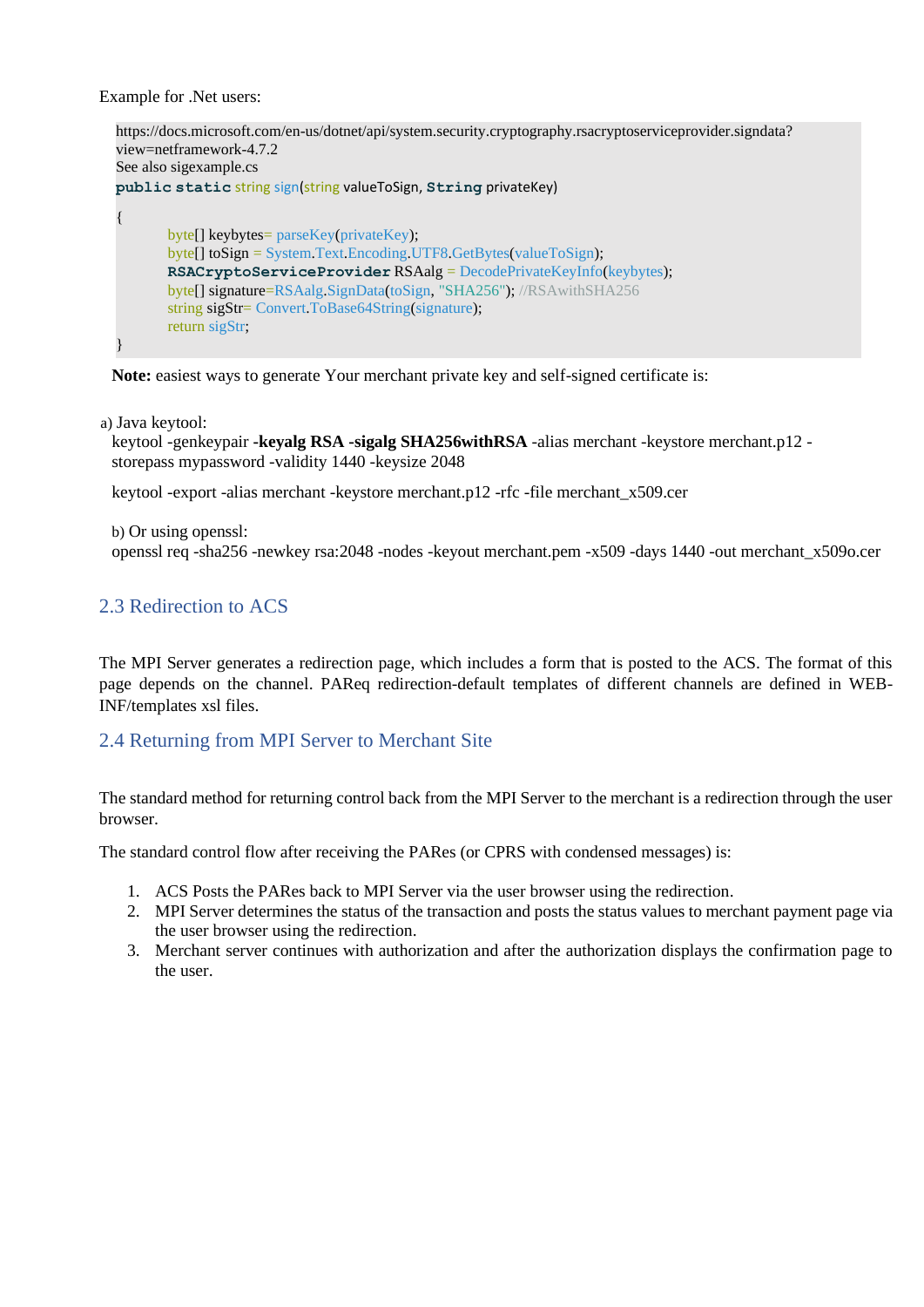# <span id="page-13-0"></span>2.5 Parameters of return POST from MPI Server

The following table describes the parameters of the POST to okURL or failURL by Modirum MPI.

| Field               | Required /<br>Optional  | <b>Description</b>                                                                                                                                                                                                                                                                                                                                                                                                                               |
|---------------------|-------------------------|--------------------------------------------------------------------------------------------------------------------------------------------------------------------------------------------------------------------------------------------------------------------------------------------------------------------------------------------------------------------------------------------------------------------------------------------------|
| version             | R                       | Version of Modirum MPI HTTP POST protocol. Copied from the HTTP POST request.<br>Currently 4.0                                                                                                                                                                                                                                                                                                                                                   |
| merchantID          | R                       | From merchantID field of the incoming POST                                                                                                                                                                                                                                                                                                                                                                                                       |
| xid                 | $\overline{\mathsf{R}}$ | From xid field of the incoming POST                                                                                                                                                                                                                                                                                                                                                                                                              |
| mdStatus            | $\overline{\mathsf{R}}$ | End status of the transaction<br>mdStatus field provides all the information that is needed to determine, how to manage<br>the transaction in the merchant system<br>See section 2.6 Modirum MPI Transaction mdStatus                                                                                                                                                                                                                            |
| mdErrorMsg          | R                       | Up to 128 chars alphanumeric description of the error.                                                                                                                                                                                                                                                                                                                                                                                           |
| veresEnrolledStatus | R                       | The actual value of veres enrollement status like "Y", "N", "U" or "-" if value is not<br>available due errors etc. (since 4.0.2.31).<br>Note: In case of UPOP protocol this value is always Y except status response code 77.<br>In case of 3DS2 this is set to Y if directory is contacted.                                                                                                                                                    |
| paresTxStatus       | R                       | The actual value of pares tx status "Y", "N", "U", "A", "R", "C" or "-" if value is not<br>available due errors or not enrolled. (since 4.0.2.31)<br>Note: In case of UPOP protocol this value is equal to activateStatus (Y, A, F, L, N) if<br>respCode is 00. - in case respcode 77 and ant other respcode cases N (not<br>authenticated). In case of 3DS2 this is ARes or RRes transStatus whatever was latest<br>event                       |
| iReqCode            | О                       | Two-digit numeric code provided by ACS indicating data that is formatted correctly,<br>but which invalidates the request. This element is included when business processing<br>cannot be performed for some reason.<br>Never provided if mdStatus=0.<br>3-D Secure iReqCode field.<br>Note: In case of UPOP protocol this value is equal to respCode if respCode is not 00.                                                                      |
| <i>iReqDetail</i>   | 0                       | May identify the specific data elements that caused the Invalid Request Code (so never<br>supplied if Invalid Request Code is omitted).<br>See Table 20 on page 60 for details.<br>Note: In case of UPOP protocol this value is equal to respMsg if respCode is not 00.                                                                                                                                                                          |
| vendorCode          | о                       | Error message describing iReqDetail error.                                                                                                                                                                                                                                                                                                                                                                                                       |
| eci                 | 0                       | Electronic Commerce Indicator<br>With Visa cards, the value to be passed in Authorization Message (exactly 2 decimal<br>digits).<br>ECI fields determine the final status of the transaction<br>See section 2.6 Modirum MPI Transaction mdStatus                                                                                                                                                                                                 |
| cavv                | О                       | Cardholder Authentication Verification Value<br>Determined by ACS. Contains a 20-byte value that has been Base64 encoded, giving a<br>28 byte result.<br>Some Visa regions may require that this value be included in the VIP authorization<br>message (Visa EU is not using CAVV as of 10.10.02).<br>Note: In case of UPOP protocol this value is equal to UPOP vcode.                                                                          |
| cavvAlgorithm       | $\overline{O}$          | A positive integer indicating the algorithm used to generate the Cardholder<br>Authentication Verification Value.<br>Current defined values are:<br>$0 =$ HMAC (as per SET <sup>TM</sup> TransStain)<br>$1 = CVV$<br>$2 = CVV$ with ATN<br>$3 = MasterCard AAV$<br>Note that the value is copied directly from the PARes/RReq message.                                                                                                           |
| MD                  | О                       | From MD field of the incoming POST                                                                                                                                                                                                                                                                                                                                                                                                               |
| PAResVerified       | 0                       | If signature validation of the return message is successful, the value is true. If PARes<br>message is not received or signature validation fails, the value is false. (Compliance<br>testing facility requirement). If signature validation is omitted the value will be empty<br>In case of 2.x there is no signatures but signature valid flag is set to true for backward<br>compability, as data is trusted from mutual TLS authentication. |
| PAResSyntaxOK       | O                       | If PARes validation is syntactically correct, the value is true. Otherwise value is false.<br>(Compliance testing facility requirement)                                                                                                                                                                                                                                                                                                          |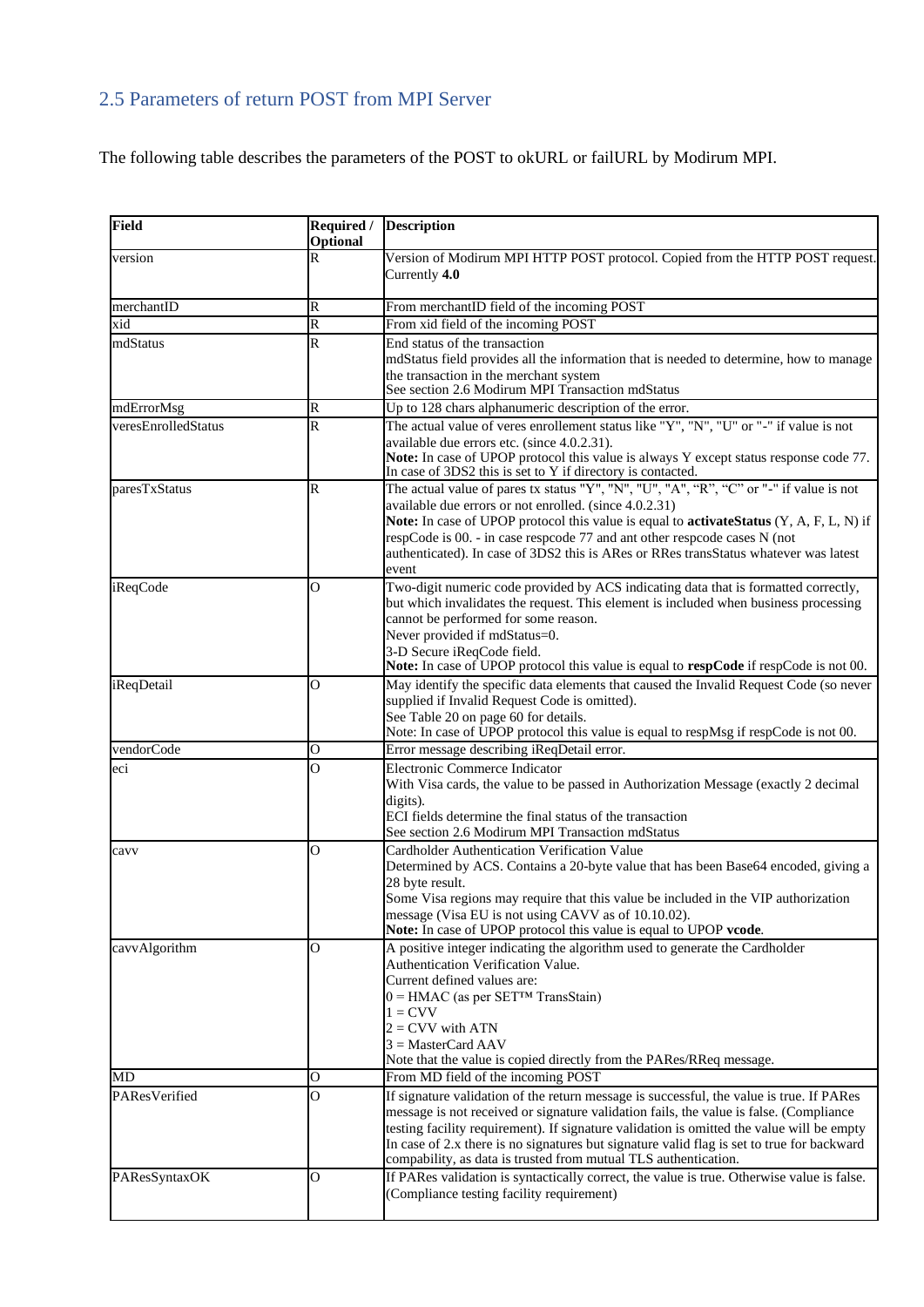| protocol                     | 0              | Protocol used in processing eg: 3DS1.0.2, 3DS2.1.0, SP5 Will be present if processing<br>started. Note: new Since 4.0.1.54                                                                                                                                                                                                                                                                                                                                                                                                                                           |
|------------------------------|----------------|----------------------------------------------------------------------------------------------------------------------------------------------------------------------------------------------------------------------------------------------------------------------------------------------------------------------------------------------------------------------------------------------------------------------------------------------------------------------------------------------------------------------------------------------------------------------|
| cardType                     | $\overline{O}$ | Card type resolved by MPI if not in request or same value as in request. Note: new<br><b>Since 4.0.1.54</b>                                                                                                                                                                                                                                                                                                                                                                                                                                                          |
| fssScore                     | $\overline{O}$ | Fraud score calculated by the Modirum FSS. Present if the MPI is configured                                                                                                                                                                                                                                                                                                                                                                                                                                                                                          |
|                              |                | for use with the FSS, if setting fss.includeScoreInResponse has been set to true                                                                                                                                                                                                                                                                                                                                                                                                                                                                                     |
|                              |                | and if the score is available.                                                                                                                                                                                                                                                                                                                                                                                                                                                                                                                                       |
| 3DS 2.x general fields       |                |                                                                                                                                                                                                                                                                                                                                                                                                                                                                                                                                                                      |
| TDS2.transStatusO/C          |                | Provided if available (means if 3DS2)                                                                                                                                                                                                                                                                                                                                                                                                                                                                                                                                |
| TDS2.transStatusReasonO/C    |                | Provided if available Since 4.0.2.54                                                                                                                                                                                                                                                                                                                                                                                                                                                                                                                                 |
| TDS2.threeDSServerTransIDO/C |                | Provided if available                                                                                                                                                                                                                                                                                                                                                                                                                                                                                                                                                |
| TDS2.dsTransIDO/C            |                | Provided if available                                                                                                                                                                                                                                                                                                                                                                                                                                                                                                                                                |
| TDS2.acsTransIDO/C           |                | Provided if available                                                                                                                                                                                                                                                                                                                                                                                                                                                                                                                                                |
| TDS2.acsRenderingTypeO/C     |                | Provided if available                                                                                                                                                                                                                                                                                                                                                                                                                                                                                                                                                |
| TDS2.acsReferenceNumberO/C   |                | Provided if available                                                                                                                                                                                                                                                                                                                                                                                                                                                                                                                                                |
| TDS2.acsSignedContentO/C     |                | Provided if available and request deviceCategory = $5$                                                                                                                                                                                                                                                                                                                                                                                                                                                                                                               |
| TDS2.authTimestampO/C        |                | Provided if available YYYYMMDDHHMM, 3DSServer set timestamp of                                                                                                                                                                                                                                                                                                                                                                                                                                                                                                       |
|                              |                | authentication received in GMT (may change in future)                                                                                                                                                                                                                                                                                                                                                                                                                                                                                                                |
| TDS2.messageVersionO/C       |                | 3DS Message version used. (example 2.1.0 or 2.0.1) Since 4.0.2.54                                                                                                                                                                                                                                                                                                                                                                                                                                                                                                    |
| TDS2.acsChallengeMandatedO/C |                | Provided if available Since 4.0.2.54                                                                                                                                                                                                                                                                                                                                                                                                                                                                                                                                 |
| TDS2.authenticationTypeO/C   |                | Provided if available Since 4.0.2.54                                                                                                                                                                                                                                                                                                                                                                                                                                                                                                                                 |
| TDS2.acsOperatorIDO/C        |                | Provided if available Since 4.0.2.54                                                                                                                                                                                                                                                                                                                                                                                                                                                                                                                                 |
| TDS2.cardholderInfoO/C       |                | Provided if available. If provided. Merchant shall show contents of this field to                                                                                                                                                                                                                                                                                                                                                                                                                                                                                    |
|                              |                | cardholder. Since 4.0.2.54                                                                                                                                                                                                                                                                                                                                                                                                                                                                                                                                           |
| TDS2.acsUrlO/C               |                | Provided if available Since 4.0.2.54                                                                                                                                                                                                                                                                                                                                                                                                                                                                                                                                 |
| TDS2.challengeCancelO/C      |                | Provided if available Since 4.0.2.56                                                                                                                                                                                                                                                                                                                                                                                                                                                                                                                                 |
| <b>TDS2.AResExtensions</b>   | $\overline{O}$ | Contains ARes.messageExtension content if it was present in message.<br>Example: [{"name":"name","id":"id","criticalityIndicator": false,"data":<br>{"text":"test"} },<br>$\{\}$                                                                                                                                                                                                                                                                                                                                                                                     |
| <b>TDS2.RReqExtensions</b>   | O              | Contains RReq.messageExtension content if it was present in message.<br>Example: [{"name":"name","id":"id","criticalityIndicator": false,"data":<br>{"text":"test"} },<br>$\{ \}$ ]                                                                                                                                                                                                                                                                                                                                                                                  |
| signature                    | R              | Base64 encoded value of signature (RSA with SHA2-256) of all the field<br>values above concatenated together having ";" semicolon in between<br>(including trailing semicolon after the last value). Signature = $base64(RSA)$<br>with $SH\overline{A2}$ -<br>256(utf8bytes(value1;value2;;value n;))).<br>If missing or mismatching, do not continue to payment as may be counterfeit<br>or error message<br>Responses are signed by processor private key and validated with<br>Processor certificate (processor certificate is referred to Section 5. page<br>51) |

*Table 6: Parameters of return POST from MPI Server*

Note: In case of deviceCategory = 5 then no html is returned but name value pairs content only in application/xwww- form-urlencoded format. Response to service query also returns this set of parameters in application/x-wwwform-urlencoded format.

## <span id="page-14-0"></span>2.6 Modirum MPI Transaction mdStatus

#### **mdStatus and eci fields**

Modirum MPI returns many fields in the HTTP POST return interface, but there are two fields that have the most significance from business transaction management point of view.

**•** mdStatus field provides all the information that is needed to determine, how to manage the transaction in the merchant system: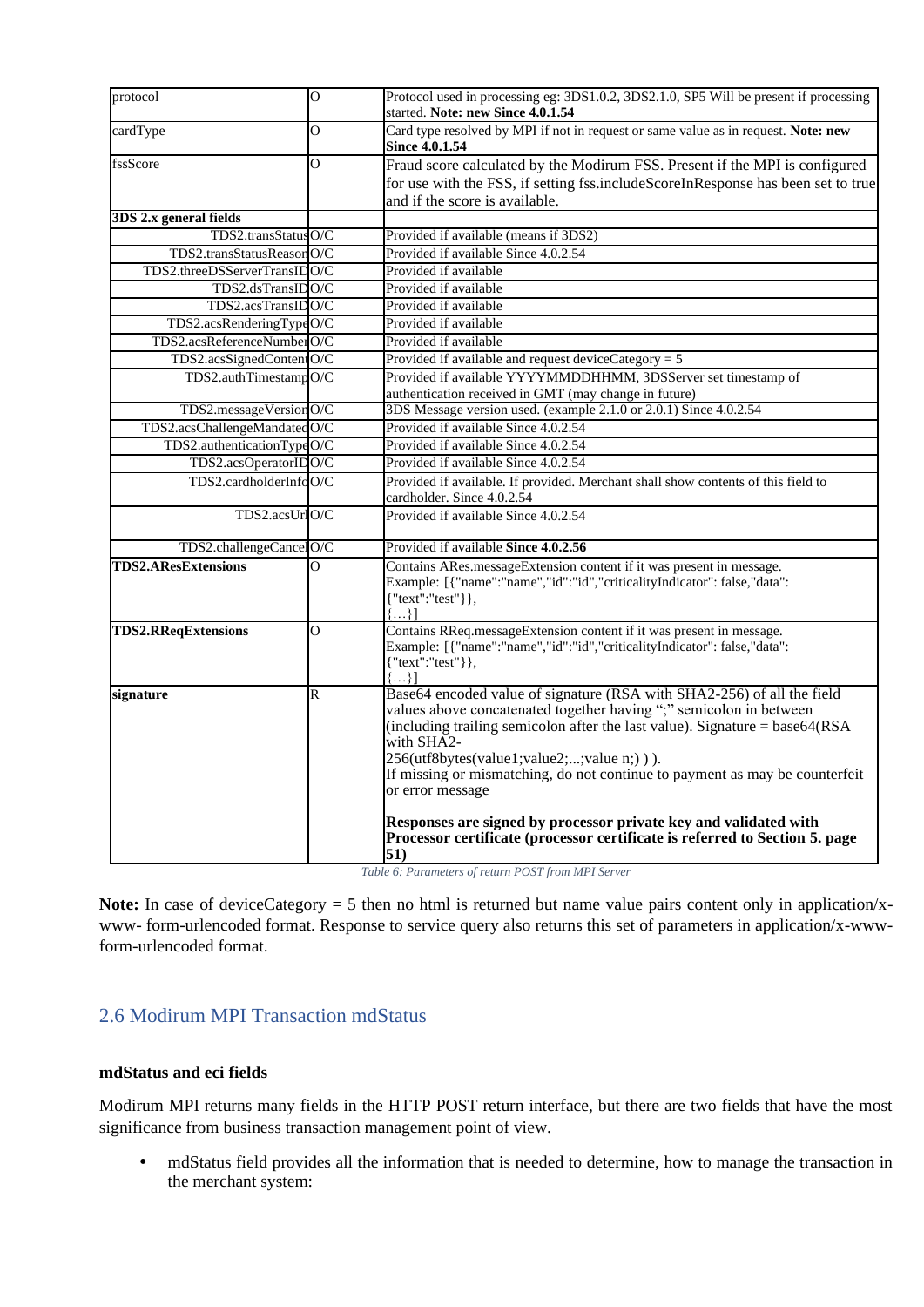- $\geq 0$  = Not Authenticated, do not continue transaction
- $\geq 1$  = Fully Authenticated, continue transaction
- $\geq 2$  = Not enrolled (3DS1 only, may continue to transaction)
- $\triangleright$  3 = Not enrolled cache (not used, was used in early 3DS1)
- $\triangleright$  4 = Attempt (Proof of authentication attempt, may continue to transaction)
- $\geq 5$  = U-received (grey area, continue to transaction depends schema rules)
- $\triangleright$  6 = Error received (from Directory or ACS)
- $\triangleright$  8 = Block by Fraud Score (used only if set up with FSS and scores configured)
- $\triangleright$  9 = Pending (this code is not sent in red, internal, status only, except XML API or SDK in challenge)
- $\geq 50$  = Execute 3DS method and continue to authentication (XML API or SOAP only in return EnrollmentRequest(initial)).
- $\geq 51$  = No 3DS method and continue to authentication (XML API or SOAP only in return).
- $\geq 60$  = Action completed, not sent only used internally for PReq result updates.
- $\geq$  80 = Skip device case (no 3DS performed as device known not well capable)
- $\triangleright$  81 = Skip challenge because requestor challenge ind (02 = No challenge requested)
- $\geq$  88 = Skip 3DS because low risk (used only if with FSS and scores configured)<br> $\geq$  91 = Network error
- $91$  = Network error
- $\geq 92$  = Directory error (read timeout)
- $\geq 93$  = Configuration error
- $\triangleright$  94 = Merchant input errors (also if merchant posted CRes not matching current tx state by RReq)
- $\geq 95$  = No directory found for PAN/cardtype
- $\geq 96$  = No version 2 directory found for PAN/cardtype
- $\geq 97$  = If transaction not found on continue or service query
- $\geq 99$  = System error (mpi unexpected error)
- eci field is relevant in Visa infrastructure, because there are certain business rules of how to fill the field into the authorization messages. However, in Modirum MPI, eci field is filled only if the field is provided from the ACS in the PARes message (as specified in the protocol spec). The value should then be passed to the Visa authorization infrastructure as such.

Note the following recommendations:

- Firstly, check mdStatus to determine the final status of the transaction.

- The protocol specification requires passing the eci field as such to the authorization infrastructure if it is provided in the PARes message (2.x ARes or PReq). Modirum MPI has value in eci field only if it has been provided in the PARes message (2.x ARes or PReq).

Based on the current understanding of the Visa infrastructure business rules (note that this information is not necessarily accurate and needs to be checked with Visa), the following eci values are recommended to be used in authorization infrastructure:

- **•** 6 = Non-participation and attempts (issuer liability).
- 9x = Service unavailable or system errors (transaction can proceed with the TLS/SSL-secured liability rules, merchant has the liability).
- **•** No value, if authentication or signature check fails

#### **Fully Authenticated Transactions**

In fully authenticated transactions, the issuer and cardholder are participating in the 3-D Secure protocol, cardholder authentication has been successful and signature has been validated.

*Scenarios:*

• Valid PARes or CPRS message has been received with status Y and the signature has been validated successfully. Or in 2.x ARes or PReq has transStatus Y.

*Values:*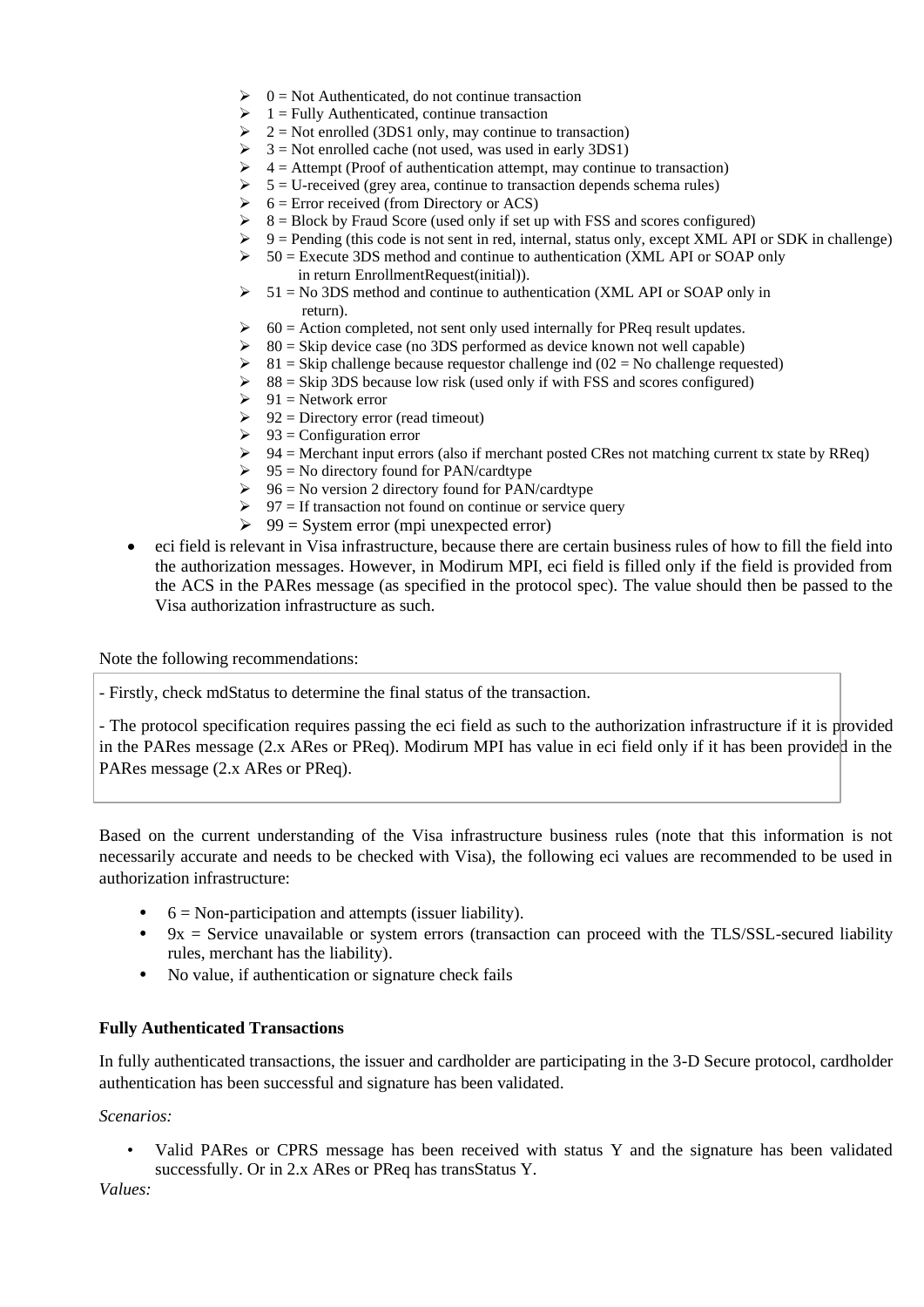- $mdStatus = 1$
- MPI ECI is copied as such from the PARes or 2.x ARes or PReq (often 05 for Visa and 01 for MasterCard).
- Visa authorization ECI value 5 (note that this must be verified from Visa).

#### **Non-participation and Not Enrolled Transactions**

In the case, where the card issuer or cardholder is not participating to the 3-D Secure, the transaction can still be completed. Business rules of this case depend on the card scheme. Also, the MPI may determine the non-participation based on the card range missing from the cache.

*Scenarios:*

- VERes message has been received with status N (there is no difference with the issuer not participating compared with the cardholder not participating).
- MPI uses cache and cannot find the card range in the cache.

*Values:*

- mdStatus  $= 2$  if card not participating, or mdStatus  $= 3$  if range not in cache.
- MPI ECI is empty.
- Visa authorization ECI value 6 (note that this must be verified from Visa).

#### **Attempts**

In 3-D Secure version 1.0.2, an attempt functionality was introduced. ACS implementations may produce signed attempt-messages even in the cases where the issuer or cardholder is not participating.

*Scenarios:*

• ACS has produced PARes with A status and signature validation has been successful (can be issuer specific ACS or centralized attempt-server). In 2.x in case ARes or PReq transStatus is A.

*Values:*

- mdStatus  $= 4$
- MPI ECI is copied as such from the PARes

#### **Authentication Errors**

If authentication is not successful, the transaction should not be continued in those cases where the failure is fatal.

*Scenarios:*

- ACS has provided PARes with status N (e.g too many false passwords or signature check has failed)
- PARes signature validation has failed.
- In case of 2.x ARes or PReq transStatus is N, R

#### *Values:*

- mdStatus  $= 0$
- MPI ECI is empty.
- Visa authorization ECI value is not relevant, because transaction cannot be continued (note that this must be verified from Visa).

#### **Authentication Unavailable**

In some cases, the authentication may not be available. The unavailable status may come from the directory server or ACS or it may be related to some data communication problems.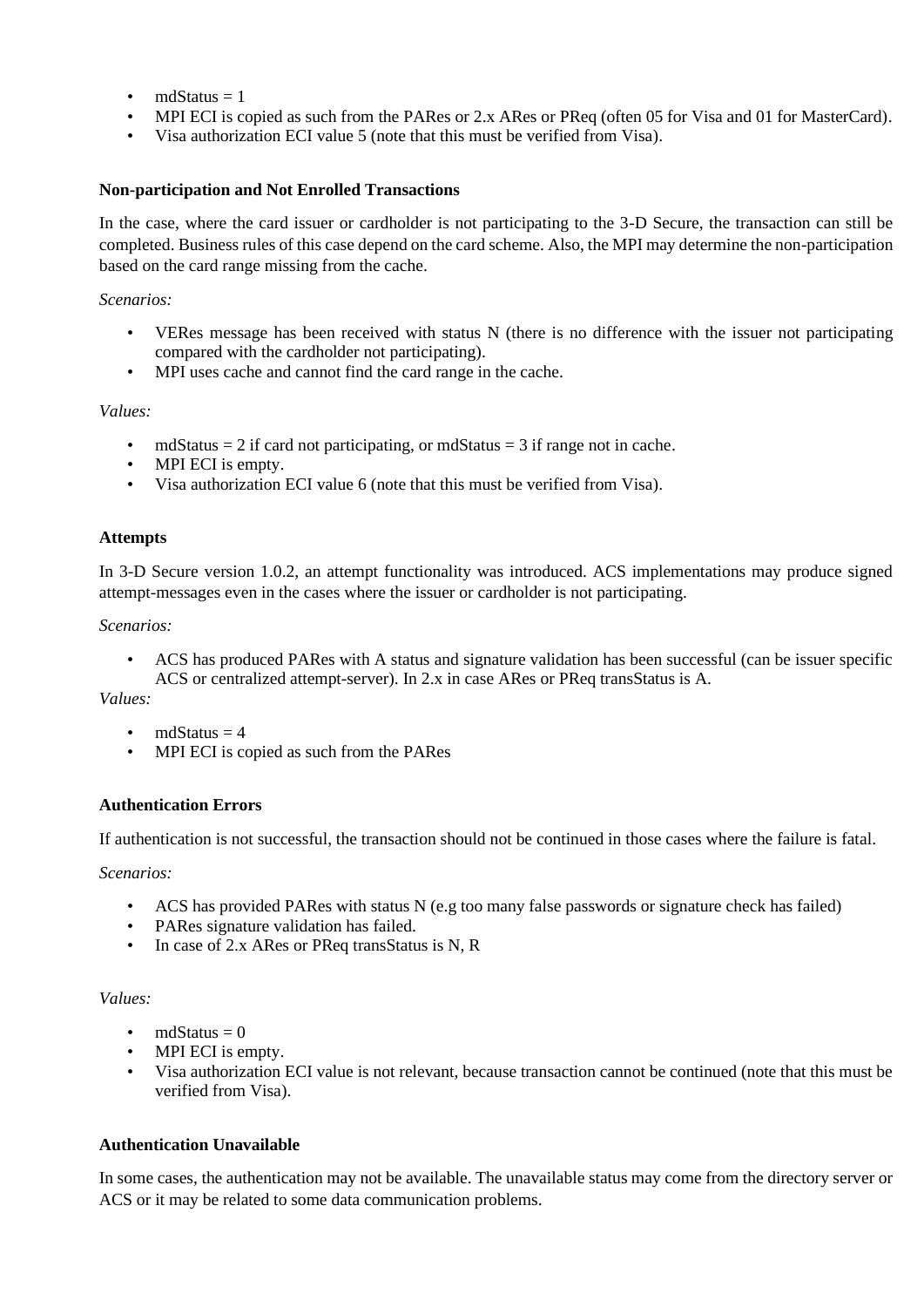#### *Scenarios:*

- 
- Directory server produces VERes message with U status or 2.x ARes or PReq transStatus is U.<br>• Directory server produces VERes or ACS PARes message with U status (e.g mobile protocol no • Directory server produces VERes or ACS PARes message with U status (e.g mobile protocol not supported).
- No connection to the directory server.

#### *Values:*

- mdStatus  $= 5$
- MPI ECI is empty.
- Visa authorization ECI value 7 (note that this must be verified from Visa).

### **3-D Secure Errors**

3-D Secure related error situations are managed separately.

#### *Scenarios:*

- Invalid input field in 3-D Secure message generation
- Merchant authentication in directory server fails
- Error message received from DS or ACS

#### *Values:*

- mdStatus  $= 6$
- MPI ECI is empty
- Visa authorization ECI value 7 (note that this must be verified from Visa)

#### **Merchant data errors**

If merchant request was invalid or incomplete then:

#### *Values:*

- mdStatus  $= 94$
- MPI ECI is empty
- Visa authorization ECI value 7 (note that this must be verified from Visa)

#### **System, networks or directory errors**

Sometimes Modirum MPI may produce some error messages related to MPI internal errors. In most cases, it is still recommendable to proceed with the transaction if risk is small.

#### *Scenarios:*

- File system full or system misconfigurations.
- Database connection lost.
- Directory connection fails or response times out.

#### *Values:*

- mdStatus = 99, mdStatus = 92 or mdStatus = 93
- MPI ECI is empty
- Visa authorization ECI value 7 (note that this must be verified from Visa)

### **Fraud Score Block**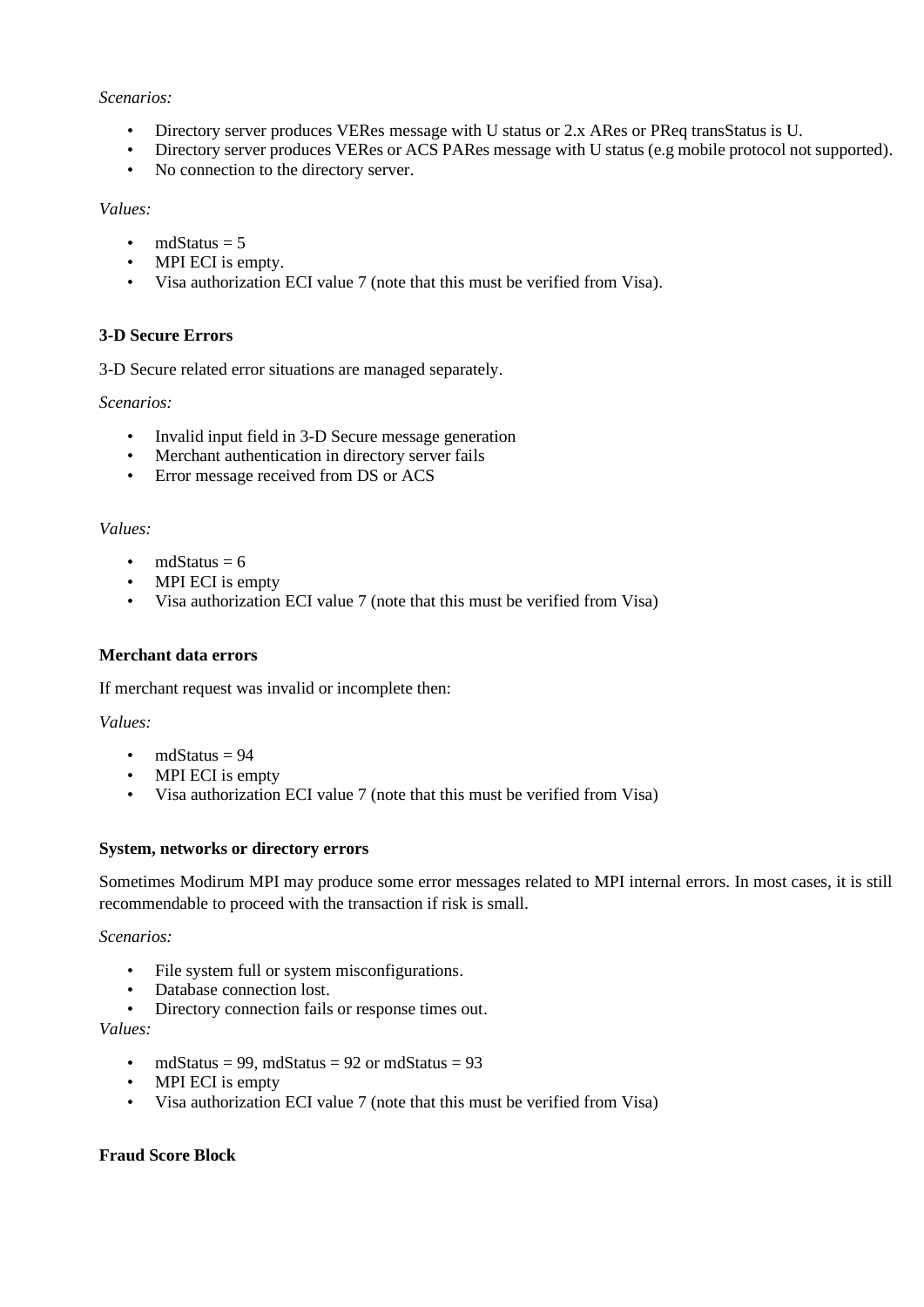If Modirum MPI is configured to use a fraud scoring service, the score is calculated prior to attempting 3-D Secure authentication. If the score returned exceeds the allowable threshold, then the transaction is not submitted for authentication.

#### *Scenario:*

• Fraud score received from scoring service exceeds configured threshold *Values:*

- mdStatus  $= 8$
- MPI ECI is empty
- Visa authorization ECI value is not relevant, because transaction cannot be continued with Visa infrastructure (note that this must be verified from Visa)

#### **Pending Transactions**

If MPI has passed the PAReq or 2.x CReq to the ACS, the browser session has also moved away from the MPI. Sometimes, the control may never come back to the MPI, which means that there will be a pending transaction in the database for the time beeing.

Modirum MPI does not include a timer to react to the pending transactions, but this functionality needs to be implemented at the merchant site.

The background direct post feature in MPI Server can be used to avoid using the user browser for redirection in return. (This won't help any if user does not return from ACS).

The control flow using background direct post feature is:

- 1. ACS Posts the PARes (2.x CRes) back to MPI Server via the user browser using the redirection
- 2. MPI Server determines the status of the transaction and post the status values to merchant payment page using a background session directly from MPI Server to the Merchant payment page server.
- 3. Merchant server continues with authorization and after the authorization displays the confirmation page to the session opened by the Merchant Server. The Merchant Server passes the page unchanged to the user browser as a response page to the post in step 1.

#### **Summary**

The following table summarizes the end status scenarios of the Modirum MPI. The description of ECI values should be placed into the authorization message in the case of Visa.

MPI provides ECI value only if it receives it from the ACS. If merchant receives the ECI from the MPI, that is the value that should be placed in the authorization message. If the ECI value received from the merchant is empty, the merchant should fill out the value prior to sending the authorization message. The suggested values are listed in Visa ECI column. Since these values are schema and Visa region specific, please verify the rules with your local Visa representative. MasterCard uses only ECI values 0,1,2 etc.Especially U cases (mdStatus=5) check schema published rules, what if the best action, default recommended to not make authorization.

| <b>Explanation</b>                          | Log   | mdStatus Eci returned    | <b>Visa ECI</b>  | <b>Other notes</b>                  |
|---------------------------------------------|-------|--------------------------|------------------|-------------------------------------|
| <b>Authenticated</b>                        |       |                          |                  |                                     |
| Fully authenticated transaction             | green | From PARes/<br>ARes/PReq | Use MPI<br>value | CAVV provided                       |
| Non-participation                           |       |                          |                  |                                     |
| <b>Issuer or cardholder not</b><br>enrolled | green | empty                    |                  | VERes with N (3DS1 only)            |
| Not in cache                                | green | empty                    |                  | Deprecated functionality. Not used. |
| <b>Authentication Attempt</b>               |       |                          |                  |                                     |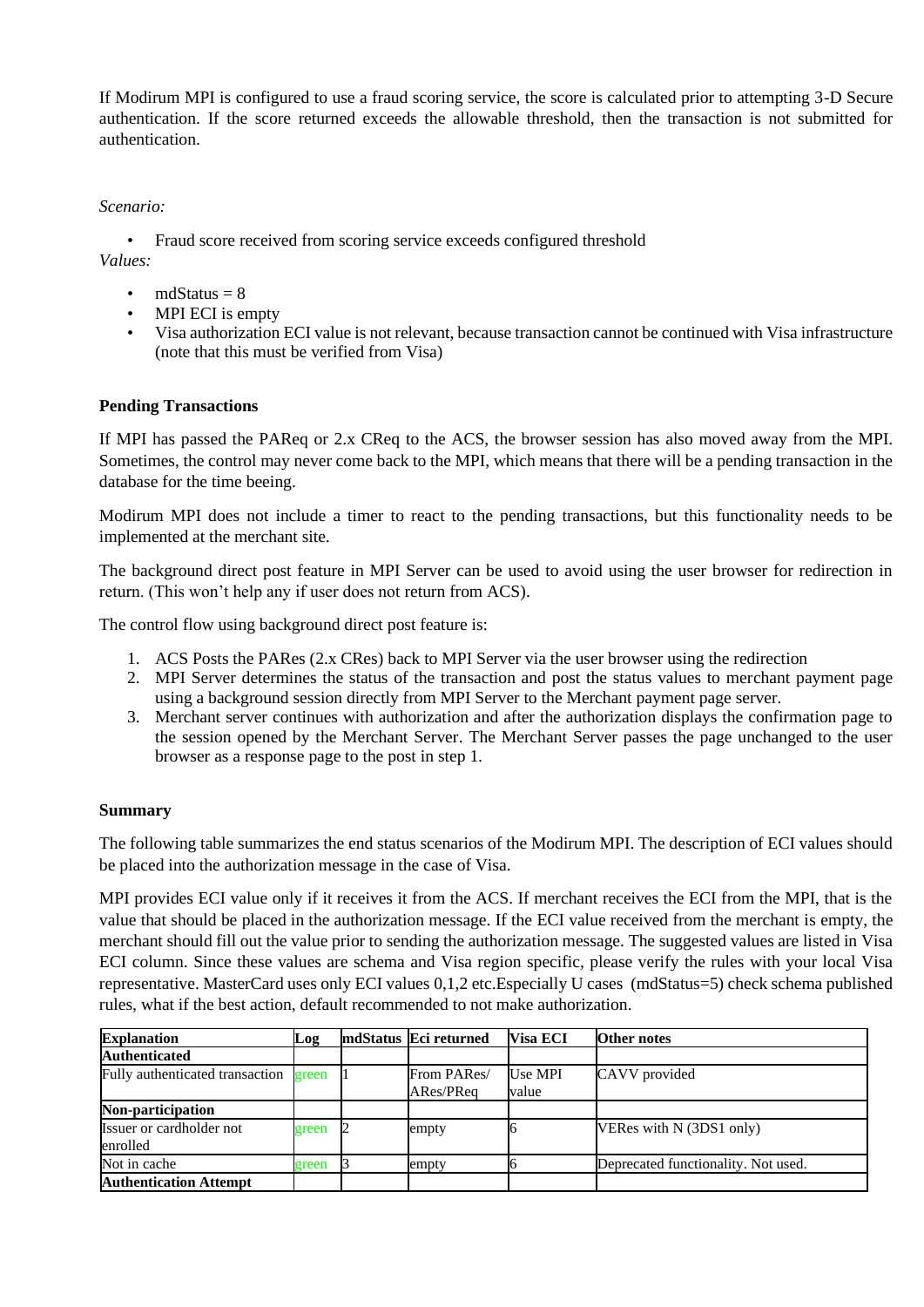| Attempt receipt received and<br>signature valid      | green | $\overline{A}$ | From PARes/<br>ARes/PReq | Use MPI<br>value | CAVV provided, PARes/ARes/RReq with A                                                                                                          |
|------------------------------------------------------|-------|----------------|--------------------------|------------------|------------------------------------------------------------------------------------------------------------------------------------------------|
| <b>Authentication Unavailable</b>                    |       |                |                          |                  |                                                                                                                                                |
| Authentication unavailable                           | red   | 5              | empty                    | 7                | <b>VERes or PARes or ARes or RReq status</b><br>normally "U"                                                                                   |
| 3-D Secure Error                                     | red   | 6              | empty                    | 7                | Invalid field in 3-D Secure message<br>generation, Error message received or<br>directory server fails to validate the merchant                |
| Network error                                        | red   | 91             | empty                    | 7                | If connection to directory times out                                                                                                           |
| Directory error                                      | red   | 92             | empty                    |                  | Directory response read timeout or other<br>failure                                                                                            |
| Configuration errors                                 | red   | 93             | empty                    | 7                | Service disabled, invalid configuration<br>directory deleted before processing ended etc                                                       |
| Input error                                          | red   | 94             | empty                    | 7                | Merchant request had errors                                                                                                                    |
| Error no directory                                   | red   | 95             | empty                    | 7                | No directory server found configured for<br>PAN/card type                                                                                      |
| Error no version 2 directory                         | red   | 96             | empty                    | 7                | No version2 directory server found<br>configured for PAN/card type and flow<br>requires version 2 processing (eg APP)                          |
| System error                                         | red   | 99             | empty                    | 7                |                                                                                                                                                |
| <b>Authentication Not</b><br><b>Attempted</b>        |       |                |                          |                  |                                                                                                                                                |
| Fraud Score blocked                                  | red   | 8              | empty                    |                  | No Visa or MasterCard processing                                                                                                               |
| <b>Authentication Failed</b>                         |       |                |                          |                  |                                                                                                                                                |
| Authentication failed                                | red   | 0              | empty                    | Not allowed      | PARes status normally "N", , ARes, RReq in<br>N, R                                                                                             |
| Pares Signature not valid                            | red   | $\overline{0}$ | empty                    | Not allowed      |                                                                                                                                                |
| <b>Pending</b>                                       |       |                |                          |                  |                                                                                                                                                |
| Pending transaction                                  |       | 9              |                          |                  | PARes or RReq yet not received                                                                                                                 |
| Perform 3DS method and<br>continue to authentication |       | 50             |                          |                  | XML API Only:<br>Perform 3DS method in user browser and<br>sent referencing continue enrollment request<br>after. (fill xid txid in from resp) |
| Skipped Low risk                                     |       | 88             |                          |                  | If MPI with FSS ans score below configured<br>value then authentication skipped.<br>(merchant own risk)                                        |
| Skipped on request                                   |       | 81             |                          |                  | if MPI setting TDS2.doChallenge.02=false<br>and requestor challenge ind=02 and<br>challenge requested by issuer.<br>(merchant own risk)        |

*Table 7: Status descriptions*

One example of the merchant implementation is as follows:

- Process transactions normally for mdStatus 1, 2(3DS1 only) and 4
- Process transactions for mdStatus 5,6, and 9x, if risk manageable<br>• Never shall process transactions for mdStatus 0 and 8
- Never shall process transactions for mdStatus 0 and 8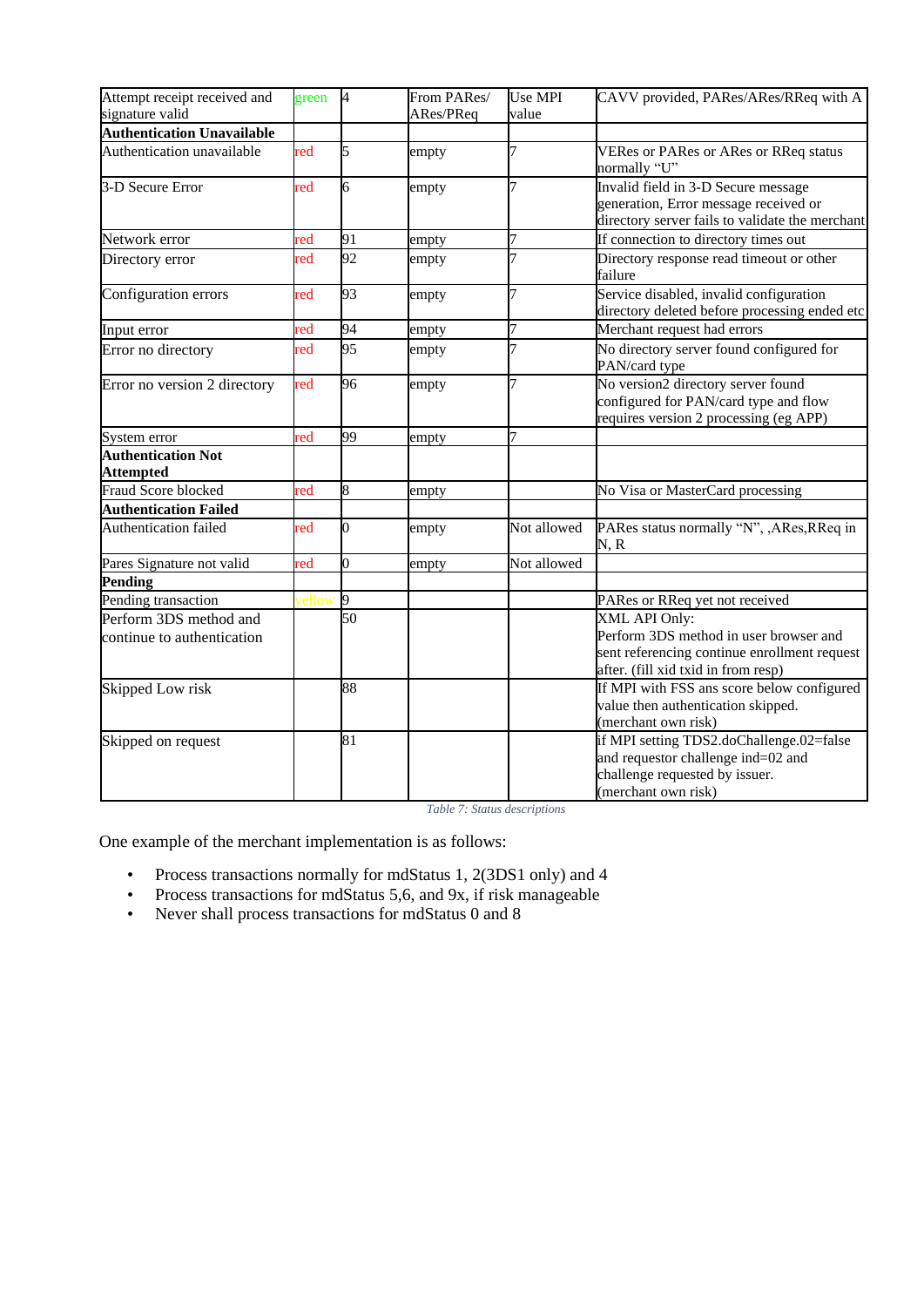# <span id="page-20-0"></span>3 XML Interface

Another way to add 3-D Secure support to existing Merchant site is to use XML interface of the Modirum MPI.

### <span id="page-20-1"></span>3.1 3D Secure protocol 1.0.2 control flow

#### **The control flow using XML interface is the following ThreeDSecure 1.0:**

- 1. Merchant payment page asks the user all the relevant payment data, such as card number, expiry, etc.
- 2. Merchant payment page calculates digest of Message element (interface v3 or older) to be posted to MDpay MPI utilizing the shared secret or the digital signature (in case of interface v4), sets the digest/signature to ModirumMPI message and posts the ModirumMPI XML to Modirum MPI with Content-Type=application/xml. Note that Merchant should set termUrl parameter in the request message. It should represent Merchant page url, where ACS will post PARes message after user authentication.
- 3. Modirum MPI checks the card participation from the 3-D Secure directory and if card is enrolled returns the ACS redirection page to Merchant.
- 4. Merchant redirects user browser using redirection template. After the ACS is finished with the user authentication, ACS returns the control to the Merchant. Merchant receives PARes and sends PAResValidationRequest to the MPI. Message digest should also be uncluded.
- 5. The MPI Server verifies the signature of PARes and responds to Merchant.
- 6. Based on returned parameters Merchant proceeds with transaction authorization or stops the transaction in case of error or authentication failure.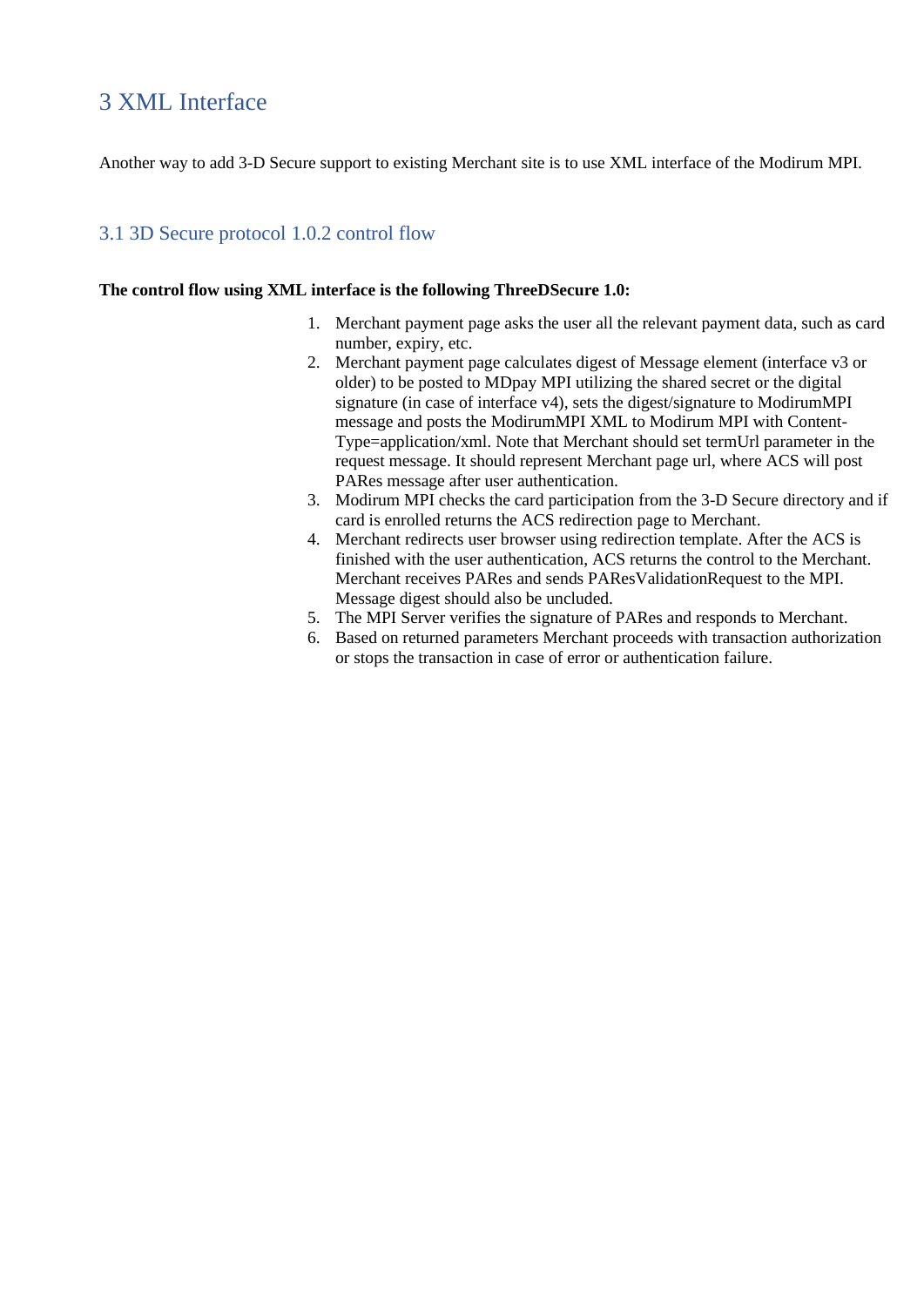Diagram to illustrate 3DS1 XML API flow. Blue lines server to server communications, green lines user browser redirects:

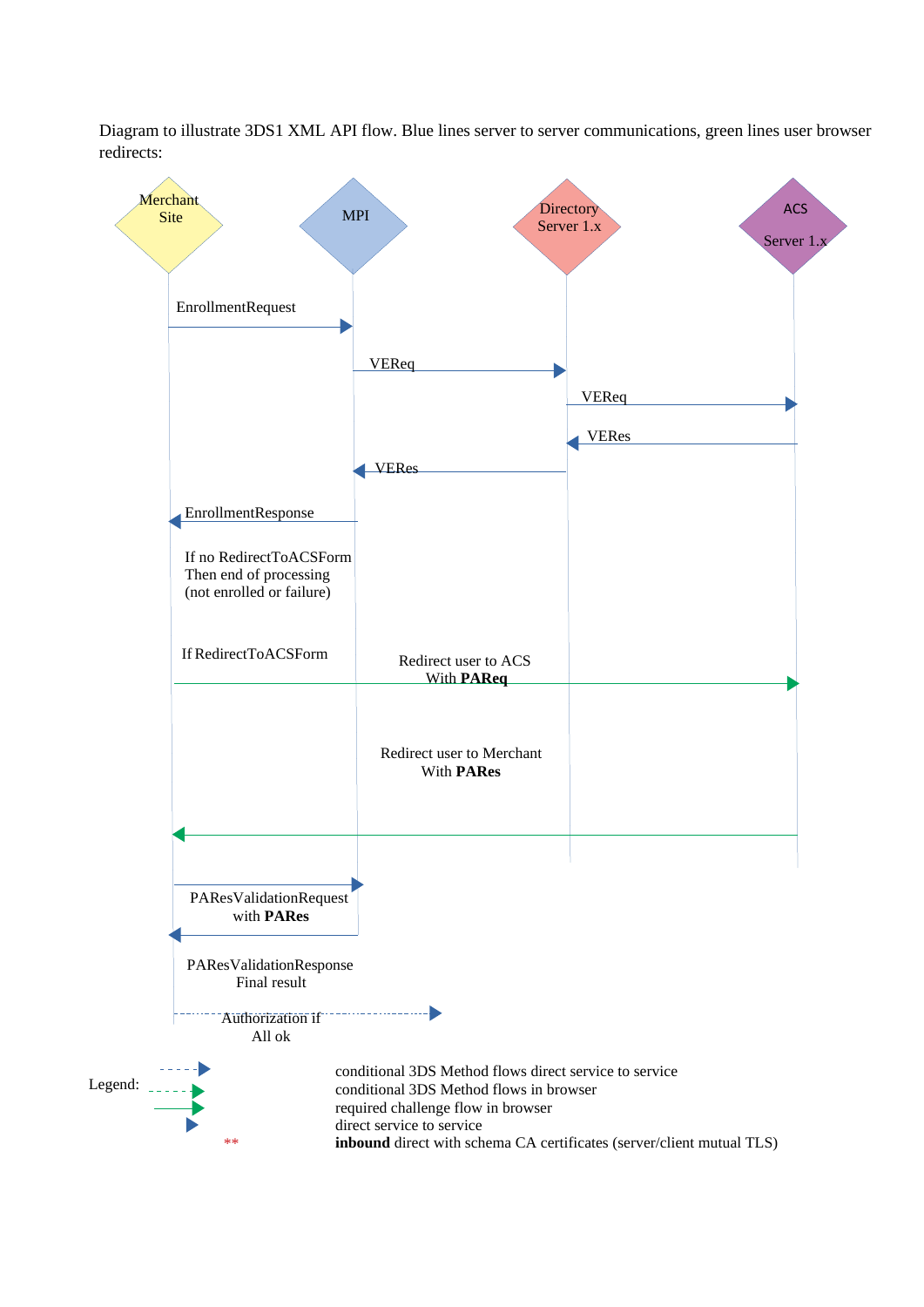## <span id="page-22-0"></span>3.2 EMVCo 3DS 2.x protocol control flow

Browser based control flow:

- 1. Merchant payment page asks the user all the relevant payment data, such as card number, expiry, etc.
- 2. Merchant payment page creates **EnrollementRequest (initial)** calculates signature of Message element to be posted to Modirum MPI, sets the signature to ModirumMPI message and posts the ModirumMPI XML to Modirum MPI with Content-Type=application/xml. Note that Merchant should set **termUrl** parameter in the request message. It should represent Merchant page url, where ACS will post (via user browser) CRes message after user authentication.
- 3. Modirum MPI checks the card participation from the 3-D Secure directory published ranges and then:
	- a. If range participates in 3DS Method merchant is returned EnrollmentResponse with **mdStatus=50**  (perform 3DS method and continue with enrollment request). Upon receiving such response merchant shall take html content from field TDSMethodContent and render user an intermediate page where this content is placed into an invisible iframe and wait about 2..3 seconds (or until 3DSMethodcompletion but normally not longer than 5 seconds (Note: EMVCo spec says up to 10 seconds). The merchant supplied threeDSMethodNotificationURL is notified.
	- b. If merchant used TDS2.threeDSMethodNotificationURL in initial request then send new EnrollmentRequest (continue) filling in **only txId, xid, transientData (cloud mode only)** and TDS2.threeDSCompInd attribute if merchant used TDS2.threeDSMethodNotificationURL on its own.
	- c. If range does not participate in 3DS Method then continues directly to step 4
- 4. MPI returns
	- a. If no errors and challenge was requested then response message contains field RedirectToACSForm filled with content. It has to be sent to user browser so that user browser posts CReq to ACS for authentication.
	- b. With error or final (frictionless) authentication results, **3DS flow ends**. Based on results merchant determines if to proceed authorization or not.
- 5. After ACS is finished with the user authentication, ACS returns the control to the Merchant. Merchant receives CRes to **termUrl** (set in initial request) and sends PAResValidationRequest to the MPI with CRes field filled with CRes content received. The MPI Server verifies the CRes and matches it with appropriate RReq from directory and responds to Merchant with final outcome.
- 6. Based on returned parameters Merchant proceeds with transaction authorization or stops the transaction in caseof error or authentication failure.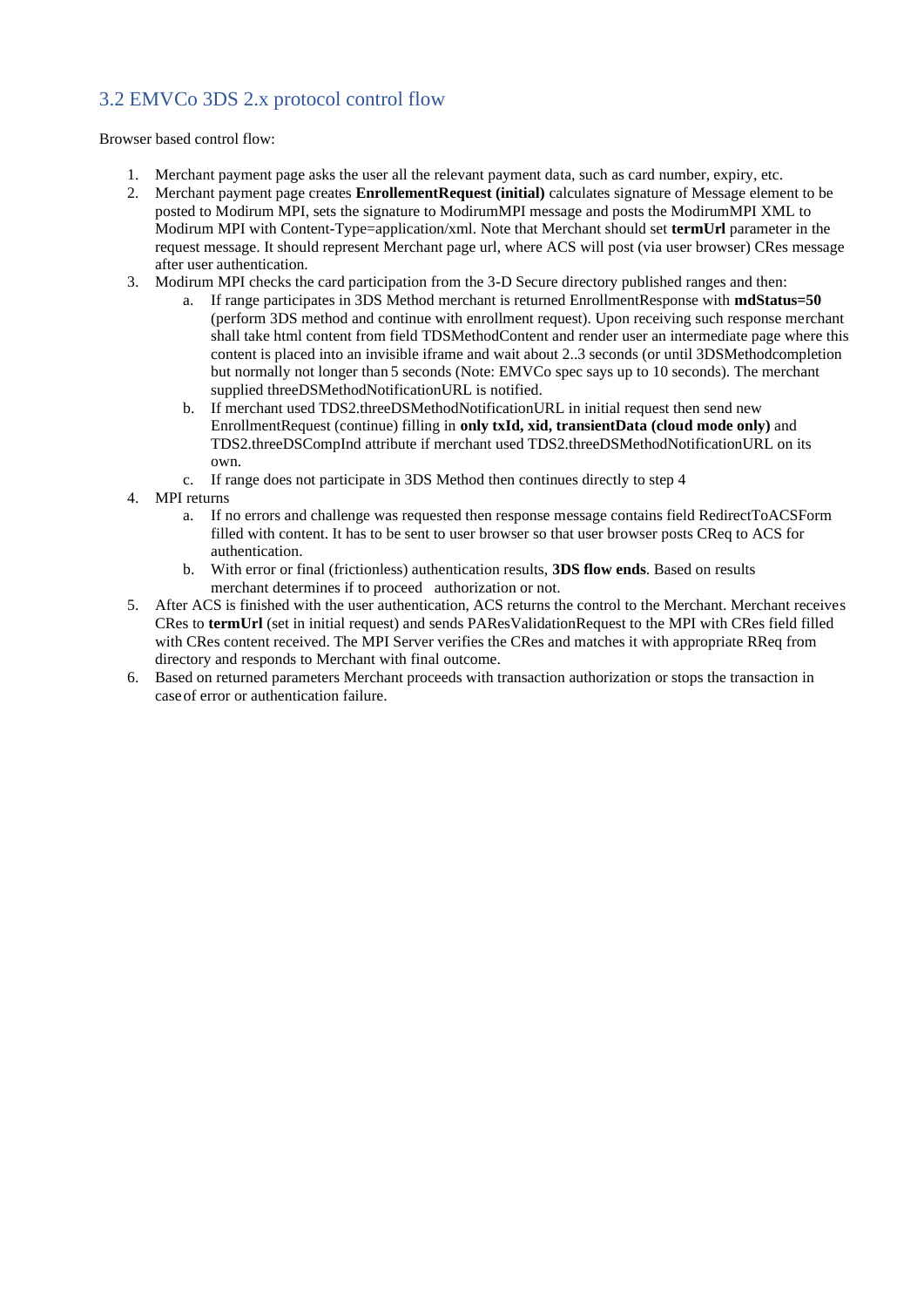Diagram to illustrate 3DS2 XML API browser flow. Blue lines server to server communications, green lines user browser redirects. Dashed lines when prior authentication 3DS method is required by ACS.

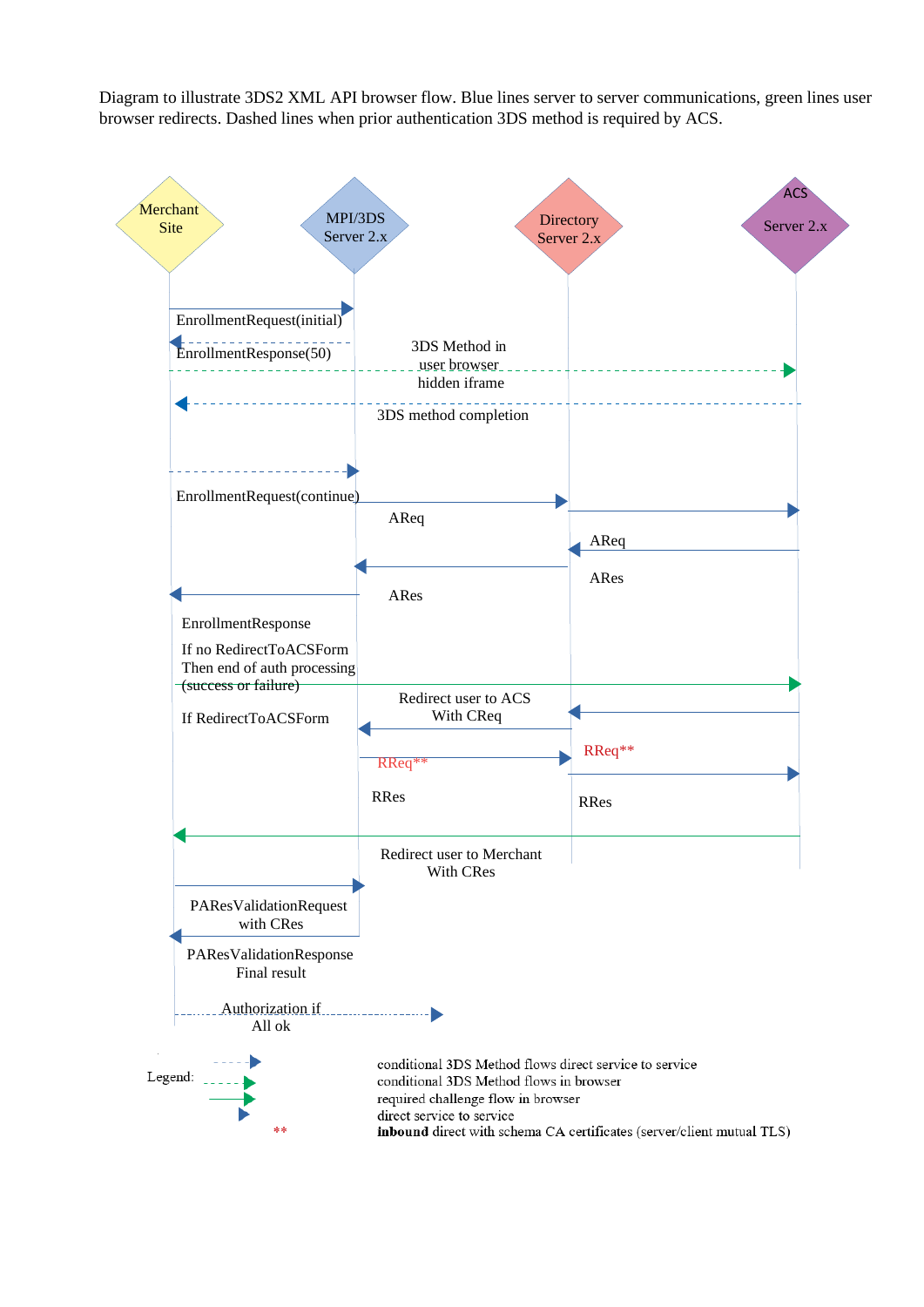## <span id="page-24-0"></span>3.3 XML Parameters to be posted to MPI/3DS Server

The following table describes the XML parameters to be posted from the payment page to Modirum MPI. Interface version has been upgraded to 4.0 which utilizes a signature element instead of a digest. The software still supports 3.0, 2.0, but it is not recommended to use versions before 3.0.

| <b>Parameters</b>                | <b>Type</b>              | Required /<br><b>Optional/Con Description</b><br>ditional |                                                                                                                                                                                                                                                                                                                                                                                                                                                                                                                                                                                                                                                                                                                                                                                                                                                                                                          |
|----------------------------------|--------------------------|-----------------------------------------------------------|----------------------------------------------------------------------------------------------------------------------------------------------------------------------------------------------------------------------------------------------------------------------------------------------------------------------------------------------------------------------------------------------------------------------------------------------------------------------------------------------------------------------------------------------------------------------------------------------------------------------------------------------------------------------------------------------------------------------------------------------------------------------------------------------------------------------------------------------------------------------------------------------------------|
| <b>ModirumMPI</b>                | Root element             | $\overline{\mathsf{R}}$                                   |                                                                                                                                                                                                                                                                                                                                                                                                                                                                                                                                                                                                                                                                                                                                                                                                                                                                                                          |
| <b>Message</b>                   | element                  | R                                                         |                                                                                                                                                                                                                                                                                                                                                                                                                                                                                                                                                                                                                                                                                                                                                                                                                                                                                                          |
| version                          | attribute,               | R                                                         | Version 4.0 of Modirum MPI protocol.                                                                                                                                                                                                                                                                                                                                                                                                                                                                                                                                                                                                                                                                                                                                                                                                                                                                     |
|                                  | xsi:string               |                                                           |                                                                                                                                                                                                                                                                                                                                                                                                                                                                                                                                                                                                                                                                                                                                                                                                                                                                                                          |
|                                  |                          |                                                           |                                                                                                                                                                                                                                                                                                                                                                                                                                                                                                                                                                                                                                                                                                                                                                                                                                                                                                          |
| $\rm messageId$                  | attribute,               | R                                                         | Unique alphanumeric message identifier for debugging                                                                                                                                                                                                                                                                                                                                                                                                                                                                                                                                                                                                                                                                                                                                                                                                                                                     |
|                                  | xsi:string               |                                                           | purposes                                                                                                                                                                                                                                                                                                                                                                                                                                                                                                                                                                                                                                                                                                                                                                                                                                                                                                 |
| md                               | attribute.<br>xsi:string | R                                                         | The MD ("Merchant Data") field: merchant state data<br>that must be returned to the merchant. The content of<br>this field is passed unchanged and without<br>assumptions about its content to the return Message.<br>This field is used to accommodate the different ways<br>merchant systems handle session state. If the merchant<br>system does not maintain state for a given shopping<br>session, the MD can carry whatever data the merchant<br>needs to continue the session.<br>This field must contain only ASCII characters in<br>the range 0x20 to 0x7E;<br>Since version 4.0.2.15 characters '<' and '>' are<br>not allowed in this parameter.<br>If other data is needed, the field must be Base64<br>encoded. The size of the field (after Base64<br>encoding, if applicable) is limited to 254 bytes. If<br>MD includes confidential data (such as the PAN), it<br>must be<br>encrypted. |
| merchantId                       | attribute,               | $\overline{\mathsf{R}}$                                   | ID to identify the merchant to Modirum MPI.                                                                                                                                                                                                                                                                                                                                                                                                                                                                                                                                                                                                                                                                                                                                                                                                                                                              |
|                                  | xsi:string               |                                                           |                                                                                                                                                                                                                                                                                                                                                                                                                                                                                                                                                                                                                                                                                                                                                                                                                                                                                                          |
| lang                             | attribute,               | $\overline{O}$                                            | Message attribute to specify context language                                                                                                                                                                                                                                                                                                                                                                                                                                                                                                                                                                                                                                                                                                                                                                                                                                                            |
|                                  | xsi:string               |                                                           | (ISO 639-1 language code en, fi, sv, el, etc)                                                                                                                                                                                                                                                                                                                                                                                                                                                                                                                                                                                                                                                                                                                                                                                                                                                            |
| <b>RequestMessage</b>            | element                  | R/O                                                       | either RequestMessage or ResponseMessage should be<br>present                                                                                                                                                                                                                                                                                                                                                                                                                                                                                                                                                                                                                                                                                                                                                                                                                                            |
| <b>EnrollmentRequest</b> element |                          | R/O                                                       | either EnrollmentRequest or PAResValidationRequest<br>should be present                                                                                                                                                                                                                                                                                                                                                                                                                                                                                                                                                                                                                                                                                                                                                                                                                                  |
| <b>Parameters</b>                | element                  | R                                                         |                                                                                                                                                                                                                                                                                                                                                                                                                                                                                                                                                                                                                                                                                                                                                                                                                                                                                                          |
| cardType                         | xsi:string               | $\Omega$                                                  | Card scheme can be defined explicitly. Values with<br>12 digits are valid. The value is matched to directory<br>server entry that is mapped to the merchant with that<br>particular cardType<br>The field can also be left empty, which means that the<br>schema/directory server is determined from the card<br>number (see Directory profile settings, cardtypes.xml<br>for card type mappings, and merchant settings in<br>mpimngr to map merchants with particular<br>DS/Acquirer<br>based on card type).                                                                                                                                                                                                                                                                                                                                                                                            |
| pan                              | xsi:string               | R/-                                                       | Card number. 13-19 digit account number. The value<br>may be:<br>the account number on the card<br>$\bullet$<br>Must be missing if cardEncData field is present                                                                                                                                                                                                                                                                                                                                                                                                                                                                                                                                                                                                                                                                                                                                          |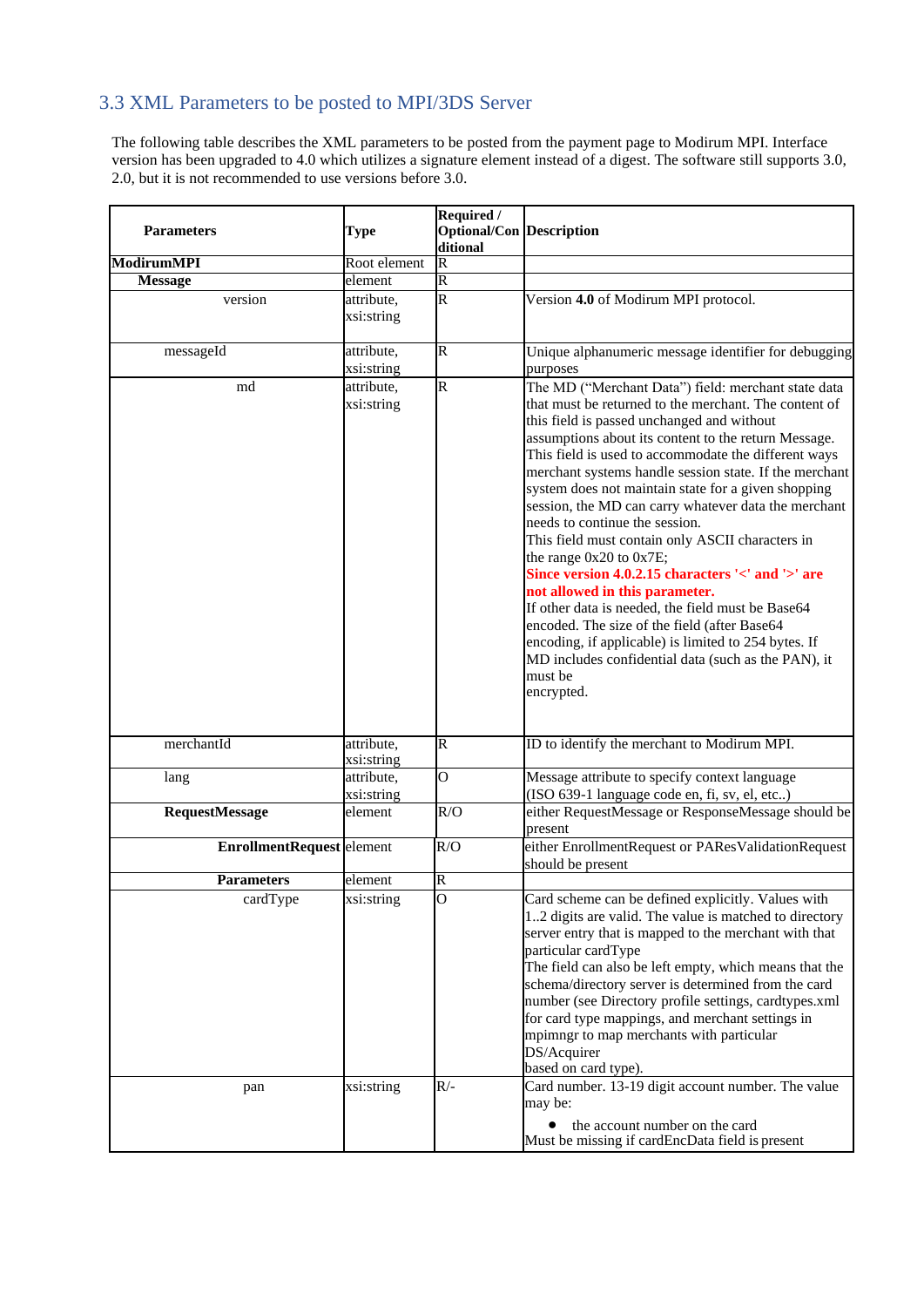| expiry                    | xsi:string | $R/-$          | Expiration Date supplied to the merchant by<br>cardholder (YYMM). Note that this field is not<br>checked in most of the production ACS installations.<br>Must be missing if cardEncData field is present                                                                                                            |
|---------------------------|------------|----------------|---------------------------------------------------------------------------------------------------------------------------------------------------------------------------------------------------------------------------------------------------------------------------------------------------------------------|
| cardEncData               | xsi:string | C              | A base64 encoded value, from VPOS supported<br>Client-side encryption library. If this field is present<br>pan and expiry must be missing.                                                                                                                                                                          |
| deviceCategory xsi:string |            | $\overline{O}$ | Integer length 1, Indicates the type of cardholder<br>device. Supported values are: $0 =$ www, $1 =$ mobile, 4<br>dtv.<br>Most cases this value shall be allways 0 as wap phones<br>are no longer mainstream and may not be supported by<br>ACSes. Default value is 0                                               |
| purchAmount               | xsi:string | $\mathsf{R}$   | Max. 12-digit numeric amount in minor units of<br>currency with all punctuation removed.<br>Examples:<br>Display Amount USD 123.45<br>Purchase Amount 12345                                                                                                                                                         |
| exponent                  | xsi:string | R              | Exponent number length 1<br>The minor units of currency specified in ISO 4217. For<br>example, US Dollars has a value of 2; Japanese Yen<br>has<br>a value of 0. Provided                                                                                                                                           |
| description               | xsi:string | O              | Purchase description.<br>Brief description of items purchased, determined by<br>the merchant.<br>Maximum size is 125 characters, but merchant should<br>consider the characteristics of the cardholder's device<br>when creating the field.<br>Note: Most Issuers do not display the description to the<br>user.    |
| currency                  | xsi:string | R              | Currency<br>Determined by merchant. ISO 4217, 3 digit numeric.                                                                                                                                                                                                                                                      |
| merchantName              | xsi:string | $\overline{O}$ | Length: 1-25 characters<br>Format: any characters<br>Send this parameter if you want to override<br>PAReq.Merchant.name. By default it is taken from mpi<br>database                                                                                                                                                |
| xid                       | xsi:string | R              | Unique transaction identifier determined by merchant.<br>Contains a 20 byte statistically unique value that has<br>been Base64 encoded, giving a 28-byte result.                                                                                                                                                    |
| recurFreq                 | xsi:string | O              | Recurring frequency for PAReq<br>Purchase.Recur.frequency (integer days, 28 means<br>monthly)                                                                                                                                                                                                                       |
| recurEnd                  | xsi:string | O/R            | Recurring end date for PAReq format<br>YYYYMMDD, If recurFreq is present then recurEnd<br>is required                                                                                                                                                                                                               |
| installments xsi:string   |            | $\overline{O}$ | Number of Installments for<br>PAReq.Purchase.install integer value >1 and<br><= 999. Install and recurring<br>parameters can not be present at the same time.                                                                                                                                                       |
| termUrl                   | xsi:string | R              | URL of the merchant that MPI will insert as termUrl in<br>ACS redirection template (also refferred as<br>notificationURL in 3DS2). As a result after cardholder<br>authentication ACS will return PARes/CRes to<br>Merchant instead of MPI. Warning: some schemes<br>may reject that URL if contains parameters (?) |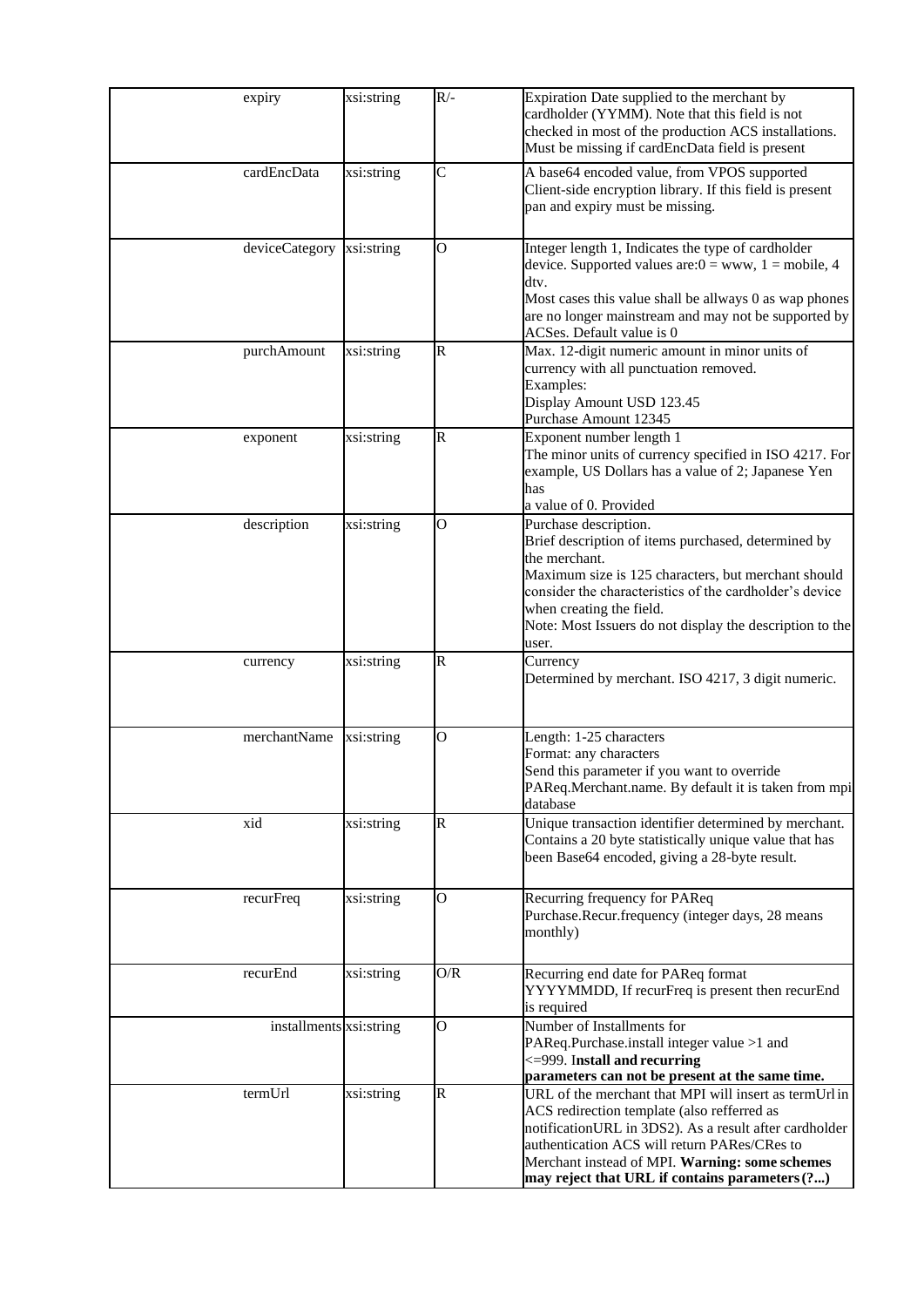| panMode                | xsi:string   | O      | Possible values:                                                 |
|------------------------|--------------|--------|------------------------------------------------------------------|
|                        |              |        | <b>VPOSToken</b> $-$ to indicate that instead of                 |
|                        |              |        | real pan pan parameter will contain VPOS                         |
|                        |              |        | token.                                                           |
|                        | txIdxsi:long | C      | Required if continue from 3DS method                             |
| transientData Xsi:long |              | Ċ      | Required if continue from 3DS method and present                 |
|                        |              |        | in response to perform 3ds method.                               |
| TDS2Attributeselement  |              |        | 3DS 2 related attributes.                                        |
|                        |              |        | 3DS 2.x Merchant Risk fields                                     |
|                        |              |        | TDS2.mriShipIndicator                                            |
|                        |              |        | TDS2.mriDeliveryTimeframe                                        |
|                        |              |        | TDS2.mriDeliveryEmailAddress                                     |
|                        |              |        | TDS2.mriReorderItemsInd                                          |
|                        |              |        | TDS2.mriPreOrderPurchaseInd                                      |
|                        |              |        | TDS2.mriPreOrderDate TDS2.mriGiftCardAmount                      |
|                        |              |        | TDS2.mriGiftCardCurr TDS2.mriGiftCardCount                       |
|                        |              |        | 3DS 2.x extra account info fields                                |
|                        |              |        | TDS2.chAccAgeInd TDS2.chAccDate                                  |
|                        |              |        | TDS2.chAccChangeInd TDS2.chAccChange                             |
|                        |              |        | TDS2.chAccPwChangeInd                                            |
|                        |              |        | TDS2.chAccPwChange TDS2.nbPurchaseAccount                        |
|                        |              |        | TDS2.provisionAttemptsDay TDS2.txnActivityDay                    |
|                        |              |        | TDS2.txnActivityYear TDS2.shipAddressUsageInd                    |
|                        |              |        | TDS2.shipAddressUsage TDS2.shipNameIndicator                     |
|                        |              |        | TDS2.paymentAccInd TDS2.paymentAccAge                            |
|                        |              |        | TDS2.suspiciousAccActivity                                       |
|                        |              |        | 3DS 2.x extra billing address fields                             |
|                        |              | R      | TDS2.billAddrCity                                                |
|                        |              | R<br>R | TDS2.billAddrCountry<br>TDS2.billAddrLine1                       |
|                        |              | О      | TDS2.billAddrLine2                                               |
|                        |              | О      | TDS2.billAddrLine3                                               |
|                        |              | R      | TDS2.billAddrPostCode                                            |
|                        |              | O      | TDS2.billAddrState                                               |
|                        |              |        | (Billing address state (str 2 3166-2 country                     |
|                        |              |        | subdivision code). this value only applies to                    |
|                        |              |        | countries that have states (e.g USA). For Greece,                |
|                        |              |        | strongly recommended to be omitted)                              |
|                        |              |        |                                                                  |
|                        |              |        | 3DS 2.x extra shipping address fields                            |
|                        |              |        | TDS2.shipAddrCity                                                |
|                        |              |        | TDS2.shipAddrCountry                                             |
|                        |              |        | TDS2.shipAddrLine1                                               |
|                        |              |        | TDS2.shipAddrLine2                                               |
|                        |              |        | TDS2.shipAddrLine3                                               |
|                        |              |        | TDS2.shipAddrPostCode                                            |
|                        |              |        | TDS2.shipAddrState                                               |
|                        |              |        | 3DS 2.x extra authentication info                                |
|                        |              |        | Information about how the 3DS Requestor                          |
|                        |              |        | authenticated he cardholder before or during the<br>transaction. |
|                        |              |        | TDS2.AIAuthMethod                                                |
|                        |              |        | TDS2.AIAuthTimestamp                                             |
|                        |              |        | TDS2.AIAuthData                                                  |
|                        |              |        | 3DS 2.x extra authentication info                                |
|                        |              |        | Information about how the 3DS Requestor                          |
|                        |              |        | authenticated the cardholder as part of a previous               |
|                        |              |        | 3DS transaction.                                                 |
|                        |              |        | TDS2.PAIRef                                                      |
|                        |              |        | TDS2.PAIAuthMethod                                               |
|                        |              |        | TDS2.PAIAuthTimestamp                                            |
|                        |              |        | TDS2.PAIAuthData                                                 |
|                        |              |        | See formats in redirection section or emvco spec                 |
|                        |              |        | 3DS 2.x other                                                    |
|                        |              |        | TDS2.threeDSMethodNotificationURL - optional                     |
|                        |              |        | send only if You want to detect 3DS method                       |
|                        |              |        | completion on Your pages, else set by mpi. Request to            |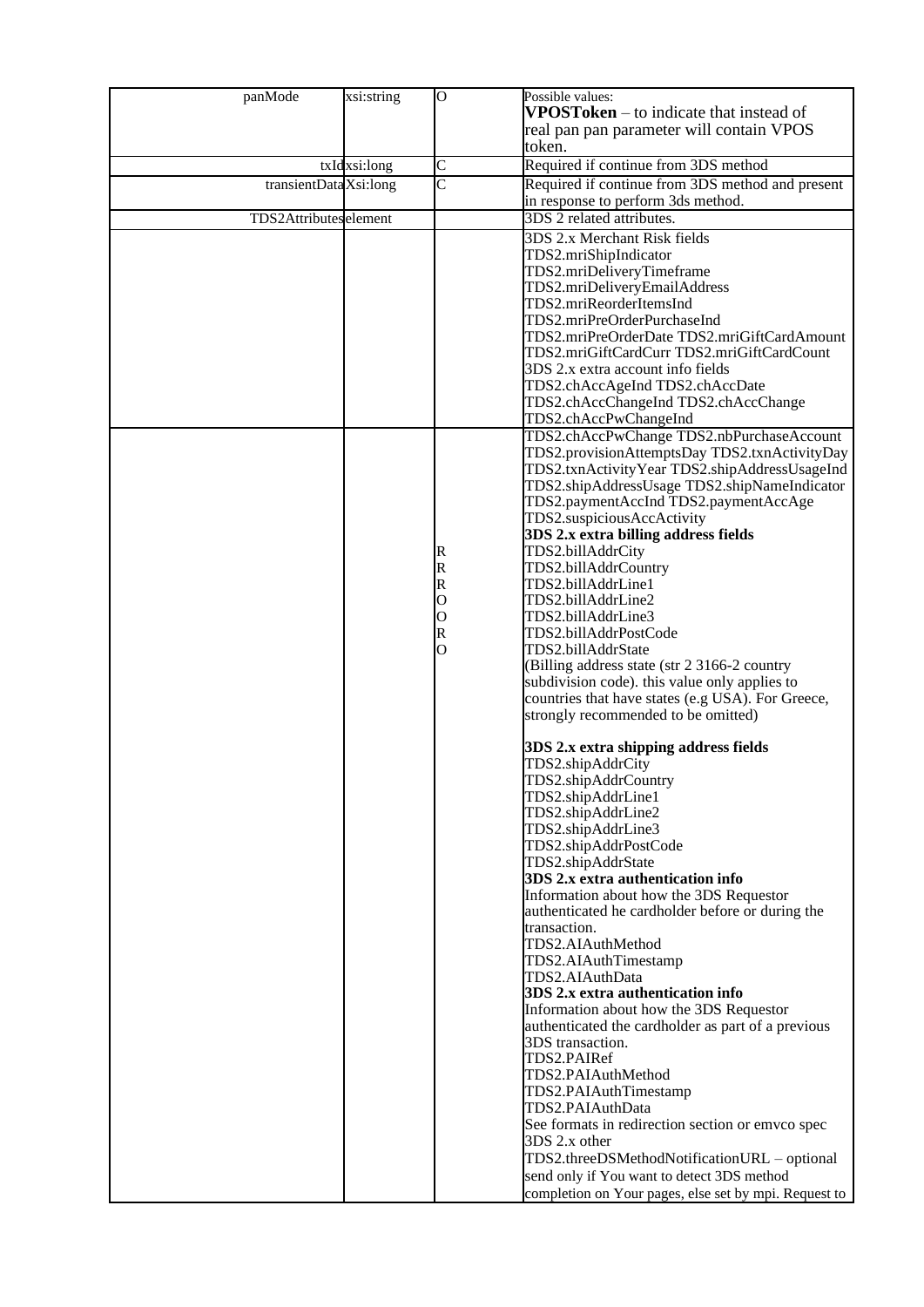|                               |                        |     | url shall be capable update to TDS2.threeDSCompInd<br>to Y for transaction in question. Since 4.0.2.54                                                                                                                                                                                                                                                                                                                                                                                                                                                                                                                                                                                                                                                                                                                   |
|-------------------------------|------------------------|-----|--------------------------------------------------------------------------------------------------------------------------------------------------------------------------------------------------------------------------------------------------------------------------------------------------------------------------------------------------------------------------------------------------------------------------------------------------------------------------------------------------------------------------------------------------------------------------------------------------------------------------------------------------------------------------------------------------------------------------------------------------------------------------------------------------------------------------|
|                               |                        |     | TDS2.threeDSCompInd - Required in continue to<br>enrollment if TDS2.threeDSMethodNotificationURL<br>was set by merchant in initial request, else determined<br>by MPI. Since 4.0.2.54                                                                                                                                                                                                                                                                                                                                                                                                                                                                                                                                                                                                                                    |
|                               |                        |     | <b>Service Options</b>                                                                                                                                                                                                                                                                                                                                                                                                                                                                                                                                                                                                                                                                                                                                                                                                   |
|                               |                        |     | SEOPT.redirectToACSFormat, optional values HTML<br>or DATA if missing then both                                                                                                                                                                                                                                                                                                                                                                                                                                                                                                                                                                                                                                                                                                                                          |
| <b>PAResValidationRequest</b> | element                | O/R | either EnrollmentRequest or PAResValidationRequest<br>should be present. This element is sent to MPI during<br>pares/cres/acpres validation step.                                                                                                                                                                                                                                                                                                                                                                                                                                                                                                                                                                                                                                                                        |
| pares                         | xsi:string             | O/R | pares message, that is returned from ACS should be<br>passed to this parameter as is. Either pares or c64s<br>should<br>be present. 3DS1                                                                                                                                                                                                                                                                                                                                                                                                                                                                                                                                                                                                                                                                                 |
| c64s                          | xsi:string             | O/R | c64s message, that can be returned from ACS should<br>be<br>passed to this parameter as is. Either pares or c64s<br>should be present 3DS1                                                                                                                                                                                                                                                                                                                                                                                                                                                                                                                                                                                                                                                                               |
| cres                          | Xsi:string             | O/R | CRes base64 url encoded in case of 3DS2.                                                                                                                                                                                                                                                                                                                                                                                                                                                                                                                                                                                                                                                                                                                                                                                 |
| ds:Signature                  | ds:SignatureT O<br>ype |     | The xml signature as defined<br>https://www.w3.org/TR/xmldsig-<br>core/ Canonicalization<br>http://www.w3.org/TR/2001/REC-xml-c14n-<br>20010315 SignatureMethod<br>Algorithm="http://www.w3.org/2001/04/xmldsig-<br>more#rsa-sha256"<br>DigestMethod<br>Algorithm="http://www.w3.org/2001/04/xmlenc#sha2<br>56" Requests are signed by merchant private key and<br>validated with merchant Certificate<br>If missing or mismatching, error is displayed and the<br>request is not further processed.<br>Requests are signed by merchant private key and<br>validated with merchant Certificate (merchant<br>certificate generation is referred to section 2.2)<br>Responses are signed by processor private key and<br>validated with Processor certificate (processor<br>certificate is referred to Section 5. page 51) |

*Table 8: XML request parameters*

### <span id="page-27-0"></span>3.4 Calculation of the Signature

Signatures shall be calculated and verified according to documentation https://www.w3.org/TR/xmldsig-core/ Canonicalization method to be used is http://www.w3.org/TR/2001/REC-xml-c14n-20010315 SignatureMethod Algorithm="http://www.w3.org/2001/04/xmldsig-more#rsa-sha256"

DigestMethod Algorithm="http://www.w3.org/2001/04/xmlenc#sha256"

The signed element is Message element referenced with its ID attribute named messageId. ID attribute is an attribute which type in schema is defined as xsd:ID.

Messages sent by the merchant will be signed by the merchant's private key and verified by the MPI using the merchant's certificate.

**Note that the XML documents should be handled with namespace aware xml libraries (parser/serializer). When the Message element is serialized and canonicalized it should also contain xmlns namespace attribute. See from next section XML message with digest example. Canonicalized message starts for example as:**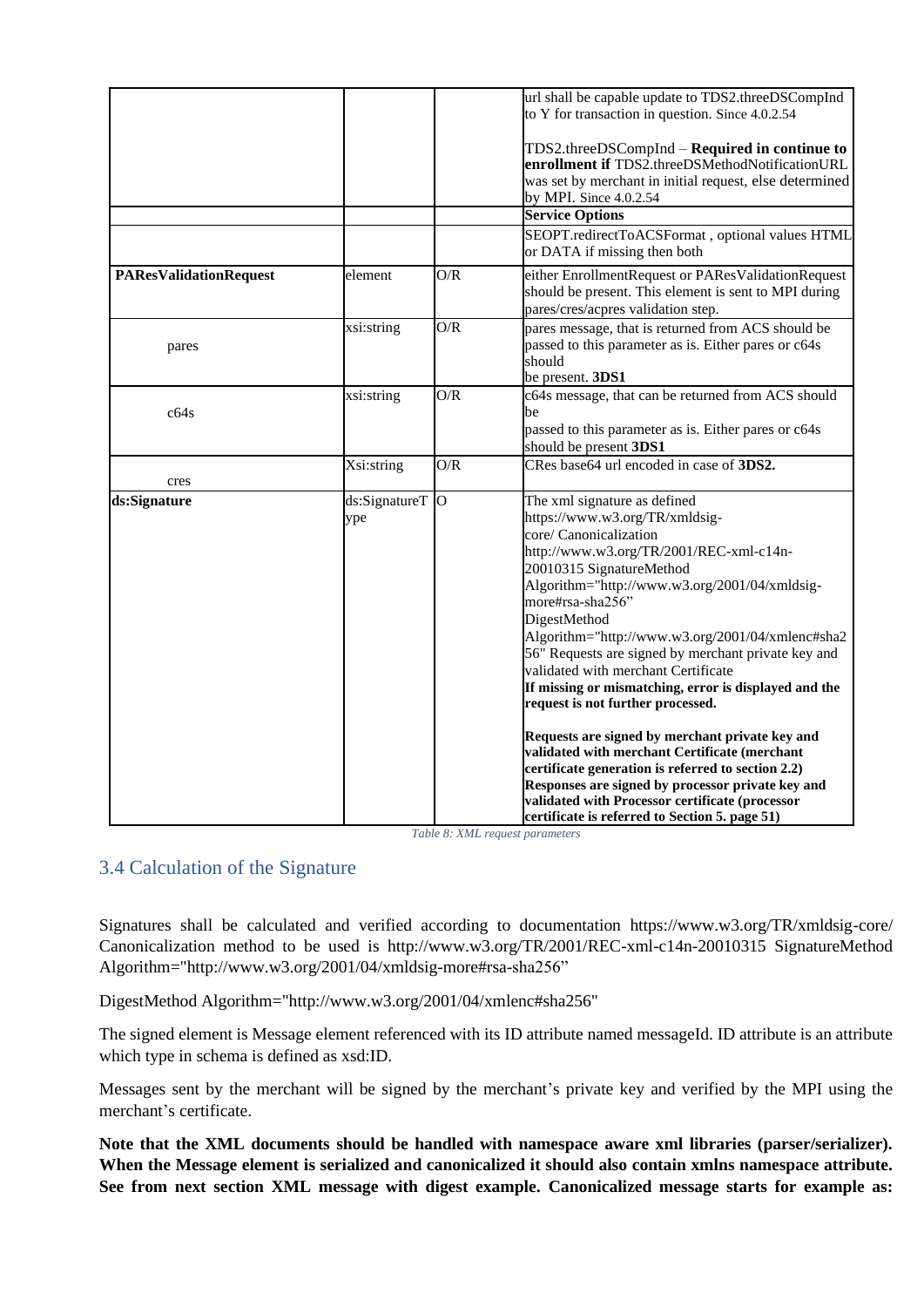**<**Message xmlns="http://www.modirum.com/schemas/mpiapi" md="C62C2F592F1BCA32A24EA877CFF7A461" merchantId="0000001" messageId="M1523010167533" version="4.0">...

Example code for java:

```
public static byte[] sign(ModirumMPI root, Marshaller m, DocumentBuilderFactory dbf, PrivateKey 
prik, java.security.cert.X509Certificate[] crts) throws Exception
 {
  org.apache.xml.security.Init.init();
  org.w3c.dom.Document document = dbf.newDocumentBuilder().newDocument();
  m.marshal(root, document);// apis.normalizeDOM(dom); dom nomralization is very slow uing instead 
msg.setIdAttribute("messageId", true);
  Element modirumMPI = document.getDocumentElement();
  org.apache.xml.security.signature.XMLSignature xmlsigAp =new XMLSignature(document,
null,"http://www.w3.org/2001/04/xmldsig-more#rsa-sha256", "http://www.w3.org/TR/2001/REC-xml-c14n-
20010315");
  Element sigel = xmlsigAp.getElement(); 
  modirumMPI.appendChild(sigel);
  Element msg = (Element)modirumMPI.getFirstChild();
  msg.setIdAttribute("messageId", true); // setting id attribute instead of dom normalization
  xmlsigAp.addDocument("#" + msg.getAttribute("messageId"), 
  null, "http://www.w3.org/2001/04/xmlenc#sha256", null, null); 
  for(int i = 0; crts != null && i < crts.length; i++){
   xmlsigAp.addKeyInfo(crts[i]);
  }
  xmlsigAp.sign(prik);
  ByteArrayOutputStream bos = new ByteArrayOutputStream(4096); 
  TransformerFactory transfac = TransformerFactory.newInstance(); 
  Transformer trans = transfac.newTransformer(); 
  trans.setOutputProperty(OutputKeys.OMIT_XML_DECLARATION, "no"); 
  trans.setOutputProperty(OutputKeys.INDENT, "no"); 
  trans.setOutputProperty(OutputKeys.ENCODING, "utf-8"); 
  DOMSource source = new DOMSource(document); 
  trans.transform(source, new StreamResult(bos));
  return bos.toByteArray();
 }
```
**Notes:** Never calculate signature in user browser using JavaScript or other script. Or You will expose Your private key to the world. Before passing data to SHA-256 RSA signature function ensure string data is converted to bytes using UTF- 8 character encoding. Signatures should be calculated and checked during any communication with MPI be it request or response.

| <b>Parameters</b> | Type                                                                                | Required /<br>Optional | <b>Description</b>                                                                                                                                                                                                                                                                                            |
|-------------------|-------------------------------------------------------------------------------------|------------------------|---------------------------------------------------------------------------------------------------------------------------------------------------------------------------------------------------------------------------------------------------------------------------------------------------------------|
| <b>ModirumMPI</b> | element                                                                             | ĸ                      |                                                                                                                                                                                                                                                                                                               |
| ds:Signature      | ds:SignatureTyp O<br>e<br>xmlns:ds="http://<br>www.w3.org/<br>2000/09/<br>xmldsig#" |                        | The xml signature as defined<br>https://www.w3.org/TR/xmldsig-core/<br>Canonicalization<br>http://www.w3.org/TR/2001/REC-xml-c14n-20010315<br>SignatureMethod<br>Algorithm="http://www.w3.org/2001/04/xmldsig-more#rsa-<br>sha $256$ "<br>DigestMethod<br>Algorithm="http://www.w3.org/2001/04/xmlenc#sha256" |
| <b>Message</b>    | lelement                                                                            | R                      |                                                                                                                                                                                                                                                                                                               |
| version           | attribute,<br>xsi:string                                                            | R                      | Version 4.0 of Modirum MPI protocol.                                                                                                                                                                                                                                                                          |
| messageId         | attribute,<br>xsi:string                                                            | R                      | Unique alphanumeric message identifier for debugging<br>purposes                                                                                                                                                                                                                                              |

### <span id="page-28-0"></span>3.5 XML parameters to be returned to Merchant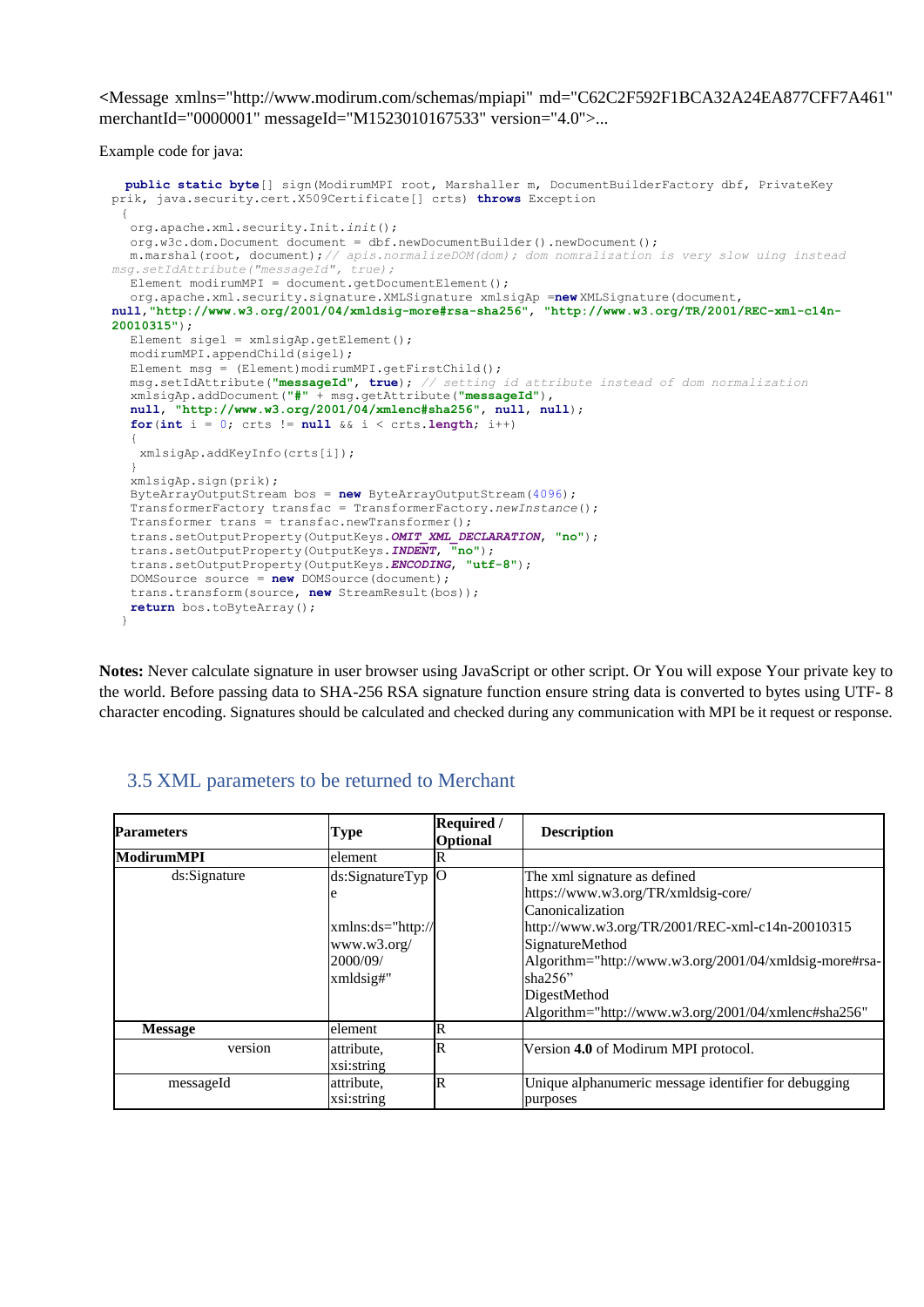| md                              | attribute,               | $\overline{\mathsf{R}}$ | The MD ("Merchant Data") field: merchant state data that                                                                      |
|---------------------------------|--------------------------|-------------------------|-------------------------------------------------------------------------------------------------------------------------------|
|                                 | xsi:string               |                         | must be returned to the merchant. The content of this field                                                                   |
|                                 |                          |                         | is passed unchanged and without assumptions about its                                                                         |
|                                 |                          |                         | content to the return Message.                                                                                                |
|                                 |                          |                         | This field is used to accommodate the different ways                                                                          |
|                                 |                          |                         | merchant systems handle session state. If the merchant                                                                        |
|                                 |                          |                         | system can associate the final post with the original                                                                         |
|                                 |                          |                         | shopping session without any further assistance, the MD                                                                       |
|                                 |                          |                         | field may be empty. If the merchant system does not                                                                           |
|                                 |                          |                         |                                                                                                                               |
|                                 |                          |                         | maintain state for a given shopping session, the MD can                                                                       |
|                                 |                          |                         | carry whatever data the merchant needs to continue the                                                                        |
|                                 |                          |                         | session.                                                                                                                      |
|                                 |                          |                         | This field must contain only ASCII characters in the range                                                                    |
|                                 |                          |                         | $0x20$ to $0x7E$ ;<br>Since version 4.0.2.15 characters '<' and '>' are not                                                   |
|                                 |                          |                         |                                                                                                                               |
|                                 |                          |                         | allowed in this parameter.                                                                                                    |
|                                 |                          |                         | If other data is needed, the field must be Base64 encoded.<br>The size of the field (after Base64 encoding, if applicable) is |
|                                 |                          |                         |                                                                                                                               |
|                                 |                          |                         | limited to 254 bytes. If MD includes confidential data (such<br>as the PAN), it must be encrypted.                            |
|                                 |                          |                         |                                                                                                                               |
| merchantId                      | attribute,<br>xsi:string | $\mathbb R$             | ID to identify the merchant to Modirum MPI.                                                                                   |
| lang                            | attribute,               | $\overline{O}$          | Message attribute to specify context language                                                                                 |
|                                 | xsi:string               |                         | (ISO 639-1 language code en, fi, sv, el, etc)                                                                                 |
|                                 | element                  | O/R                     | either RequestMessage or ResponseMessage should be                                                                            |
| <b>ResponseMessage</b>          |                          |                         | present                                                                                                                       |
|                                 | element                  | $\overline{R}$          |                                                                                                                               |
| <b>Parameters</b>               |                          |                         |                                                                                                                               |
| xid                             | xsi:string               | $\mathsf R$             | xid parameter from request message                                                                                            |
| mdStatus                        | xsi:string               | $\overline{\mathsf{R}}$ | End status of the transaction                                                                                                 |
|                                 |                          |                         | mdStatus field provides all the information that is needed to                                                                 |
|                                 |                          |                         | determine how to manage the transaction in the merchant                                                                       |
|                                 |                          |                         | system. See section 2.6 Modirum MPI Transaction mdStatus                                                                      |
| mdErrorMsg                      | xsi:string               | R                       | Up to 128 bytes alphanumeric description of the error.                                                                        |
| enrollmenStatus                 | xsi:string               | $\overline{O}$          | The actual value of veres enrollement status like " $Y''$ , "N",                                                              |
|                                 |                          |                         | "U" or "-" if value is not available due errors etc. (since                                                                   |
|                                 |                          |                         | 4.0.2.31). In case of 3DS 2 this is set to Y if connection to                                                                 |
|                                 |                          |                         | directory is established.                                                                                                     |
| authenticationStatus xsi:string |                          | $\mathbf O$             | The actual value of PARes tx status or ARes/RReq                                                                              |
|                                 |                          |                         | transStatus "Y", "N", "U", "A", "R" or "-" if value is not                                                                    |
|                                 |                          |                         | available due errors or not enrolled. (since 4.0.2.31)                                                                        |
| eci                             | xsi:string               | O                       | Electronic Commerce Indicator                                                                                                 |
|                                 |                          |                         | With Visa cards, the value to be passed in Authorization                                                                      |
|                                 |                          |                         | Message (exactly 2 decimal digits).                                                                                           |
|                                 |                          |                         | ECI fields determine the final status of the transaction                                                                      |
|                                 |                          |                         | See section 2.6 Modirum MPI Transaction mdStatus                                                                              |
| cavv                            | xsi:string               | O                       | Cardholder Authentication Verification Value                                                                                  |
|                                 |                          |                         | Determined by ACS. Contains a 20 byte value that has been                                                                     |
|                                 |                          |                         | Base64 encoded, giving a 28 byte result.                                                                                      |
|                                 |                          |                         | Some Visa regions may require that this value be included                                                                     |
|                                 |                          |                         | in the VIP authorization message.                                                                                             |
| cavvAlgorithm                   | xsi:string               | О                       | A positive integer indicating the algorithm used to generate                                                                  |
|                                 |                          |                         | the Cardholder Authentication Verification Value.                                                                             |
|                                 |                          |                         | Current defined values are:                                                                                                   |
|                                 |                          |                         | $0 =$ HMAC (as per SET <sup>TM</sup> TransStain)                                                                              |
|                                 |                          |                         | $1 = CVV$                                                                                                                     |
|                                 |                          |                         | $2 = CVV$ with ATN                                                                                                            |
|                                 |                          |                         | $3 = MasterCard AAV$                                                                                                          |
|                                 |                          |                         | Note that the value is copied directly from the PARes message.                                                                |
| PAResVerified                   | xsi:string               | O                       | If signature validation of the return message is successful,                                                                  |
|                                 |                          |                         | the value is true. If PARes message is not received or                                                                        |
|                                 |                          |                         | signature validation fails, the value is false. (Compliance                                                                   |
|                                 |                          |                         | testing facility requirement). If signature validation is                                                                     |
|                                 |                          |                         | omitted the value will be empty                                                                                               |
|                                 |                          |                         |                                                                                                                               |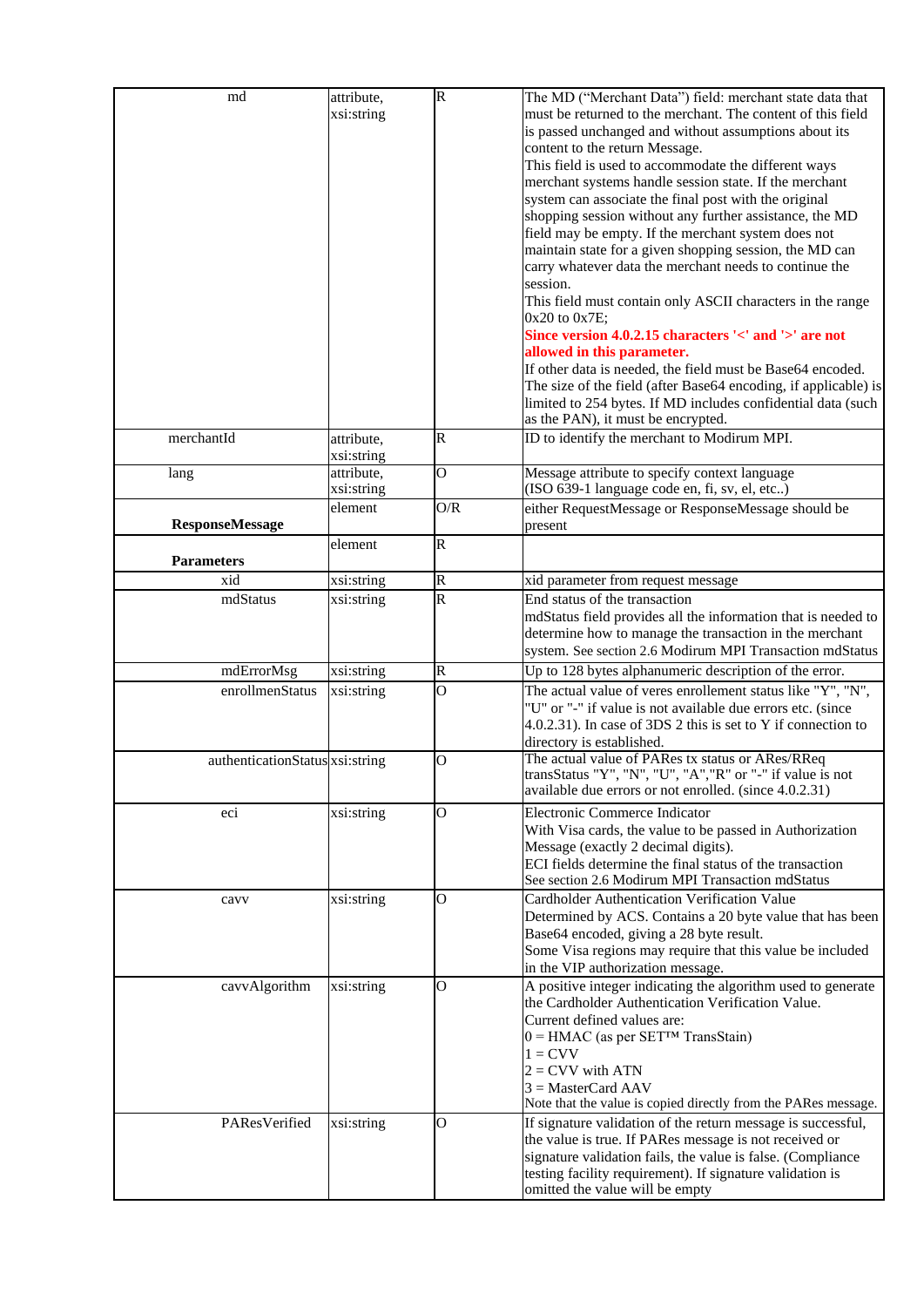| PAResSyntaxOK xsi:string       |              | $\overline{O}$          | If PARes validation is syntactically correct, the value is true.<br>Otherwise value is false. (Compliance testing facility<br>requirement)                                                                                                                                                                                                                                                                                                                                                                                                                                                                                                                                                                                                         |
|--------------------------------|--------------|-------------------------|----------------------------------------------------------------------------------------------------------------------------------------------------------------------------------------------------------------------------------------------------------------------------------------------------------------------------------------------------------------------------------------------------------------------------------------------------------------------------------------------------------------------------------------------------------------------------------------------------------------------------------------------------------------------------------------------------------------------------------------------------|
| iReqCode                       | xsi:string   | O                       | Two digit numeric code provided by ACS indicating data<br>that is formatted correctly, but which invalidates the request.<br>This element is included when business processing cannot<br>be performed for some reason.<br>Never provided if mdStatus=0.<br>3-D Secure iReqCode field.                                                                                                                                                                                                                                                                                                                                                                                                                                                              |
| iReqDetail                     | xsi:string   | O                       | May identify the specific data elements that caused the<br>Invalid Request Code (so never supplied if Invalid Request<br>Code is omitted). See Table 20 on page 60 for details.                                                                                                                                                                                                                                                                                                                                                                                                                                                                                                                                                                    |
| vendorCode                     | xsi:string   | O                       | Error message describing iReqDetail error.                                                                                                                                                                                                                                                                                                                                                                                                                                                                                                                                                                                                                                                                                                         |
| txId                           | xsi:long     | $\overline{O}$          | MPI internal transaction id if available                                                                                                                                                                                                                                                                                                                                                                                                                                                                                                                                                                                                                                                                                                           |
| transientData                  | xsi:string   | $\overline{\mathrm{o}}$ | Returned only if cloud mode and mdStatus=50                                                                                                                                                                                                                                                                                                                                                                                                                                                                                                                                                                                                                                                                                                        |
| protocol                       | xsi:string   | $\overline{O}$          | Authentication protocol used in processing. Such as<br>3DS1.0.2, 3DS2.1.0 or SP5 (Since 4.0.2.54)                                                                                                                                                                                                                                                                                                                                                                                                                                                                                                                                                                                                                                                  |
| cardType                       | xsi:string   | O                       | Same value as in request or value resolved by MPI.<br>(Since $4.0.2.54$ )                                                                                                                                                                                                                                                                                                                                                                                                                                                                                                                                                                                                                                                                          |
| fssScore                       | xsi:int      | O                       | Fraud score calculated by the Modirum FSS. Present if<br>the MPI is configured for use with the FSS, if setting<br>fss.includeScoreInResponse has been set to true and if<br>the score is available.                                                                                                                                                                                                                                                                                                                                                                                                                                                                                                                                               |
| redirectToACSFormxsi:string    |              | O                       | ACS redirection form raw HTML, containing all the<br>required parameters to be posted to ACS or SecurePlus.<br>PAReq, termUrl, MD and ACS url itself. Form should be<br>presented to user as is. MPI does not set this parameter in<br>response to PAResValidationRequest step.                                                                                                                                                                                                                                                                                                                                                                                                                                                                    |
| redirectToACSFormDataElement   |              | O                       | ACS redirection form data in elements, containing all the<br>required parameters to be posted to ACS or SecurePlus.<br>PAReq, termUrl, MD and ACS url itself.                                                                                                                                                                                                                                                                                                                                                                                                                                                                                                                                                                                      |
| <b>TDSMethodContentElement</b> |              | O                       | A complete html fragment that need to be rendered in<br>user browser if 3DS method requested for a card (in<br>initial enrollement response                                                                                                                                                                                                                                                                                                                                                                                                                                                                                                                                                                                                        |
| <b>TDS2RespAttributes</b>      | element      |                         | 3DS 2 related response attributes.                                                                                                                                                                                                                                                                                                                                                                                                                                                                                                                                                                                                                                                                                                                 |
| Attribute                      | Element [0n] | $\mathbf{O}$            | <attribute name="aname">Value</attribute><br>Valid attribute names provided if available and applicable<br>basis:<br>TDS2.transStatus<br>TDS2.transStatusReason<br>TDS2.threeDSServerTransID<br>TDS2.dsTransID<br>TDS2.acsTransID<br>TDS2.acsRenderingType (only App)<br>TDS2.acsReferenceNumber<br>TDS2.acsSignedContent (only App)<br>TDS2.authTimestamp<br>TDS2.messageVersion<br>TDS2.acsChallengeMandated<br>TDS2.authenticationType<br>TDS2.acsOperatorID<br>TDS2.cardholderInfo<br>TDS2.acsUrl<br>TDS2.challengeCancel (since 4.0.2.56)<br>TDS2.ARresExtensions (in Ares, json as is)<br>TDS2.RReqExtensions (in Rreq, json as is)<br>TDS2.AReqToResMillis (since 4.0.2.56 time measurement<br>of before sending AReq to Response received) |

*Table 9: XML response parameters*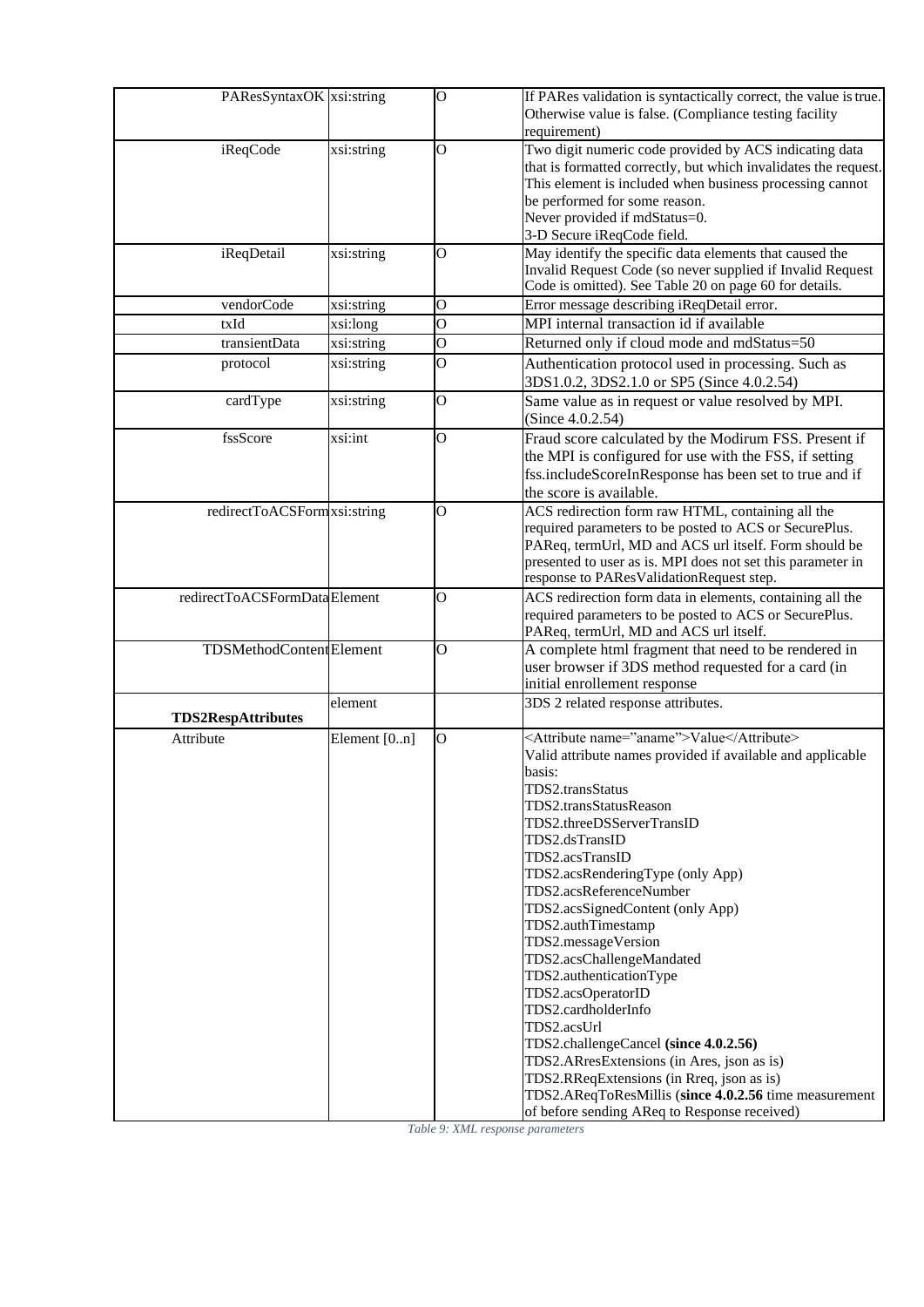### <span id="page-31-0"></span>3.6 XML interface example for 3D Secure protocol 1.0.2

#### <span id="page-31-1"></span>3.6.1 Initial request to MPI

```
<ModirumMPI xmlns="http://www.modirum.com/schemas/mpiapi" 
xmlns:ns2="http://www.w3.org/2000/09/xmldsig#">
<Message md="k5C0IuwfsDK9yubdQYJnh/ck8GHJYI7pEZbSVkk1MoA=" merchantId="0000001"
messageId="MPIER1222501-0" timeStamp="2017-05-17T09:47:58.997+03:00" version="4.0">
 <Request>
   <EnrollmentRequest>
    <Parameters>
      <cardType>1</cardType>
      <pan>#############</pan>
      <expiry>1801</expiry>
      <deviceCategory>0</deviceCategory>
      <purchAmount>000000000112</purchAmount>
      <exponent>2</exponent>
      <description>Order O170517094737</description>
      <currency>978</currency>
      <termUrl>https://vposadmin.modirum.com/vpos/PaymentHandler?acsResult=k5C0IuwfsDK9yubdQYJnh
      %2Fck8GHJYI7pEZbSVkk1Mo A%3D</termUrl>
      <TDS2Attributes>
       <Attribute name="TDS2_BrowserIP">88.196.25.166</Attribute>
       <Attribute name="TDS2_Navigator_language">en-US</Attribute>
       <Attribute name="TDS2_Navigator_javaEnabled">false</Attribute>
       <Attribute name="TDS2_Navigator_jsEnabled">true</Attribute>
       <Attribute name="TDS2_Screen_colorDepth">24</Attribute>
       <Attribute name="TDS2_Screen_height">1200</Attribute>
       <Attribute name="TDS2_Screen_width">1920</Attribute>
       <Attribute name="TDS2_TimezoneOffset">-180</Attribute>
       <Attribute name="TDS2_UserAgent">Mozilla/5.0 (Windows NT 6.1; Win64; x64) AppleWebKit/537.36 
       (KHTML, like Gecko) Chrome/58.0.3029.96 Safari/537.36 </Attribute>
      </TDS2Attributes>
      <xid>MjUwMS1PMTcwNTE3MDk0NzM3LTA=</xid>
    </Parameters>
  </EnrollmentRequest>
 </Request>
</Message>
<ds:Signature xmlns:ds="http://www.w3.org/2000/09/xmldsig#">
 <ds:SignedInfo>
   <ds:CanonicalizationMethod Algorithm="http://www.w3.org/TR/2001/REC-xml-c14n-20010315" />
   <ds:SignatureMethod Algorithm="http://www.w3.org/2001/04/xmldsig-more#rsa-sha256" />
   <ds:Reference URI="#MPIER1222501-0">
    <ds:DigestMethod Algorithm="http://www.w3.org/2001/04/xmlenc#sha256" />
    <ds:DigestValue>g6ckv8JZ8lGbpEuEDLGbPntKLBjzP+QcyjEMwTy9EmY=</ds:DigestValue>
   </ds:Reference>
 </ds:SignedInfo>
 <ds:SignatureValue>Ef4cfgN+vvfSt/8ewDdYirqYsyVuGM/ooZCJIpKFYf/wRA1/vXKvJRmfjNgHxMDYitCeNquS
   X3j5 TNk5cO7ZxGOQS9IJKPLORCzTIHXWBD0MH16UZnbU08mnfhR+lJzd6kX6qnel+eVrypUaYMviQutG 
   mzKAm31AuC4DUEqA9PKRQXdXvGsW5I76sJcTawpNZh7oZf8aK/D1N+FQOUCC+KmtNl5VdgSwuQj9 
   Frtz2oGG9nlc/xFtZssJ2gg5/1wLFh4kQkFP3Pg/v5dSOCDzv3PjySS3rR3kKIopU7t7eyQ6muC3 
   cjQvJyUZW81u4HEEONWxBzNmTkWajOv4EnQjw6OkcMIvi5UGoQkZcgBAhI0BeyEz9hBgDfFXuSS6 
   GSMM2WHbBQh1utnUJEZLfXkPpQvZ3pzzThnYj5v0/hP9aHc=</ds:SignatureValue>
 <ds:KeyInfo>
   <ds:X509Data>
    <ds:X509Certificate>
MIID5TCCAo0CBFjeXq8wDQYJKoZIhvcNAQELBQAwdzEoMCYGA1UEAxMfVlBPUyBERU1PIHZwb3Nh
...K1tddzVPdH+QK8q3EKBNt0H3KwbRPk9qRmH4xuoX4XA=
    </ds:X509Certificate>
   </ds:X509Data>
 </ds:KeyInfo>
</ds:Signature>
</ModirumMPI>
```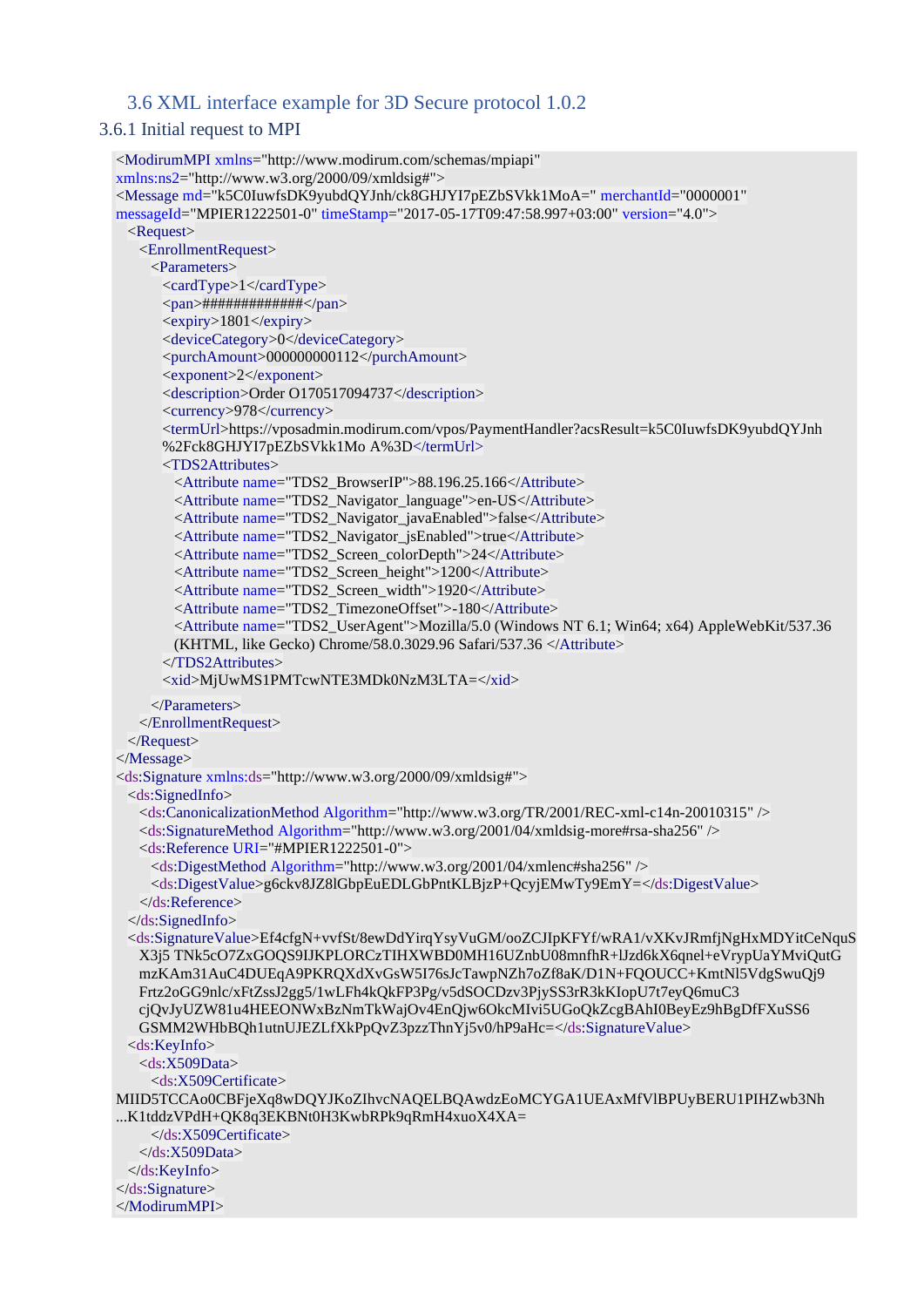#### <span id="page-32-0"></span>3.6.2 MPI response with ACS redirect template

```
<?xml version="1.0" encoding="utf-8" standalone="no"?>
<ModirumMPI xmlns="http://www.modirum.com/schemas/mpiapi" xmlns:ns2="http://www.w3.org/2000/09/xmldsig#">
<Message md="k5C0IuwfsDK9yubdQYJnh/ck8GHJYI7pEZbSVkk1MoA=" merchantId="0000001"
messageId="MPIER1222501-0" version="4.0">
  <Response>
    <Parameters>
    <xid>MjUwMS1PMTcwNTE3MDk0NzM3LTA=</xid>
      <mdStatus>9</mdStatus>
      <mdErrorMsg>To be redirected to acs</mdErrorMsg>
      <enrollmenStatus>Y</enrollmenStatus>
    </Parameters>
   <redirectToACSForm>&lt;!DOCTYPE HTML PUBLIC "-//W3C//DTD HTML 4.01//EN"
"http://www.w3.org/TR/html4/strict.dtd">
    <html&gt;
    &lt; head&gt;
    &dt;title>gt;MDpay default response template for web&dt;/title>gt;
    &dt; script type="text/javascript"
    language='javascript''\>gt; function moveWindow() {
     var form = document.getElementById("downloadForm");
    if (form != null) {
     form.submit();
 }
 }
    </script&gt;
    <lt;/head<gt;
    <body&gt;
    <lt:form id="downloadForm"
      action="https://3ds-acs.test.modirum.com/mdpayacs/pareq"
    method="POST">
    &lt; input type="hidden"
     name="PaReq"
value="eJxVUttuwjAM/ZWKp+2lSXrLikwkBkhDWgFx+YAqNWu39ULarrCvX1LK2PLkc07s2MeBfaoQ5zuUrUIBEdZ1/I
ZWlkxGYeBTXo0EbKZbPAn4QlVnZSGYTW0HyA3qHCXTuGgExPL0vFwJrz9ABgg5quVcMMf1/ADIFUER5yhm5fGIm
JZtjdZDgnn5CKQXQJZt0aiLcFwXyA1Aqz5F2jTVmJCu6+y8TDLV5rYscyBGA3JvZtOaqNa1zlkiovdDF+3YJtrLbrVfuNH8
g66+I/d1P50AMTcgiRsUDmWc+oxbNBh7fOyHQHoe4tw0IRaHrcVspucfCKjMO9MrYEb4S4C2VWEhLyLkT3qQGwI8V2
WB+oZO+I0hwVqKtUpQWetrHzT0uMt1E0YBch9q9mL8lo320nG5EzicGcd7wlTPtF/sibK+vAFATAoZlkmGTevo3w/4AW
3urPk="&gt:
    &lt; input type="hidden"
     name="TermUrl"
value="https://vposadmin.modirum.com/vpos/PaymentHandler?acsResult=k5C0IuwfsDK9yubdQYJnh%2Fck8GHJYI7pEZb
SVkk1MoA%3D">
    &lt; input
     type="hidden"
     name="MD"
    value="k5C0IuwfsDK9yubdQYJnh/ck8GHJYI7pEZbSVkk1MoA=">
    < 1;! -- To support javascript unaware/disabled browsers
     -\>gt;&lt; div style="text-align: center;"&gt;
    &dt; img src="preloader.gif"/&dt;&dt;&dt;&dt;
    <noscript&gt;
    &dt: center &dt: Please click the
     submit button below.<br>
    <lt;input type="submit" name="submit" value="Submit"<gt;<lt;/center<gt;
    <lt;/noscript>gt;
    &dt;/div>;
    </form&gt;
    &lt;script type="text/javascript"&gt;
     moveWindow();
```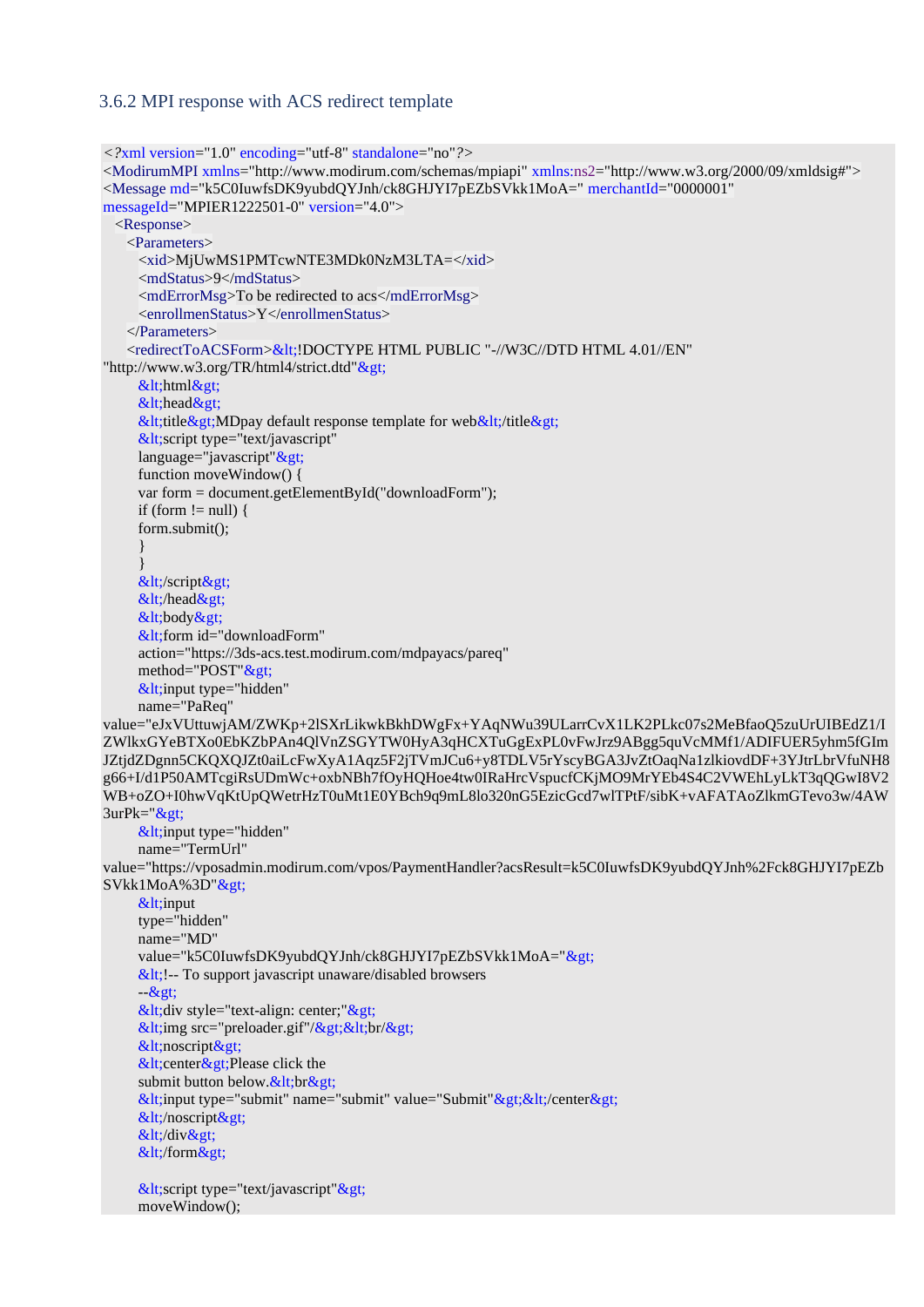```
</script&gt;
    &lt:/body>
    <lt;/html></redirectToACSForm>
  </Response>
</Message>
<ds:Signature xmlns:ds="http://www.w3.org/2000/09/xmldsig#">
  <ds:SignedInfo>
    <ds:CanonicalizationMethod Algorithm="http://www.w3.org/TR/2001/REC-xml-c14n-20010315" />
    <ds:SignatureMethod Algorithm="http://www.w3.org/2001/04/xmldsig-more#rsa-sha256" />
    <ds:Reference URI="#MPIER1222501-0">
     <ds:DigestMethod Algorithm="http://www.w3.org/2001/04/xmlenc#sha256" />
     <ds:DigestValue>gNJwiQO3qpKAHybkru+31B1Y8V9haD8Q0mfFwu2eo/k=</ds:DigestValue>
    </ds:Reference>
  </ds:SignedInfo>
  <ds:SignatureValue>
    PzQiFtORzYRqB9wk0PBe2Ki0tvg9R2S5YVK95BKsK9hdRrUc+uNGXbvcEY+POtcTAj8zQPkf8Ztn
    rUB81kWsNhBvLSytfZslmxYXS/XM7gvYOPINa0kOcqT0e/F7egq4M7ZhYxFM6SebmlKkXPySATfv
    qZCoaNJh0DUTxB9l/PvAjr1UISv5K2xmm9XqZd75oE6Zf+QFFWppNhaDBGUiFHw9iG1VqwFw9nqI
    sfw8kIpu8kIhqp4zu3oibXaLgVcqcpXNf8PQixFafuTHGhzbb/R3hd2sTUMSrt/M5PQmhufKi++O
    FIV34mRBmkit5KCrovEE/ACO9vBgG6w5RJUabzLJkhkOv5TZwufzxX12OxWVcXQRKcwzsNNBzhaz
    gPG7tMPkfBhIDXdeQPliKghGvRqpCWuPX9mqc1lbHoucdgM=
  </ds:SignatureValue>
  <ds:KeyInfo>
    <ds:X509Data>
     <ds:X509Certificate>
MIID5TCCAo0CBFjeXq8wDQYJKoZIhvcNAQELBQAwdzEoMCYGA1UEAxMfVlBPUyBERU1PIHZwb3Nh
...
```
K1tddzVPdH+QK8q3EKBNt0H3KwbRPk9qRmH4xuoX4XA=

 </ds:X509Certificate> </ds:X509Data> </ds:KeyInfo> </ds:Signature> </ModirumMPI>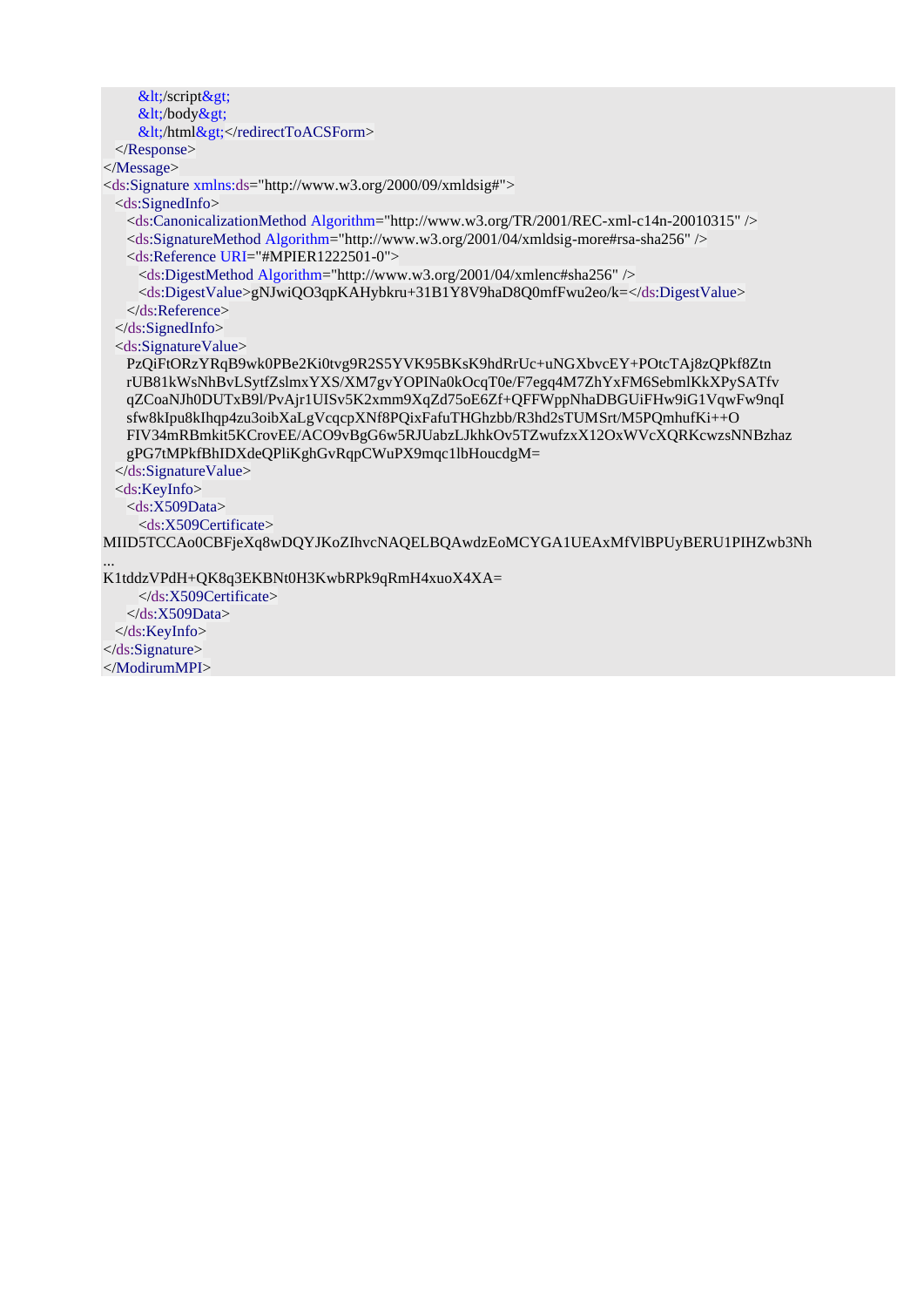#### <span id="page-34-0"></span>3.6.3 PARes validation request to MPI

```
<ModirumMPI xmlns="http://www.modirum.com/schemas/mpiapi" xmlns:ns2="http://www.w3.org/2000/09/xmldsig#">
<Message md="StndCjQrZpcH8XTvAmFrGX2bm9wZrmYszyiym7k1OhA=" merchantId="0000001" 
messageId="MPIPVR1222501-0" timeStamp="2017-05-17T09:48:04.825+03:00"
    version="4.0">
  <Request>
    <PAResValidationRequest>
    <pares>
eJzVmFmzoziygP9KRc2jo5vFYEOH60SIHRsw+/bGZsBsZjP
…
TSheWEEAv0Ez9Pd5H/pxB/D37cD7reX7denrsu3na9T/Af5LBqc=</pares>
    </PAResValidationRequest>
  </Request>
</Message>
<ds:Signature xmlns:ds="http://www.w3.org/2000/09/xmldsig#">
  <ds:SignedInfo>
    <ds:CanonicalizationMethod Algorithm="http://www.w3.org/TR/2001/REC-xml-c14n-20010315" />
    <ds:SignatureMethod Algorithm="http://www.w3.org/2001/04/xmldsig-more#rsa-sha256" />
    <ds:Reference URI="#MPIPVR1222501-0">
     <ds:DigestMethod Algorithm="http://www.w3.org/2001/04/xmlenc#sha256" />
     <ds:DigestValue>+NGJpXUDc2M3+vG8c8hccR081PSAC5aPzWlYcUvDXec=</ds:DigestValue>
    </ds:Reference>
  </ds:SignedInfo>
  <ds:SignatureValue>
    b/NklbvW/pyCeCu+ZLt5rqpUsClVr3gu4EWbYz935rlZpvX/Oq0NssZD5SiH06jT5WZx5Sq9QL7J
    JCySHsa819q5TCxkKaNgQS2+NUw4q2SEAEBHfkJIZ4dDmeJnH4AuebAryQxa3NVW2Lmz4SZfx8MG
    4o7CSBKqueNsJP1u3SMsQl8YEVOptwC23e1yfiPYip6KBDtIibcpk5r/GCHZJw3maWAYZ5YZXjig
    3cVfGroxWuVCBaXKNquZQgy5/uhwBHpFoKBPqiy/CInkSpm1kTtNdkSCNmOzzqqcW3i3DHF44bJq
    UEbpOtSeLRhOxHOHnfzpFaG1+tEcdEXSj5JcffVpg+6YNsGrfCIE2Ays295s6OPWAGQuekcCcUbM
    zLXIVDBvtXo7vqf09v4NBBjqydnyFwvBuZcNWxk64Pp+qRc=
  </ds:SignatureValue>
  <ds:KeyInfo>
    <ds:X509Data>
     <ds:X509Certificate>
MIID5TCCAo0CBFjeXq8wDQYJKoZIhvcNAQELBQAwdzEoMCYGA1UEAxMfVlBPUyBERU1PIHZwb3Nh
...
K1tddzVPdH+QK8q3EKBNt0H3KwbRPk9qRmH4xuoX4XA=
     </ds:X509Certificate>
    </ds:X509Data>
  </ds:KeyInfo>
</ds:Signature>
```
</ModirumMPI>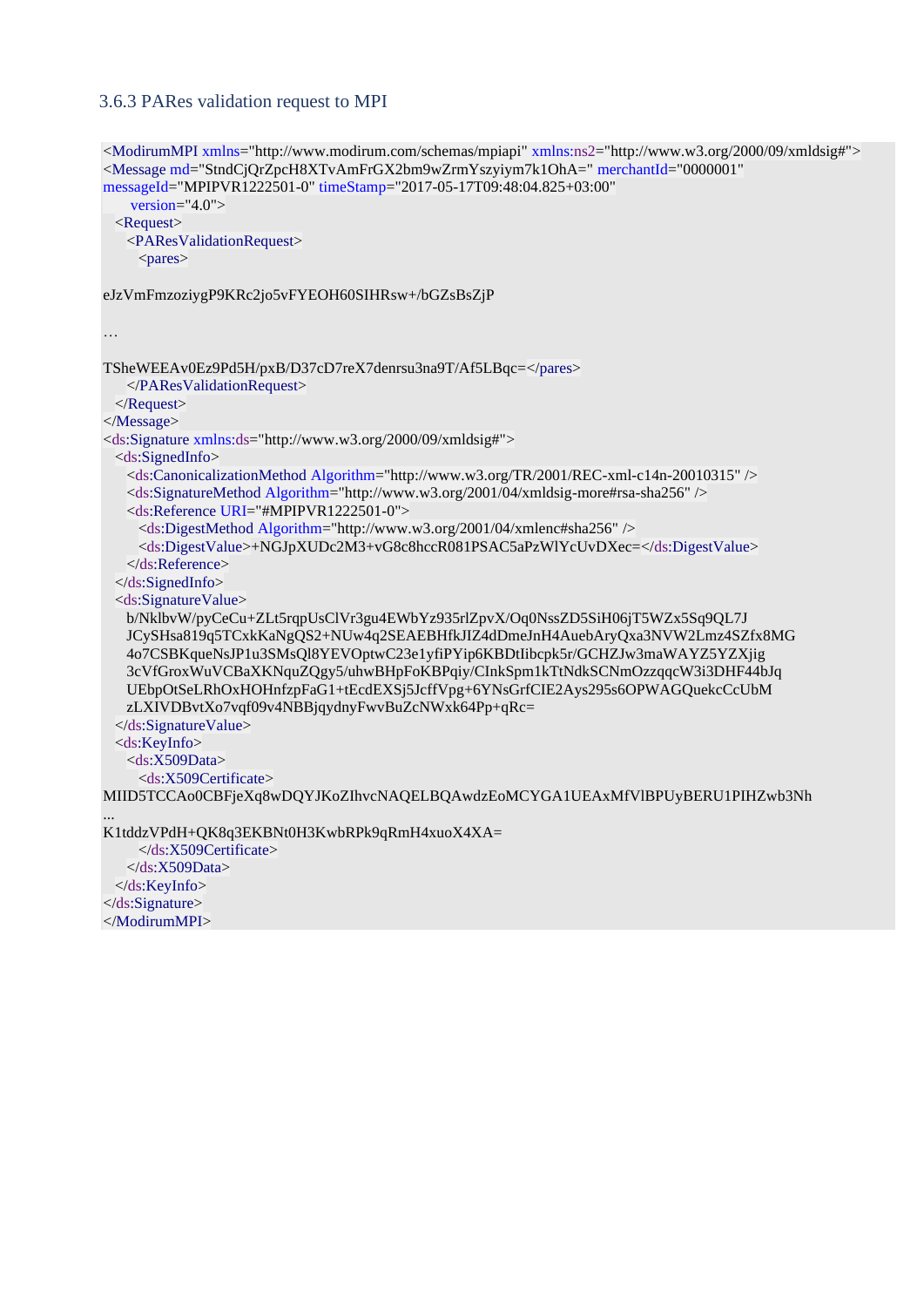#### <span id="page-35-0"></span>3.6.4 PARes validation response from MPI

```
<?xml version="1.0" encoding="utf-8" standalone="no"?>
<ModirumMPI xmlns="http://www.modirum.com/schemas/mpiapi" xmlns:ns2="http://www.w3.org/2000/09/xmldsig#">
<Message md="StndCjQrZpcH8XTvAmFrGX2bm9wZrmYszyiym7k1OhA=" merchantId="0000001" 
messageId="MPIPVR1222501-0" version="4.0">
  <Response>
    <Parameters>
      <xid>MjUwMS1PMTcwNTE3MDk0NzM3LTA=</xid>
      <mdStatus>1</mdStatus>
     <mdErrorMsg>Authenticated</mdErrorMsg>
     <enrollmenStatus>Y</enrollmenStatus>
    \alpha <authenticationStatus>Y</authenticationStatus>
    \langleeci>05\langleeci>
     <cavv>AAABAEVicQAAAAAjcmJxAAAAAAA=</cavv>
     <cavvAlgorithm>2</cavvAlgorithm>
     <PAResVerified>true</PAResVerified>
     <PAResSyntaxOK>true</PAResSyntaxOK>
    \langle xId\rangle96507\langle xId\rangle </Parameters>
  </Response>
</Message>
<ds:Signature xmlns:ds="http://www.w3.org/2000/09/xmldsig#">
  <ds:SignedInfo>
    <ds:CanonicalizationMethod Algorithm="http://www.w3.org/TR/2001/REC-xml-c14n-20010315" />
    <ds:SignatureMethod Algorithm="http://www.w3.org/2001/04/xmldsig-more#rsa-sha256" />
    <ds:Reference URI="#MPIPVR1222501-0">
      <ds:DigestMethod Algorithm="http://www.w3.org/2001/04/xmlenc#sha256" />
      <ds:DigestValue>eXmv0YqTgw3StXqaj/PsvZ6KJAzlb05dzCPPuoieo3c=</ds:DigestValue>
    </ds:Reference>
  </ds:SignedInfo>
  <ds:SignatureValue>
    CdudW1IP7LkYxcl1JQJRt8WwtGgyRC7q+6MuKisOQk/avISLKN9mzu7UsYsrAXQEtx3KwZVVhV/y
    PF4j5qwAHw7+Uib7tfLjO3+vZ8bOgl3I8KVWbXjgsLRbghidqGvMr3ieRO4SKwrDJQ8jQ/7ptjnd
    rmCOwa1hKhSP3FFpwiRUZAVYyGU2Ji32h3VrU4BLp/0lqZF8Kju+P861K36vgeNxt9PTgdyCiTln
    E3yo5kPczop2EvLg92MZ4xBfO995Nv+d5BKCw1kl4GaskEVOG/hRlD5gCS6Ehw4l5yKEwK5Nb2qS
    k/WEMj9A9NQVZv8+MyRxQKTFB/9wPB7yvXP6rRraEvREgTk0VMvZFZPFM/BKsnoN88JBYGQ6UUA0
    py+HAjm1HcRIyyh7BfznkmdWggxEgP0mysscfNYdir02yTM=
  </ds:SignatureValue>
  <ds:KeyInfo>
    <ds:X509Data>
      <ds:X509Certificate>
MIID5TCCAo0CBFjeXq8wDQYJKoZIhvcNAQELBQAwdzEoMCYGA1UEAxMfVlBPUyBERU1PIHZwb3Nh
...
K1tddzVPdH+QK8q3EKBNt0H3KwbRPk9qRmH4xuoX4XA=
```
 </ds:X509Certificate>  $\langle ds: X509Data \rangle$  </ds:KeyInfo> </ds:Signature> </ModirumMPI>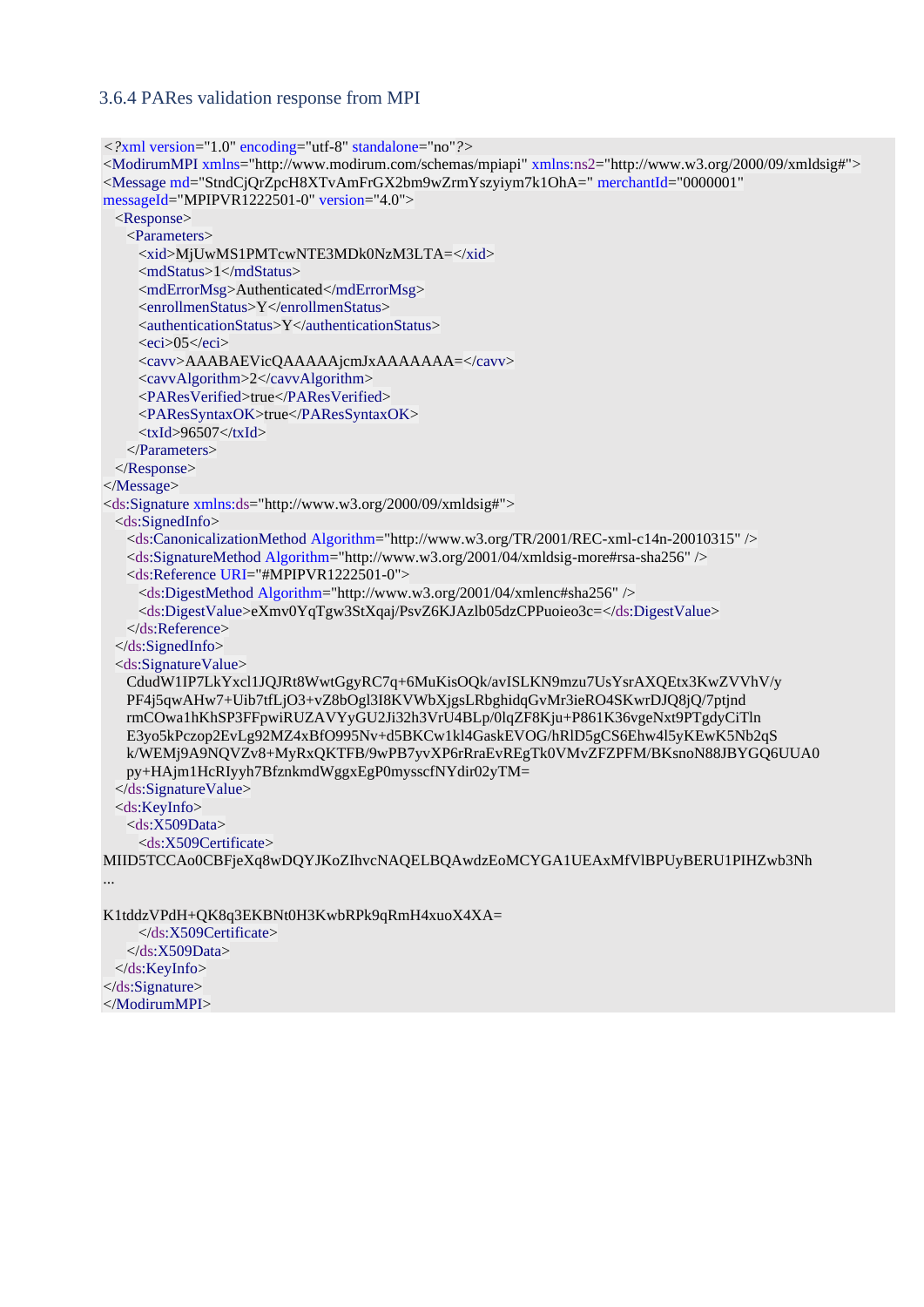### <span id="page-36-0"></span>3.7 Example XML messages for EMVCo protocol 2.x browser flow

```
3.7.1 Initial request to MPI
<ModirumMPI xmlns="http://www.modirum.com/schemas/mpiapi">
   <Message md="50F2156E03083CA665BCB42774614B6A" merchantId="sys1331720664552" 
messageId="M1544784608946"
        version="4.0">
     <Request>
       <EnrollmentRequest>
         <Parameters>
            <pan>4016000000051</pan>
            <expiry>1812</expiry>
            <deviceCategory>0</deviceCategory>
            <purchAmount>1100</purchAmount>
            <exponent>2</exponent>
            <description>DVD Movies</description>
            <currency>840</currency>
            <termUrl>
https://localhost.modirum.com:8543/coffeehouse/MerchantHandler2;jsessionid=50F2156E03083CA665BCB42774614B6A
            </termUrl>
            <xid>EnT7echNxbjyNJSEIQiIsogpnUg=</xid>
          </Parameters>
       </EnrollmentRequest>
     </Request>
   </Message>
   <ds:Signature xmlns:ds="http://www.w3.org/2000/09/xmldsig#">
     <ds:SignedInfo>
       <ds:CanonicalizationMethod Algorithm="http://www.w3.org/TR/2001/REC-xml-c14n-20010315"/>
       <ds:SignatureMethod Algorithm="http://www.w3.org/2001/04/xmldsig-more#rsa-sha256"/>
       <ds:Reference URI="#M1544784608946">
          <ds:DigestMethod Algorithm="http://www.w3.org/2001/04/xmlenc#sha256"/>
          <ds:DigestValue>25Pkv287ypp/7dFL5OkZB8TpX98adSX4waWKzwt+IIU=</ds:DigestValue>
       </ds:Reference>
     </ds:SignedInfo>
     <ds:SignatureValue>
       8BN83M86tInv1oMdzU4NcHfMxU0PW1x6vrx7pzIocv1i/QK3sdS/kDeP6HnRR1rwPqCp/xeWLqRq
       sFmoDNz46VNKUw6bsFFC5nYFDNcrUAWVaKtVF6xqPK3n5gkm0xdpodZMRXmvBviSEUsnfENepKXL
       fn+jptfLmQSum/afL0eVbSJ1+5Ai12BF167m0H1k4qoOvI9VnfD3GydqUUUEEeVQMS87FbYcVSAX
       7gYAspf3qBAoCEfKy+LJ+/kxkCH3a2Z9Ri6Zut16hu4YQPz8ORrWBfFbImpoaYORmA6tibhOxQ2I
       H5XHO2WNJ7KUWob+944EKeMZRkg3+sVkCqnxhA==
     </ds:SignatureValue>
     <ds:KeyInfo>
       <ds:X509Data>
         <ds:X509Certificate>
            MIIESzCCAzOgAwIBAgIJANq6Drpt8SB5MA0GCSqGSIb3DQEBCwUAMHYxCzAJBgNVBAYTAkVFMREw
 ...
            RLXZUNmvy+zFSB+QFWEW2nlfYI8=
          </ds:X509Certificate>
       </ds:X509Data>
     </ds:KeyInfo>
   </ds:Signature>
</ModirumMPI>
```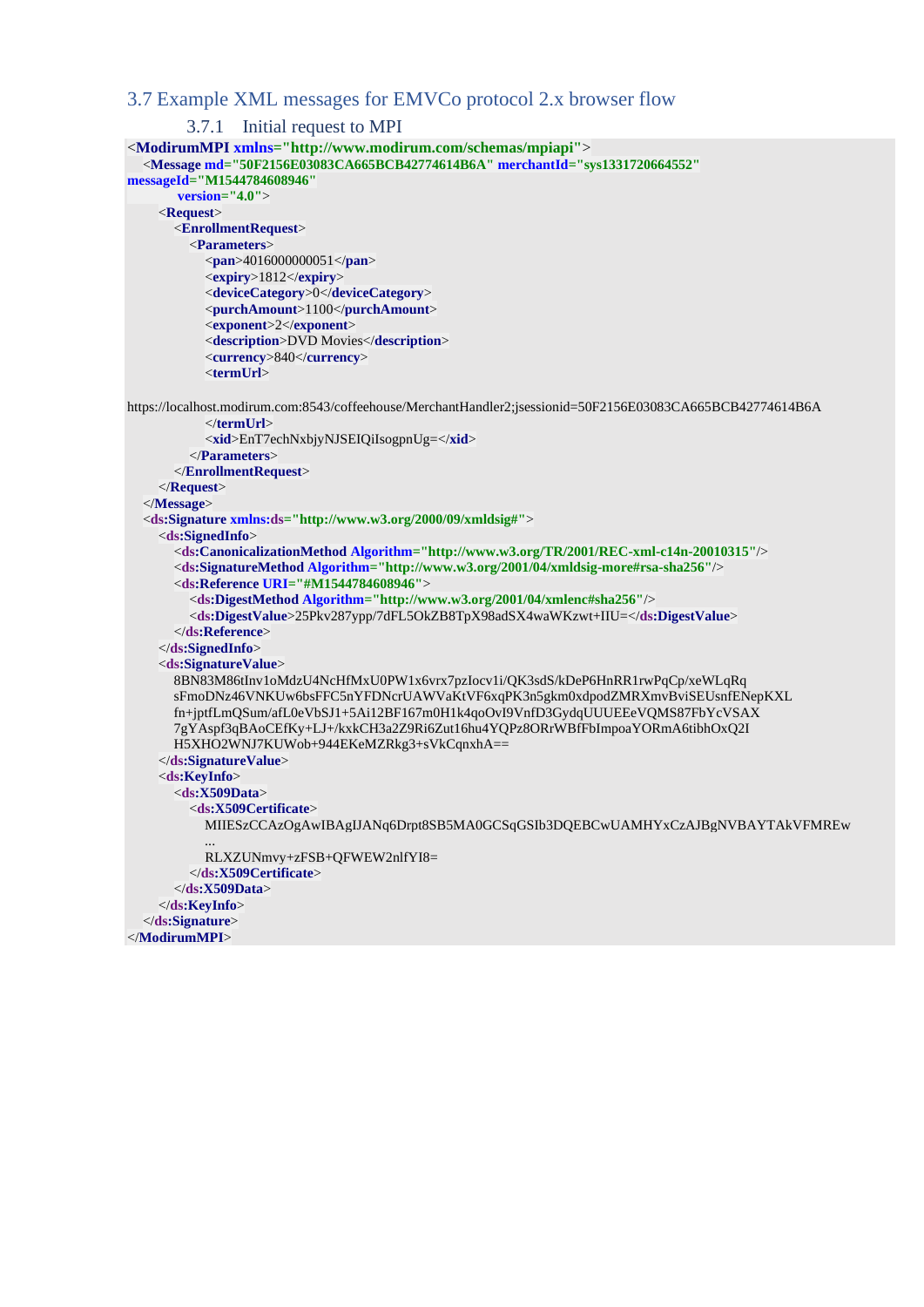#### 3.7.2 Response from MPI with 3DS Method redirection form

```
<ModirumMPI xmlns="http://www.modirum.com/schemas/mpiapi">
   <Message md="50F2156E03083CA665BCB42774614B6A" merchantId="sys1331720664552" messageId="M1544784608946"
        version="4.0">
     <Response>
       <Parameters>
         <xid>EnT7echNxbjyNJSEIQiIsogpnUg=</xid>
         <mdStatus>50</mdStatus>
         <mdErrorMsg>3DS method requested before enrollment</mdErrorMsg>
         <enrollmenStatus>-</enrollmenStatus>
         <authenticationStatus>-</authenticationStatus>
         <txId>16809</txId>
         <protocol>3DS2.1.0</protocol>
         <cardType>1</cardType>
       </Parameters>
      <TDSMethodContent>&It;!DOCTYPE iframe SYSTEM "about:legacy-compat" &gt;
         <iframe id="tdsMmethodTgtFrame" name="tdsMmethodTgtFrame" style="width: 1px; height: 1px; display:
         none;" src="javascript:false;" xmlns="http://www.w3.org/1999/xhtml">
         <!--.-->
         </iframe><form id="tdsMmethodForm" name="tdsMmethodForm"
         action="https://localhost.modirum.com:8543/dstests/ACSEmu2" method="post" target="tdsMmethodTgtFrame"
         xmlns="http://www.w3.org/1999/xhtml">
        &It;input type="hidden" name="3DSMethodData"
value="eyAidGhyZWVEU1NlcnZlclRyYW5zSUQiIDogIjAwMDAwMDAwLTU2NzYtNTY2My04MDAwLTAwMDAw&#10;MD
AwNDFhOSIsICJ0aHJlZURTTWV0aG9kTm90aWZpY2F0aW9uVVJMIiA6ICJodHRwczovL2xvY2Fs&#10;aG9zdC5tb2RpcnVtLm
NvbTo4NTQzL21kcGF5bXBpL01lcmNoYW50U2VydmVyP21uPVkmdHhpZD0x&#10;NjgwOSZkaWdlc3Q9aSUyQnhhUEF5NWF
OcVJRbllqNmozbWFDZlFJbTdFdjJYTmkwNnh6YmZNJTJG&#10;R3MlM0QiIH0"/>
        &It:input type="hidden" name="threeDSMethodData"
value="eyAidGhyZWVEU1NlcnZlclRyYW5zSUQiIDogIjAwMDAwMDAwLTU2NzYtNTY2My04MDAwLTAwMDAw&#10;MD
AwNDFhOSIsICJ0aHJlZURTTWV0aG9kTm90aWZpY2F0aW9uVVJMIiA6ICJodHRwczovL2xvY2Fs&#10;aG9zdC5tb2RpcnVtLm
NvbTo4NTQzL21kcGF5bXBpL01lcmNoYW50U2VydmVyP21uPVkmdHhpZD0x&#10;NjgwOSZkaWdlc3Q9aSUyQnhhUEF5NWF
OcVJRbllqNmozbWFDZlFJbTdFdjJYTmkwNnh6YmZNJTJG&#10;R3MlM0QiIH0"/>
         &lt;/form><script type="text/javascript" xmlns="http://www.w3.org/1999/xhtml"&gt;
         document.getElementById("tdsMmethodForm").submit();
        <lt;/script<gt;
       </TDSMethodContent>
     </Response>
   </Message>
   <ds:Signature xmlns:ds="http://www.w3.org/2000/09/xmldsig#">
     <ds:SignedInfo>
       <ds:CanonicalizationMethod Algorithm="http://www.w3.org/TR/2001/REC-xml-c14n-20010315"/>
       <ds:SignatureMethod Algorithm="http://www.w3.org/2001/04/xmldsig-more#rsa-sha256"/>
       <ds:Reference URI="#M1544784608946">
         <ds:DigestMethod Algorithm="http://www.w3.org/2001/04/xmlenc#sha256"/>
         <ds:DigestValue>/HJiYwWCim06yW6VTXPPVbicxpXg8jVJaXDXPk5vpMA=</ds:DigestValue>
       </ds:Reference>
     </ds:SignedInfo>
     <ds:SignatureValue>
       mfAI9Z+C+JrVxIakEM6ZHCm+h9cWBwpghDE3MZKY4CeRiWKyb837lSznA3uhj8CYF6JdzUM7Ndrn
       2jNRUxzkyn+FDvj+4q1v4scwFF298nS9/7lt5eU+k4MgUs+nqlBtjQqYBnnicKOtnDuDrICIPjo8
       gxwrebBTDtGIexEKwpybpNgb1FRlwulKUEk03TTHRPAWGBd9/xDG6HsATtKTwb7GQK8e+xd2oK7+
       YGpMS2sm6GB1fb3LWklMGk5cF1xqakCUFsG3FPm2PEqpX0bACvSIKuOtP9zMMHCmjDAA8V1n25/U
       O2rW2lHtB2D68pkSYp0jsVSPORpp1kGG56QhlQ==
     </ds:SignatureValue>
     <ds:KeyInfo>
       <ds:X509Data>
         <ds:X509Certificate>
           MIIDYDCCAkgCAQEwDQYJKoZIhvcNAQELBQAwdjEaMBgGA1UEAxMRcHJvY0ludGVyZmFjZVNpZ24x
 ...
           9PDtopCdwc7k0pzUiQ==
         </ds:X509Certificate>
       </ds:X509Data>
     </ds:KeyInfo>
   </ds:Signature>
</ModirumMPI>
```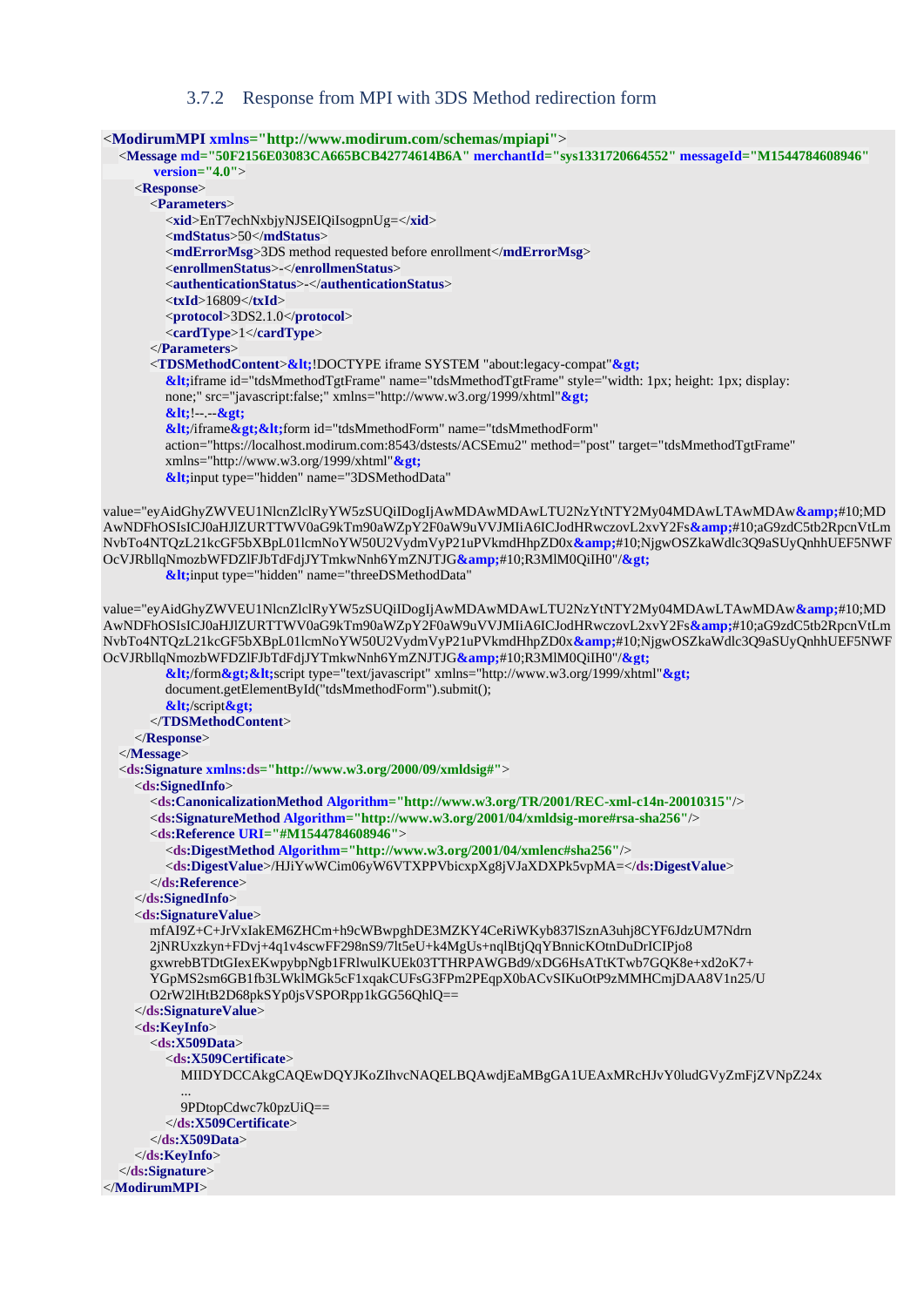#### 3.7.3 Request to MPI after 3DS Method

<span id="page-38-0"></span><**ModirumMPI xmlns="http://www.modirum.com/schemas/mpiapi"**>

```
 <Message merchantId="sys1331720664552" messageId="M1544784619256" version="4.0">
```
<**Request**>

<**EnrollmentRequest**>

<**Parameters**>

<**txId**>16809</**txId**>

<**xid**>EnT7echNxbjyNJSEIQiIsogpnUg=</**xid**>

</**Parameters**>

</**EnrollmentRequest**>

</**Request**>

</**Message**>

<**ds:Signature xmlns:ds="http://www.w3.org/2000/09/xmldsig#"**>

<**ds:SignedInfo**>

<**ds:CanonicalizationMethod Algorithm="http://www.w3.org/TR/2001/REC-xml-c14n-20010315"**/>

<**ds:SignatureMethod Algorithm="http://www.w3.org/2001/04/xmldsig-more#rsa-sha256"**/>

<**ds:Reference URI="#M1544784619256"**>

<**ds:DigestMethod Algorithm="http://www.w3.org/2001/04/xmlenc#sha256"**/>

<**ds:DigestValue**>oWYO8KIJaEuo9Bf7k/ORD1bPpxOMMorPmypfivp5SBw=</**ds:DigestValue**>

</**ds:Reference**>

</**ds:SignedInfo**>

<**ds:SignatureValue**>

 lexfHtEYbi45Nxh4kcZmwxGaYrgePEU6mIdOqXZ5RVWmWbLi5iRaNfdjI0/FPiTCz7o+aQ6944Zk aO4ATJCEGYNjfz+vAONls8IMZA6L+KV+DztDhMocWv7acwp7FiwKwcvdxDsg7Kqc14GT9owjtZXN ZGv8Ucxvt17Mm8DB+FBvIiKGdVzwE5i1KsEDbAzkYM63DMjl713BAKf/cFStlir4l+2A4g6HNB+p PlT6ME2mL4ZBbTFAcWQsQPN1Go3wk7QvtV8tUXvJ5WCZrzMaAU37fvF8POfbsj8fw01cDIw/2ATR Ohl2XkR24M+7pBitN4/Zu3GLCfGIF/u0sKnK+Q==

</**ds:SignatureValue**>

<**ds:KeyInfo**>

<**ds:X509Data**>

<**ds:X509Certificate**>

MIIESzCCAzOgAwIBAgIJANq6Drpt8SB5MA0GCSqGSIb3DQEBCwUAMHYxCzAJBgNVBAYTAkVFMREw

...

RLXZUNmvy+zFSB+QFWEW2nlfYI8=

</**ds:X509Certificate**>

</**ds:X509Data**>

</**ds:KeyInfo**>

</**ds:Signature**>

</**ModirumMPI**>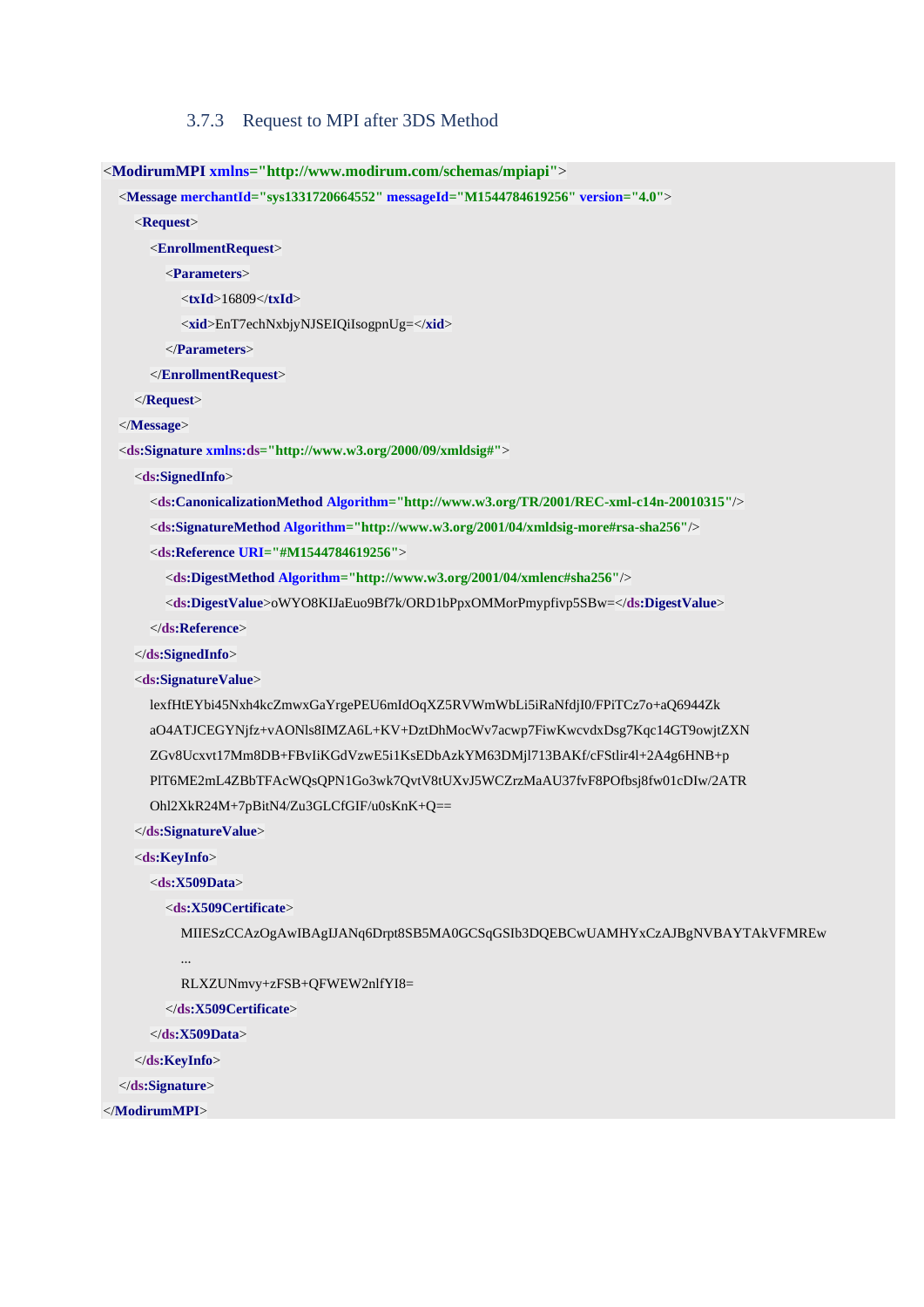#### 3.7.4 Response from MPI with CReq redirection form to ACS

#### <span id="page-39-0"></span><**ModirumMPI xmlns="http://www.modirum.com/schemas/mpiapi"**>

 <**Message md="50F2156E03083CA665BCB42774614B6A" merchantId="sys1331720664552" messageId="M1544784608946" version="4.0"**>

#### <**Response**>

#### <**Parameters**>

<**xid**>EnT7echNxbjyNJSEIQiIsogpnUg=</**xid**>

```
 <mdStatus>9</mdStatus>
```
<**mdErrorMsg**>To be redirected to acs</**mdErrorMsg**>

<**enrollmenStatus**>Y</**enrollmenStatus**>

<**protocol**>3DS2.1.0</**protocol**>

```
 <cardType>1</cardType>
```

```
 </Parameters>
```
<**redirectToACSForm>&lt**;!DOCTYPE html SYSTEM "about:legacy-compat">

 $&$ lt;html class="no-js" lang="en" xmlns="http://www.w3.org/1999/xhtml" $&$ gt;

 $&$ **lt**; head  $&$ gt;

 $&$ lt;meta http-equiv="Content-Type" content="text/html; charset=utf-8"/ $&$ gt;

 $&$ **lt**; meta charset="utf-8"/ $&$ gt;

**&It;title>3D Secure Processing &It;/title>** 

**<**link href="https://localhost.modirum.com:8543/mdpaympi/mpi.css" rel="stylesheet" type="text/css"/**>**

 $&$ **klt**;/head $&$ gt;

 $&$ **lt**;body $&$ gt;

*&***It;**div id="main" *&gt*;

**&It;**div id="content" **>** 

**&It**; div id="order" **&gt**;

 $k$ lt;h2 $k$ gt;3D Secure Processing $k$ lt;/h2 $k$ gt;

 $&$ lt;img src="https://localhost.modirum.com:8543/mdpaympi/preloader.gif" alt="Please wait.."/ $&$ gt;

 $&$ **lt**; div id="formdiv" $&$ **gt**;

**&It**;script type="text/javascript" **&gt**;

function hideAndSubmitTimed(formid)

#### $\left\{ \begin{array}{cc} 0 & 0 & 0 \\ 0 & 0 & 0 \\ 0 & 0 & 0 \\ 0 & 0 & 0 \\ 0 & 0 & 0 \\ 0 & 0 & 0 \\ 0 & 0 & 0 \\ 0 & 0 & 0 \\ 0 & 0 & 0 \\ 0 & 0 & 0 \\ 0 & 0 & 0 \\ 0 & 0 & 0 \\ 0 & 0 & 0 & 0 \\ 0 & 0 & 0 & 0 \\ 0 & 0 & 0 & 0 \\ 0 & 0 & 0 & 0 & 0 \\ 0 & 0 & 0 & 0 & 0 \\ 0 & 0 & 0 & 0 & 0 \\ 0 & 0 & 0 & 0 & 0 & 0 \\ 0$

var timer=setTimeout("hideAndSubmit('"+formid+"');",10);

#### }

function hideAndSubmit(formid)

#### $\left\{ \begin{array}{cc} 0 & 0 & 0 \\ 0 & 0 & 0 \\ 0 & 0 & 0 \\ 0 & 0 & 0 \\ 0 & 0 & 0 \\ 0 & 0 & 0 \\ 0 & 0 & 0 \\ 0 & 0 & 0 \\ 0 & 0 & 0 \\ 0 & 0 & 0 \\ 0 & 0 & 0 \\ 0 & 0 & 0 & 0 \\ 0 & 0 & 0 & 0 \\ 0 & 0 & 0 & 0 \\ 0 & 0 & 0 & 0 & 0 \\ 0 & 0 & 0 & 0 & 0 \\ 0 & 0 & 0 & 0 & 0 \\ 0 & 0 & 0 & 0 & 0 \\ 0 & 0 & 0 & 0 & 0$

var formx=document.getElementById(formid);

if (formx!=null)

{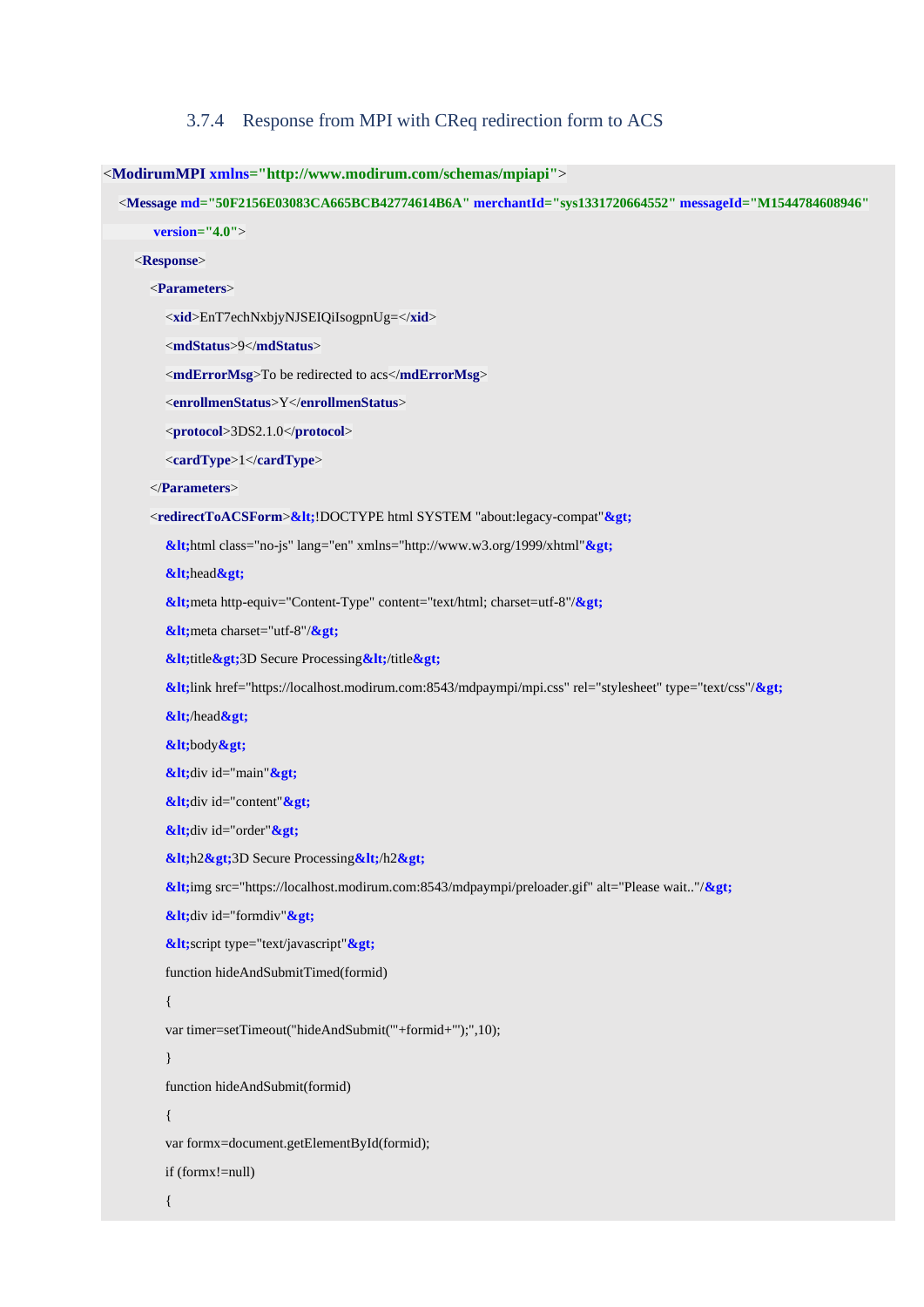formx.style.visibility="hidden"; formx.submit(); } }  $&$ It;/script $&$ gt;  $&$ **lt**; div $&$ gt; **<**form id="webform0" name="" method="POST" action="https://localhost.modirum.com:8543/dstests/ACSEmu2" accept\_charset="UTF-8"**>**  $&$ lt;input type="hidden" name="\_charset\_" value="UTF-8"/ $&$ gt; **&It;input type="hidden" name="creq"** 

value="ewogICAiYWNzVHJhbnNJRCIgOiAiMDAwMDAwMDAtMDAwNS01YTVhLTgwMDAtMDE2N2FjNTZiNTgx**&**#10;Iiw KICAgImNoYWxsZW5nZVdpbmRvd1NpemUiIDogIjAzIiwKICAgIm1lc3NhZ2VUeXBlIiA6ICJD**&**#10;UmVxIiwKICAgIm1lc3Nh Z2VWZXJzaW9uIiA6ICIyLjEuMCIsCiAgICJ0aHJlZURTU2VydmVyVHJh**&**#10;bnNJRCIgOiAiMDAwMDAwMDAtNTY3Ni01Nj YzLTgwMDAtMDAwMDAwMDA0MWE5Igp9"/**>** 

**<**input type="hidden" name="threeDSSessionData" value="50F2156E03083CA665BCB42774614B6A"/**>**

*&***It**;input type="hidden" name="TermUrl"

value="https://localhost.modirum.com:8543/coffeehouse/MerchantHandler2;jsessionid=50F2156E03083CA665BCB42774614B6A"/>

**&It;**input type="submit" name="submitBtn" value="Please click here to continue"/ **>** 

 $&$ **lt**;/form $&$ gt;  $&$ lt;/div $&$ gt;  $&$ lt;/div $&$ gt; **&It**;script type="text/javascript" **&gt**; hideAndSubmitTimed('webform0');  $&$ **lt**;/script $&$ gt;  $&$ **lt**;noscript $&$ gt; **&It**; div align="center" **&gt**; **&lt**; b> Javascript is turned off or not supported! </b&gt;  $&$ **lt**;br/ $&$ gt;  $&$ lt;/div $&$ gt;  $<$ **lt**;/noscript $<$ gt;  $&$ lt;/div $&$ gt; **&It**; div id="content-footer" **&gt**;  $&$  klt; br/ $&$  gt; **<**img height="20" src="https://localhost.modirum.com:8543/mdpaympi/powered-by-modirum.svg" alt="Powered by Modirum"/**>**  $&$ lt;/div $&$ gt;  $&$ lt;/div $&$ gt;  $&$ lt;/div $&$ gt;  $&$ **lt**;/body $&$ gt;  $&$ lt;/html $&$ gt;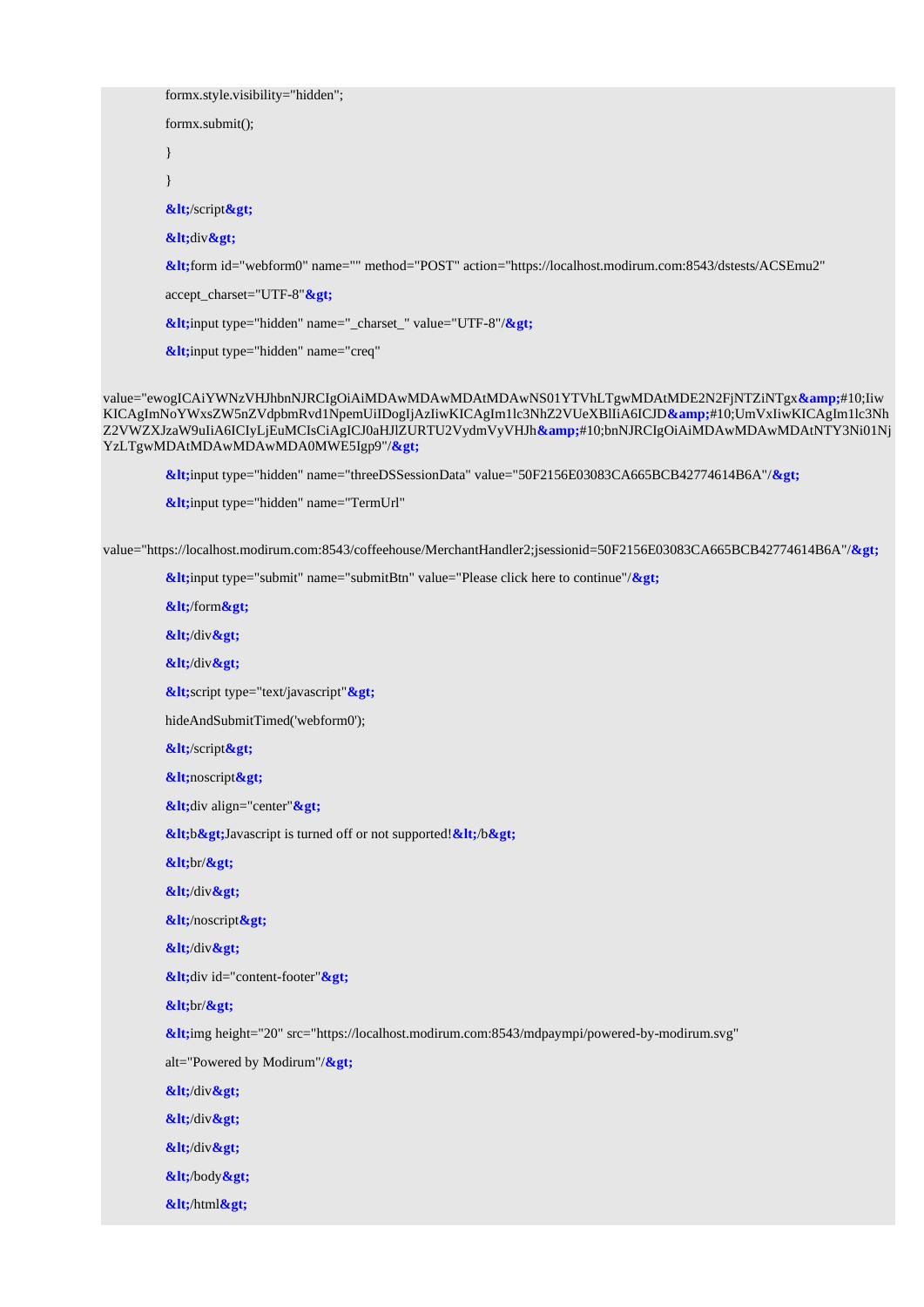</**redirectToACSForm**>

</**Response**>

</**Message**>

<**ds:Signature xmlns:ds="http://www.w3.org/2000/09/xmldsig#"**>

<**ds:SignedInfo**>

<**ds:CanonicalizationMethod Algorithm="http://www.w3.org/TR/2001/REC-xml-c14n-20010315"**/>

<**ds:SignatureMethod Algorithm="http://www.w3.org/2001/04/xmldsig-more#rsa-sha256"**/>

<**ds:Reference URI="#M1544784608946"**>

<**ds:DigestMethod Algorithm="http://www.w3.org/2001/04/xmlenc#sha256"**/>

<**ds:DigestValue**>Lm0bG314K60fFnGXtQ3xMvoYIXfJxxSNLvJ1Y5FxLuY=</**ds:DigestValue**>

</**ds:Reference**>

</**ds:SignedInfo**>

<**ds:SignatureValue**>

 EpCv425wDg0pT1alRd2n27RIvHituiZqdQCrrCesXeeqTJ1UMprk7wuFvx9iFDzt9fKKjniJ5oND Vb4IhYoV9u3DneU62xfnkDy/0E4TfdcA2sw8kQ5lCkcci2Mf55CNtmCILi0jvo92P7LpmHpi2vAb j4WJDMOjsLneaPIGSIxdmzHlM2vbRnDboxc3Qlm+Le+hfglhwDd0acQeT7xtfeiRMYCI4r2HIYWl 64Xxbv1ErnOAh4PO/WNTRuaCxiIAcqvxerBmhz5DUpTzjwwpNiSYKDgp+v0F0UaSyHoSgjDXmuPQ CI9slK5Vgh2dcVYbcByVNzxA96OB+wnuLCJVow==

</**ds:SignatureValue**>

<**ds:KeyInfo**>

<**ds:X509Data**>

<**ds:X509Certificate**>

MIIDYDCCAkgCAQEwDQYJKoZIhvcNAQELBQAwdjEaMBgGA1UEAxMRcHJvY0ludGVyZmFjZVNpZ24x

...

9PDtopCdwc7k0pzUiQ==

</**ds:X509Certificate**>

</**ds:X509Data**>

</**ds:KeyInfo**>

</**ds:Signature**>

</**ModirumMPI**>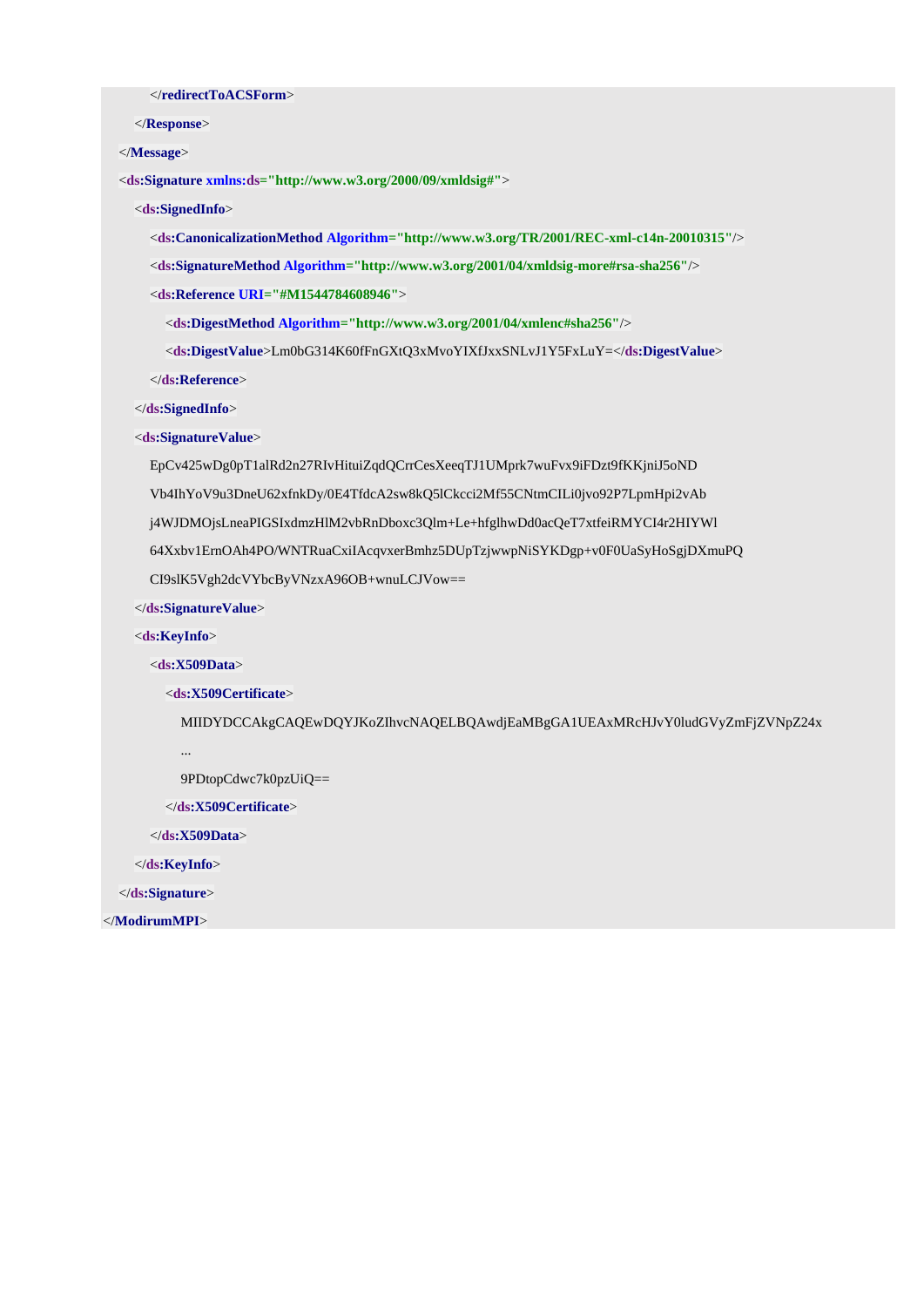#### 3.7.5 Request to MPI with CRes

<span id="page-42-0"></span>*<?***xml version="1.0" encoding="utf-8" standalone="no"***?>*

<**ModirumMPI xmlns="http://www.modirum.com/schemas/mpiapi"**>

<**Message merchantId="sys1331720664552" messageId="M1544784619256" version="4.0"**>

<**Request**>

<**PAResValidationRequest**>

 <**cres**>ewogICAiYWNzUmVmZXJlbmNlTnVtYmVyIiA6ICJBQ1NFbXUyIiwKICAgImFjc1RyYW5zSUQiIDog IjAwMDAwMDAwLTAwMDUtNWE1YS04MDAwLTAxNjdhYzU2YjU4MSIsCiAgICJtZXNzYWdlVHlwZSIg OiAiQ1JlcyIsCiAgICJtZXNzYWdlVmVyc2lvbiIgOiAiMi4xLjAiLAogICAidGhyZWVEU1NlcnZl clRyYW5zSUQiIDogIjAwMDAwMDAwLTU2NzYtNTY2My04MDAwLTAwMDAwMDAwNDFhOSIsCiAgICJ0 cmFuc1N0YXR1cyIgOiAiWSIKfQ==

</**cres**>

</**PAResValidationRequest**>

</**Request**>

</**Message**>

<**ds:Signature xmlns:ds="http://www.w3.org/2000/09/xmldsig#"**>

<**ds:SignedInfo**>

<**ds:CanonicalizationMethod Algorithm="http://www.w3.org/TR/2001/REC-xml-c14n-20010315"**/>

<**ds:SignatureMethod Algorithm="http://www.w3.org/2001/04/xmldsig-more#rsa-sha256"**/>

<**ds:Reference URI="#M1544784619256"**>

<**ds:DigestMethod Algorithm="http://www.w3.org/2001/04/xmlenc#sha256"**/>

<**ds:DigestValue**>8EHq3bJC1zCTZBoY6uvh2VL4//iDmvasHc7EldS350Q=</**ds:DigestValue**>

</**ds:Reference**>

</**ds:SignedInfo**>

<**ds:SignatureValue**>

 MH64sMitMnxpyuEi4mAEjP/u6HoVsxCBKhnxjgaUCGmKiuBq5h+yRYsGYCuD8vHlpZsBdFmUfTQN ToKM0MaiOENdOvMwnzehYmSEN077rqZOfWJWd09VNNwcG0h5yR9Vej8n/PknL3IXach67KrBB7+e 6am963x3XVIWhsQCh+youJspnYrhj2TiObgAxWvVUU6WAmxrAFOZDKNYj1Y745TjAztRFIOof8u/ hx9uwfwUUfwzbQKxMTjL8DoBeBKzP6AW1K5cfjP45SNd31vGhXe9LKqdJrYNxOX8tCk7/MkxypYl yi6Eg1n7CNZ5+7ZKmXZPJ1yns915g5up9EoBpQ==

</**ds:SignatureValue**>

<**ds:KeyInfo**>

<**ds:X509Data**>

<**ds:X509Certificate**>

MIIESzCCAzOgAwIBAgIJANq6Drpt8SB5MA0GCSqGSIb3DQEBCwUAMHYxCzAJBgNVBAYTAkVFMREw

...

RLXZUNmvy+zFSB+QFWEW2nlfYI8=

</**ds:X509Certificate**>

</**ds:X509Data**>

</**ds:KeyInfo**>

</**ds:Signature**>

</**ModirumMPI**>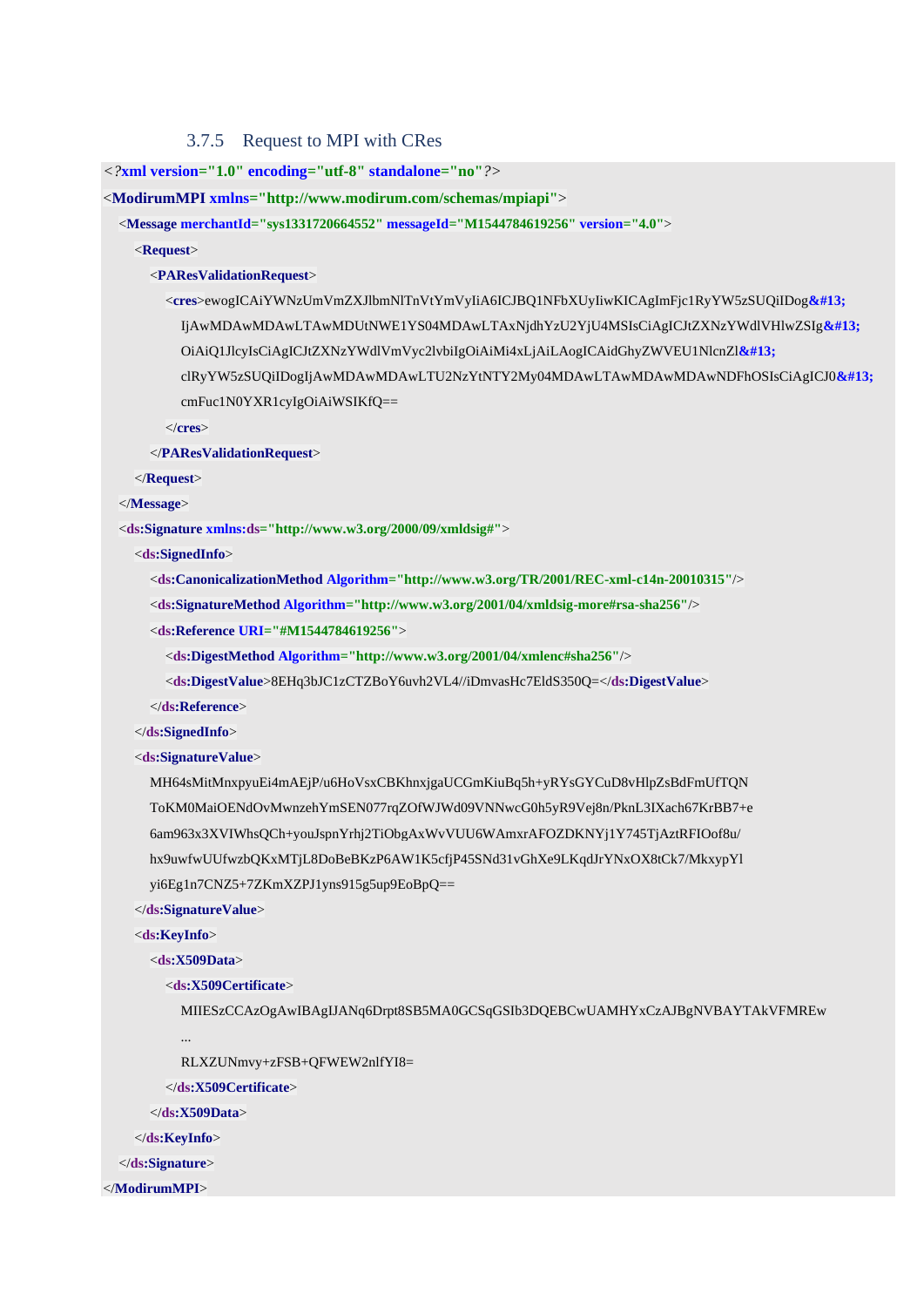3.7.6 Final response from MPI

<span id="page-43-0"></span>*<?***xml version="1.0" encoding="utf-8" standalone="no"***?>*

<**ModirumMPI xmlns="http://www.modirum.com/schemas/mpiapi"**>

<**Message merchantId="sys1331720664552" messageId="M1544784619256" version="4.0"**>

<**Response**>

<**Parameters**>

<**xid**>EnT7echNxbjyNJSEIQiIsogpnUg=</**xid**>

<**mdStatus**>1</**mdStatus**>

<**mdErrorMsg**>Y-status/Challenge authentication via ACS:

https://localhost.modirum.com:8543/dstests/ACSEmu2

</**mdErrorMsg**>

<**enrollmenStatus**>C</**enrollmenStatus**>

<**authenticationStatus**>Y</**authenticationStatus**>

<**eci**>05</**eci**>

<**cavv**>QUNTRU1VUDYlLGl/eTtSLiQ8Ync=</**cavv**>

<**PAResVerified**>true</**PAResVerified**>

<**PAResSyntaxOK**>true</**PAResSyntaxOK**>

<**txId**>16809</**txId**>

<**protocol**>3DS2.1.0</**protocol**>

<**cardType**>1</**cardType**>

</**Parameters**>

<**TDS2RespAttributes**>

<**Attribute name="TDS2.threeDSServerTransID"**>00000000-5676-5663-8000-0000000041a9</**Attribute**>

<**Attribute name="TDS2.dsTransID"**>dffc1e22-b02d-5af6-8000-0000000028a9</**Attribute**>

<**Attribute name="TDS2.acsTransID"**>00000000-0005-5a5a-8000-0167ac56b581</**Attribute**>

<**Attribute name="TDS2.authTimestamp"**>201812141050</**Attribute**>

</**TDS2RespAttributes**>

</**Response**>

</**Message**>

<**ds:Signature xmlns:ds="http://www.w3.org/2000/09/xmldsig#"**>

<**ds:SignedInfo**>

<**ds:CanonicalizationMethod Algorithm="http://www.w3.org/TR/2001/REC-xml-c14n-20010315"**/>

<**ds:SignatureMethod Algorithm="http://www.w3.org/2001/04/xmldsig-more#rsa-sha256"**/>

<**ds:Reference URI="#M1544784619256"**>

<**ds:DigestMethod Algorithm="http://www.w3.org/2001/04/xmlenc#sha256"**/>

<**ds:DigestValue**>B3VqtWHO9MFFmjVmEY1xHGWvyaAjiI6RmDMO1cUisvo=</**ds:DigestValue**>

</**ds:Reference**>

</**ds:SignedInfo**>

<**ds:SignatureValue**>

 kCqt9Pj5+siFHCRkSET5215alFVwXa5wYJHaZkcl+JApFsCaF2E7Ic4deagJBcy4JPMdtiIAF1H0 EF3yNZSHc6+Pjsz2slnmq8FvXjZUixBzxEfSqqDSp1GWZisjsx/jHVZ9lWH9JcBXqPFrxzTKYeX9

oGF+BS+0IM5K3Q6Aw59VNELszFaKjkDDI4Un5qCnaJZCloIoTILz4cPUdpBBuQYHnZN1PplNxMgb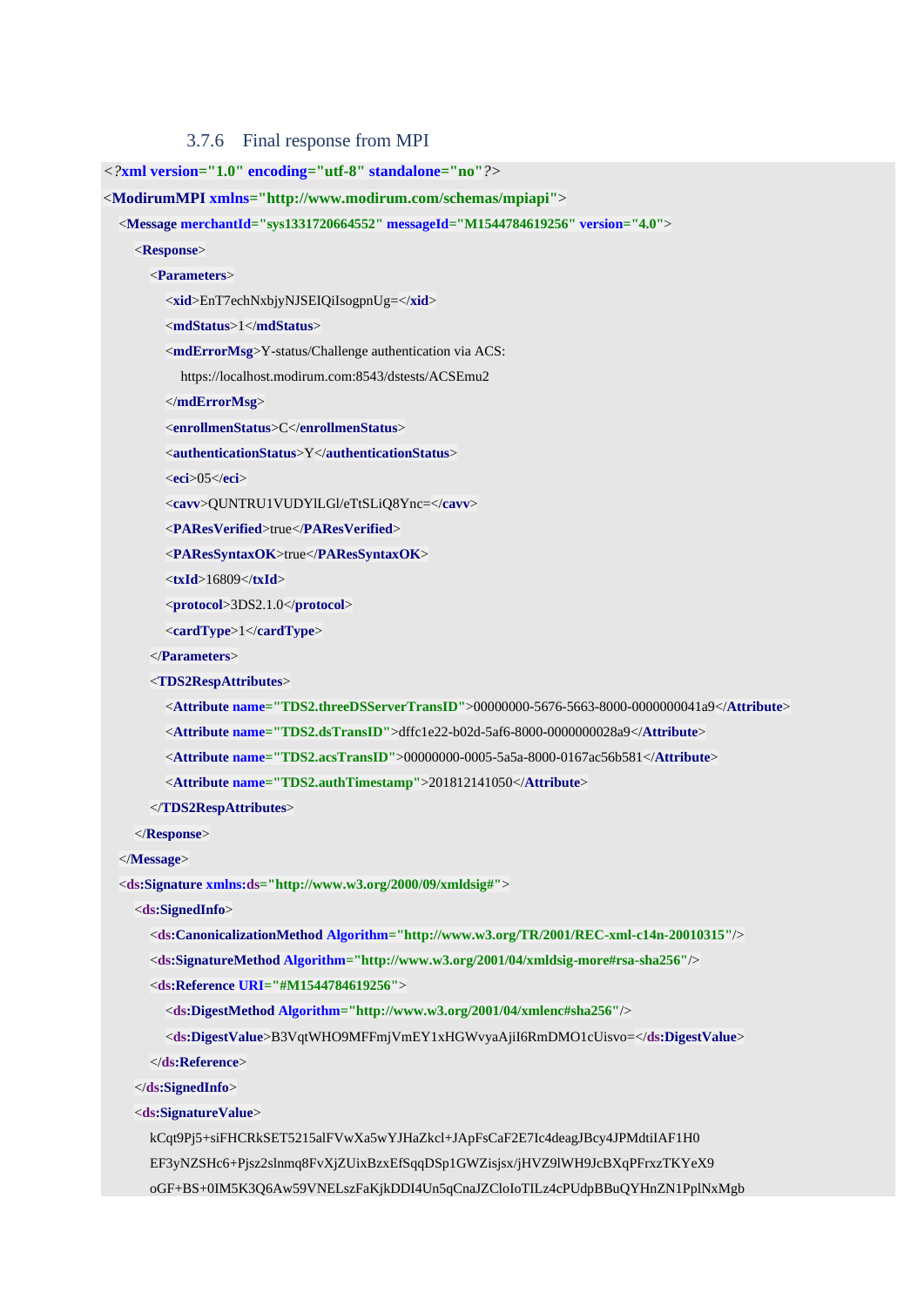gbLrHIpbhghvzKzSNwxNpLoLwJEA8cl3OZ5zp+WsTsPhSYcYI8eDQb4nOt9nF/9mZifiU9DzXHj9

dBrL5BlNqn9Z76+n3Hf3N5xda9b8N7jYnV0UWw==

</**ds:SignatureValue**>

<**ds:KeyInfo**>

<**ds:X509Data**>

<**ds:X509Certificate**>

MIIDYDCCAkgCAQEwDQYJKoZIhvcNAQELBQAwdjEaMBgGA1UEAxMRcHJvY0ludGVyZmFjZVNpZ24x

...

9PDtopCdwc7k0pzUiQ==

</**ds:X509Certificate**>

</**ds:X509Data**>

</**ds:KeyInfo**>

</**ds:Signature**>

</**ModirumMPI**>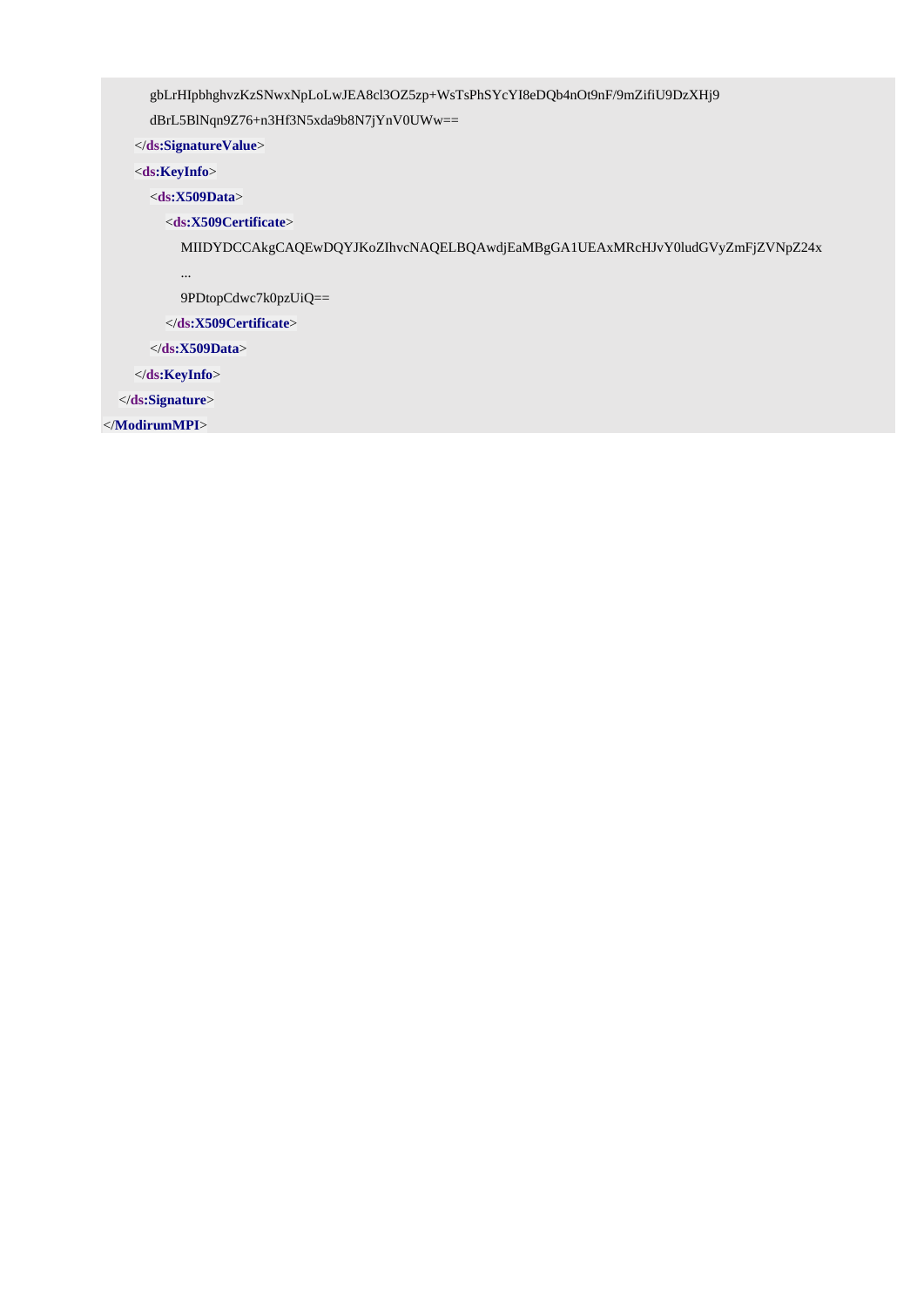## <span id="page-45-0"></span>4 SOAP interface

As of MPI 4.0.2.42 there is an opportunity to send SOAP 1.2 messages to MPI. Interface reflects format and behavior of XML interface. There are a few differences:

- 1. XML messages should be sent with SOAP envelope. Examples below.
- 2. Messages should be sent with ContentType=application/soap+xml

WSDL schema is located here mdpaympi.war/ModirumMPI.wsdl or here http(s)://address/mdpaympi/ModirumMPI.wsdl. Message contents of SOAP are equal to XML API only wrapped to SOAP envelopes.

### <span id="page-45-1"></span>**4.1** SOAP interface example

```
4.1.1 Initial request to MPI:
```
*<?*xml version="1.0" encoding="utf-8" standalone="no"*?>*

<env:Envelope xmlns:env="http://www.w3.org/2003/05/soap-envelope">

<env:Header/>

<env:Body>

```
 <ModirumMPI xmlns="http://www.modirum.com/schemas/mpiapi" xmlns:ns2="http://www.w3.org/2000/09/xmldsig#">
  <Message md="535CF439C39D63F978C1B58845C2005D" merchantId="sys1331720664552"
```

```
messageId="M1494972873437" version="4.0">
```
 <Request> <EnrollmentRequest> <Parameters> <pan>4016000000002</pan> <expiry>1812</expiry> <deviceCategory>0</deviceCategory> <purchAmount>1100</purchAmount>

```
 <exponent>2</exponent>
 <description>DVD Movies</description>
 <currency>840</currency>
```
<termUrl>https://bank1.modirum.com:443/coffeehouse/MerchantHandler2;jsessionid=535CF439C39D63F978C1B58845C20 05D

```
 </termUrl>
       <xid>VGnMqa+1jNBTSnCnoh3K8PuiVZQ=</xid>
      </Parameters>
    </EnrollmentRequest>
  </Request>
 </Message>
 <ds:Signature xmlns:ds="http://www.w3.org/2000/09/xmldsig#">
  <ds:SignedInfo>
    <ds:CanonicalizationMethod Algorithm="http://www.w3.org/TR/2001/REC-xml-c14n-20010315"/>
    <ds:SignatureMethod Algorithm="http://www.w3.org/2001/04/xmldsig-more#rsa-sha256"/>
    <ds:Reference URI="#M1494972873437">
      <ds:DigestMethod Algorithm="http://www.w3.org/2001/04/xmlenc#sha256"/>
      <ds:DigestValue>ngY4nXCbtb00r8Uwb7ElwhMshoX3a1H/JkonU6yIzqI=</ds:DigestValue>
    </ds:Reference>
  </ds:SignedInfo>
```

```
<ds:SignatureValue>AuausHQxQuVWIE7V/ZMoT8PeDSTJhpUTImyPGS+EWOUqMkJMAogZQh/xiM9H+0g9cZ9fXa9zk
dX8j83AK0pnfy768CZU7MZ4kLIn50W/qaf62NNvS2o2BTQSpfnFjz4DX11hcKZzProdY63C/wqJHwOO 
bN9al96mKm0kFkqU0batWnCRRnzD8blJZOZ35j+hdI5bTZjnXYsrft3FVhUlb0WbQccVfULmksnR 
Ozf/DeKxo0vjvJCLCWYfu4plMrUKT6xCzsALWR8ycx4/kpWi9ICpemVIyOeXGZantH+p/s8RTk0r 
+F1iVyTxOVGgmryHGxFizYA79g9ZAHmC0gugrg==
      </ds:SignatureValue>
      <ds:KeyInfo>
```
 <ds:X509Data> <ds:X509Certificate> MIIERTCCAy2gAwIBAgIJAKcoY+m8gQgZMA0GCSqGSIb3

… pAhfSIiDh2jcOvPq1F4=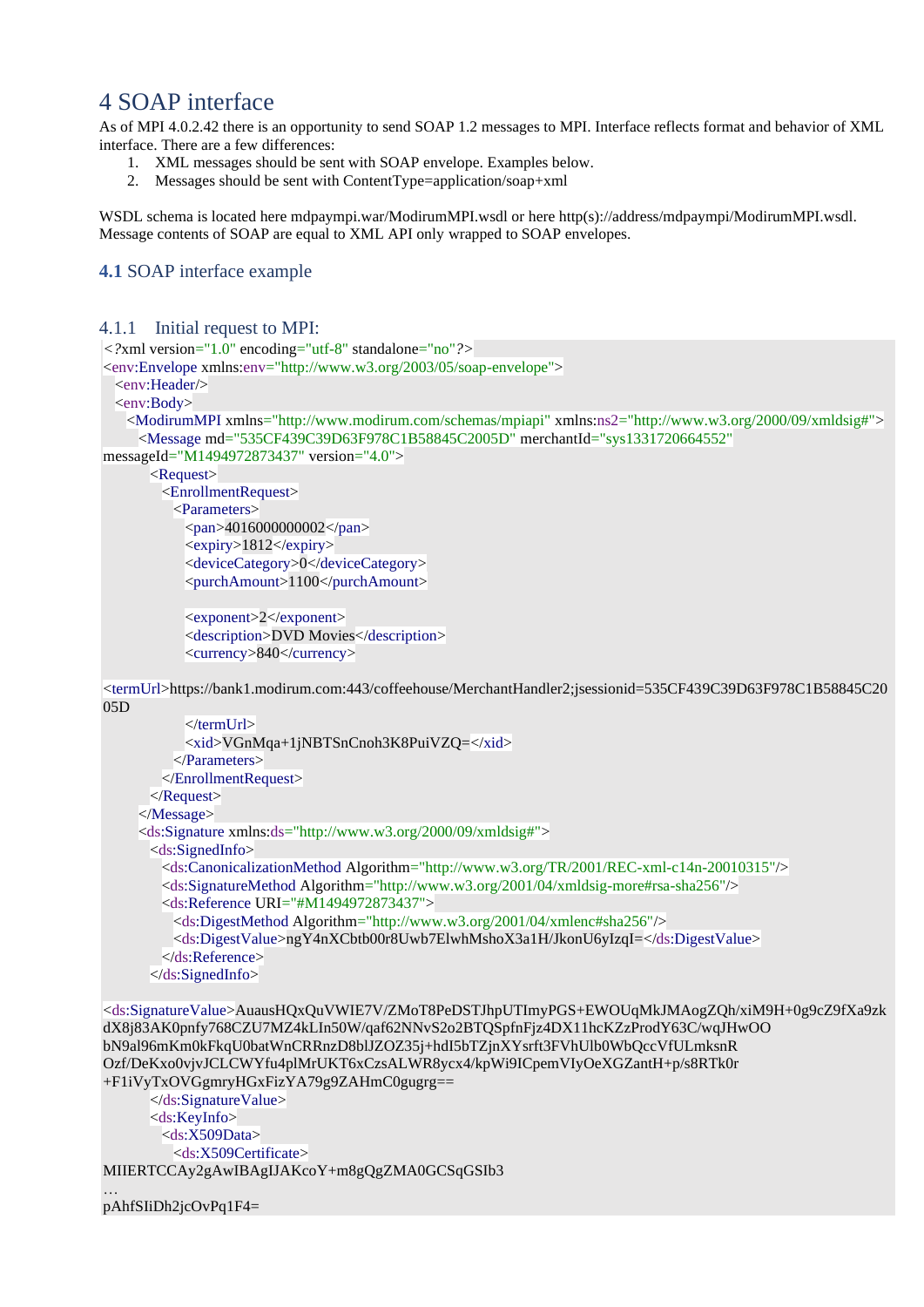```
 </ds:X509Certificate>
         </ds:X509Data>
       </ds:KeyInfo>
      </ds:Signature>
    </ModirumMPI>
  </env:Body>
</env:Envelope>
```
#### <span id="page-46-0"></span>4.1.2 MPI response with ACS redirect template: *<?*xml version="1.0" encoding="utf-8" standalone="no"*?>* <env:Envelope xmlns:env="http://www.w3.org/2003/05/soap-envelope"> <env:Header/> <env:Body> <ModirumMPI xmlns="http://www.modirum.com/schemas/mpiapi" xmlns:ns2="http://www.w3.org/2000/09/xmldsig#"> <Message md="535CF439C39D63F978C1B58845C2005D" merchantId="sys1331720664552" messageId="M1494972873437" version="4.0"> <Response> <Parameters> <xid>VGnMqa+1jNBTSnCnoh3K8PuiVZQ=</xid> <mdStatus>9</mdStatus> <mdErrorMsg>To be redirected to acs</mdErrorMsg> <enrollmenStatus>Y</enrollmenStatus> </Parameters> <redirectToACSForm>&lt;!DOCTYPE HTML PUBLIC "-//W3C//DTD HTML 4.01//EN" "http://www.w3.org/TR/html4/strict.dtd"> <html&gt; <head&gt; <title&gt;MDpay default response template for web&lt;/title&gt; <script type="text/javascript" language="javascript"&gt; function moveWindow() { var form = document.getElementById("downloadForm"); if (form  $!=$  null) { form.submit(); } } </script&gt; &lt:/head&gt: <body&gt; <form id="downloadForm" action="https://3ds-acs.test.modirum.com/mdpayacs/pareq" method="POST"> <input type="hidden" name="PaReq" value="eJxVUcluwjAQ/ZWIa6U4TsJSNIwERCqoAtFCOfQWOUOTqrGDnbD8fe2wtT7Ne+PZ3oNNromSNYlGE8KCjEm/

yCuyUYdH3SCqOgir8TvtEQ6kTaEkcj/wQ2A3aGu0yFNZI6RiP5kvMW4fsCuEkvQ8QR5GcbcH7IJApiXhVO12RDPVGPIy KpVnclUBa3MgVCNrfcYwtlU3AI3+wbyuqyFjx+PRL1VW6Kb0hSqBuRywxz6rxkXG9joVGW5f5GKfPvHv5WSzllOp8uh 1sGqK7efbCJj7AVlaE4YB7wdd3vPCcMjjYRQBa3lIS7cEfqwTj1sRAnvhhYHKDRpfAOcu85cBq60mKc44iG3qjoBOlZJkf1 g57zFkZAQm28RbqENBxk53BLDHNdOZ01rUVscw6lufnrlTuyVc08IKxQf80tUBYK6EXY1kV5dt9M/9X/zRraA="> <input type="hidden" name="TermUrl"

value="https://bank1.modirum.com:443/coffeehouse/MerchantHandler2;jsessionid=535CF439C39D63F978C1B58845C2005 D">

 $&$ lt; input type="hidden" name="MD"

value="535CF439C39D63F978C1B58845C2005D"> <!-- To support javascript unaware/disabled browsers --&gt;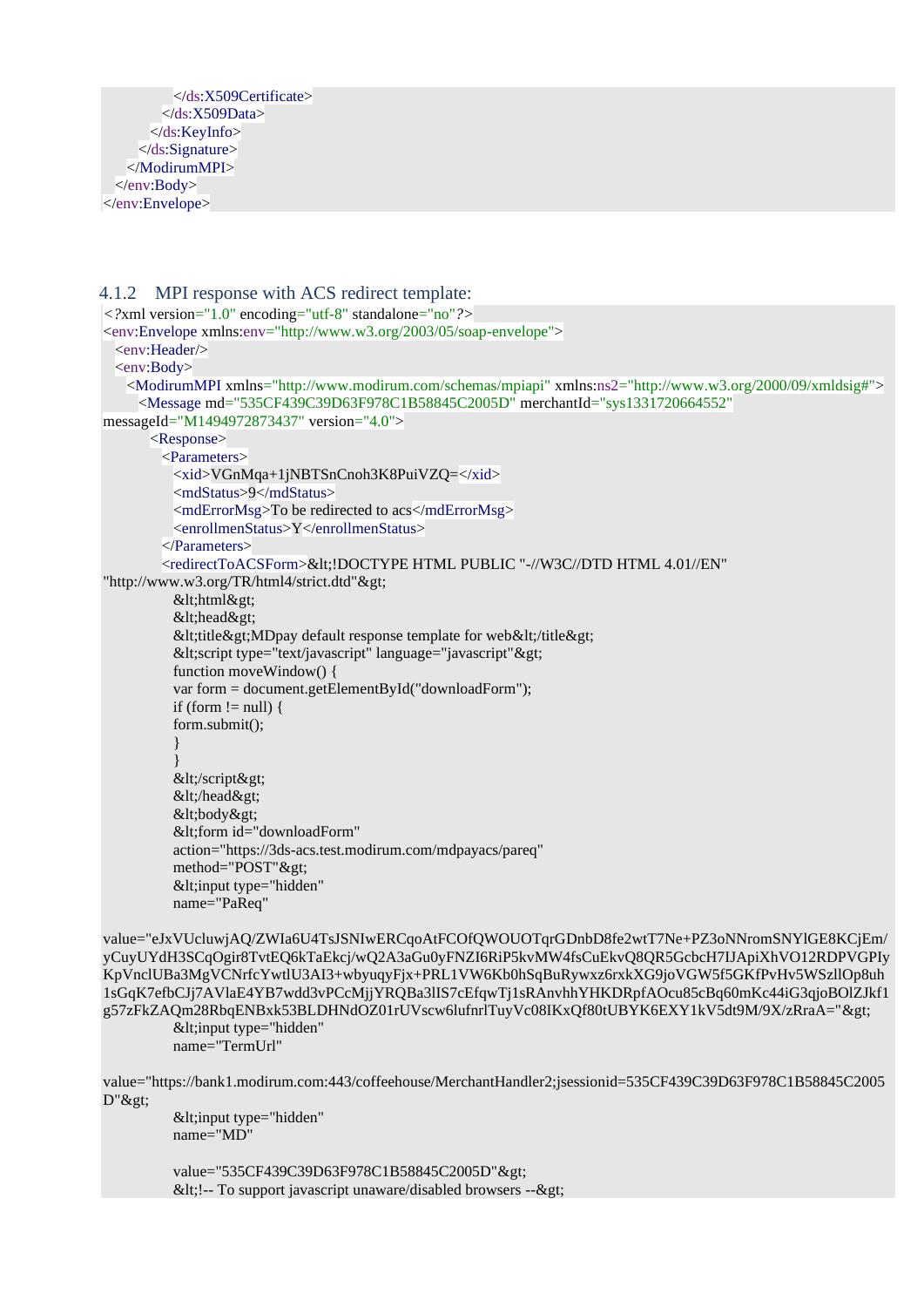```
&dt;div style="text-align: center;">gt;&dt;img src="preloader.gif"/&dt;&dt;&dt;&dt;
         <noscript&gt;
         &It;center>Please click the submit button below.&It;br>
         <input type="submit" name="submit" value="Submit"&gt;&lt;/center&gt;
         <lt;/noscript<gt;
         &dt:/div>gt:
         </form&gt;
         &dt; script type="text/javascript"&dt;
          moveWindow();
         </script&gt;
         </body&gt;
         </html&gt;
        </redirectToACSForm>
       </Response>
     </Message>
     <ds:Signature xmlns:ds="http://www.w3.org/2000/09/xmldsig#">
       <ds:SignedInfo>
         <ds:CanonicalizationMethod Algorithm="http://www.w3.org/TR/2001/REC-xml-c14n-20010315"/>
         <ds:SignatureMethod Algorithm="http://www.w3.org/2001/04/xmldsig-more#rsa-sha256"/>
         <ds:Reference URI="#M1494972873437">
          <ds:DigestMethod Algorithm="http://www.w3.org/2001/04/xmlenc#sha256"/>
          <ds:DigestValue>4ACquN4SO0Dg9DZp7QG2GacukQkwuicEbexzlOKcjrM=</ds:DigestValue>
         </ds:Reference>
       </ds:SignedInfo>
       <ds:SignatureValue>
rXYl+kWPqma87EYT5SLgSMILL56FlVsGrVVKqhDuc91WfwXXf0fNaB3RbPPg0BOflsTDTLo04UJ/ 
e5VaioL4JOO1reBeg+qglkGmESeFRpSNtpAnOTrRJycvIVoUkc1blmhErBCIiB6CH1CX9aaCtsdk 
xalhEBBH0YhC4uUHzVvzmLEvcZIHvxW42Zlq1fWRilTQCkoxADv+MrV9LrTVnrOTX80gNcWe6eFB 
Yla1t7fSl2cyD0M7/HtJ5KMKtP2AFwqaJjTkIIIY1n49GU45SJSUqxNKwOXyTmfh9N+qwVlEp0yS
y8Ty3HQ1u/f76EkrDyDPKrrb6jkTjS9mjQc+9A==
       </ds:SignatureValue>
       <ds:KeyInfo>
         <ds:X509Data>
          <ds:X509Certificate> 
MIIEDDCCAvSgAwIBAgIJAPmMWIp6hdlRMA0GCSqGSIb3DQEBCwUAMGExCzAJBgNVBAYTAkVFMQ4w
…
orvXz6ca1a62exlyoQw=
          </ds:X509Certificate>
         </ds:X509Data>
       </ds:KeyInfo>
     </ds:Signature>
    </ModirumMPI>
  </env:Body>
```

```
</env:Envelope>
```
#### <span id="page-47-0"></span>4.1.3 PARes validation request to MPI:

```
<?xml version="1.0" encoding="utf-8" standalone="no"?>
<env:Envelope xmlns:env="http://www.w3.org/2003/05/soap-envelope">
 <env:Header/>
  <env:Body>
    <ModirumMPI xmlns="http://www.modirum.com/schemas/mpiapi" xmlns:ns2="http://www.w3.org/2000/09/xmldsig#">
      <Message md="535CF439C39D63F978C1B58845C2005D" merchantId="sys1331720664552" 
messageId="M1494972873437" version="4.0">
       <Request>
         <PAResValidationRequest>
         <pares>
```
eJzVWNmyozqy/ZWK6kfHOQwGG064doSYMQabeXhjMsbM8/D1jfeuXae6um5E3/vUlxejJZFKKVeulHUyHm0c

… fh37cAfx9O/B+bfl+X/q6bPv5HvWfn+sHWA==

```
 </pares>
 </PAResValidationRequest>
```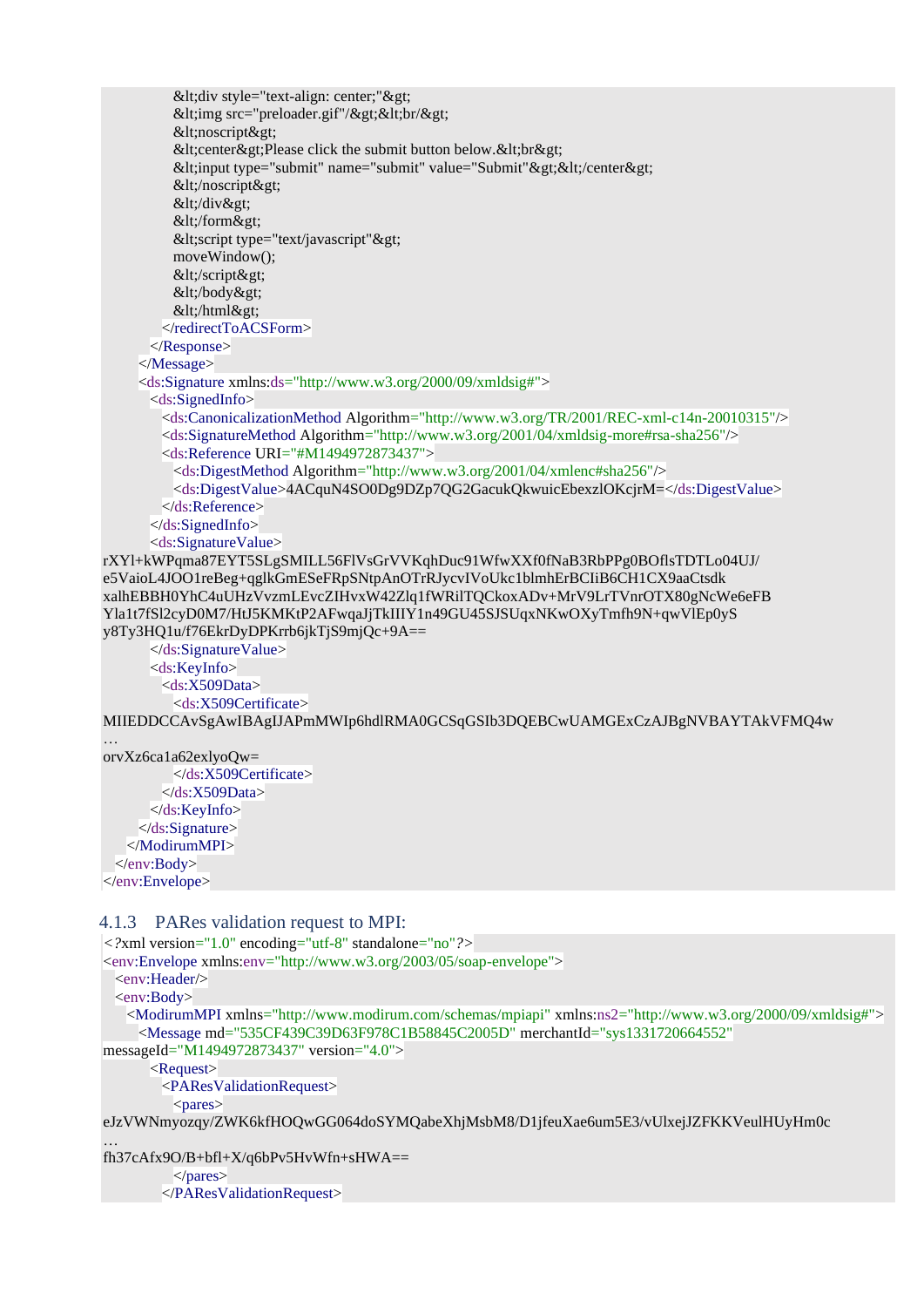```
 </Request>
```

```
 </Message>
```

```
 <ds:Signature xmlns:ds="http://www.w3.org/2000/09/xmldsig#">
  <ds:SignedInfo>
    <ds:CanonicalizationMethod Algorithm="http://www.w3.org/TR/2001/REC-xml-c14n-20010315"/>
    <ds:SignatureMethod Algorithm="http://www.w3.org/2001/04/xmldsig-more#rsa-sha256"/>
    <ds:Reference URI="#M1494972873437">
     <ds:DigestMethod Algorithm="http://www.w3.org/2001/04/xmlenc#sha256"/>
     <ds:DigestValue>mOZ4WMPNRTfY/Uj4SWKRNBdKvrt+X7xgPpdxz7PBFMI=</ds:DigestValue>
    </ds:Reference>
  </ds:SignedInfo>
```
<ds:SignatureValue>lU6U6+SThF1697DBGJ8cEf7kJIH6R9NzVriTtr8Tq9dvbTKDT4BeBGHyTRRbhPiGG05whfRDAXpy +JwgwhRKRjgScd1uudCpPdkOW0IPvCdT6/BGOEMy+OSBLhUGpoykSb3hS7xyQ2mVuFLJ3MSY8/o6a3W61IRSnNPvi1 ENpqudgAU1Qg8Opy8aHqy6nzquAFnjQlYbrJmB/5UCZkwMpUiK1F6fWz27yY8N1l5hJ/P/bE1SYfOjUQSQqd1ZXJ4czAY 8S1uzrNCbjtcxtoev6/TtUI46mnQmCfEXyxtK3Qfzkff YWqVdZ+Rxd/ZQ7zL5DD69IUvo2jRzOdO6+n6uw==

```
 </ds:SignatureValue>
 <ds:KeyInfo>
```
<ds:X509Data>

```
 <ds:X509Certificate>
```
MIIERTCCAy2gAwIBAgIJAKcoY+m8gQgZMA0GCSqGSIb3DQEBCwUAMHQxCzAJBgN

```
…
pAhfSIiDh2jcOvPq1F4=
```

```
 </ds:X509Certificate>
         \langle ds: X509Data \rangle </ds:KeyInfo>
      </ds:Signature>
    </ModirumMPI>
  </env:Body>
</env:Envelope>
```
### <span id="page-48-0"></span>4.1.4 PARes validation response from MPI:

```
<?xml version="1.0" encoding="utf-8" standalone="no"?>
```
<env:Envelope xmlns:env="http://www.w3.org/2003/05/soap-envelope">

```
<env:Header/>
```

```
 <env:Body>
```
 <ModirumMPI xmlns="http://www.modirum.com/schemas/mpiapi" xmlns:ns2="http://www.w3.org/2000/09/xmldsig#"> <Message md="535CF439C39D63F978C1B58845C2005D" merchantId="sys1331720664552"

```
messageId="M1494972873437" version="4.0">
```

```
 <Response>
  <Parameters>
    <xid>VGnMqa+1jNBTSnCnoh3K8PuiVZQ=</xid>
   <mdStatus>1</mdStatus>
    <mdErrorMsg>Authenticated</mdErrorMsg>
    <enrollmenStatus>Y</enrollmenStatus>
    <authenticationStatus>Y</authenticationStatus>
   <eci>05</eci>
    <cavv>AAABAGI1kQAAAAAjcTWRAAAAAAA=</cavv>
    <cavvAlgorithm>2</cavvAlgorithm>
    <PAResVerified>true</PAResVerified>
    <PAResSyntaxOK>true</PAResSyntaxOK>
    <txId>13503</txId>
  </Parameters>
 </Response>
```

```
 </Message>
```
<ds:Signature xmlns:ds="http://www.w3.org/2000/09/xmldsig#">

```
 <ds:SignedInfo>
```

```
 <ds:CanonicalizationMethod Algorithm="http://www.w3.org/TR/2001/REC-xml-c14n-20010315"/>
 <ds:SignatureMethod Algorithm="http://www.w3.org/2001/04/xmldsig-more#rsa-sha256"/>
 <ds:Reference URI="#M1494972873437">
```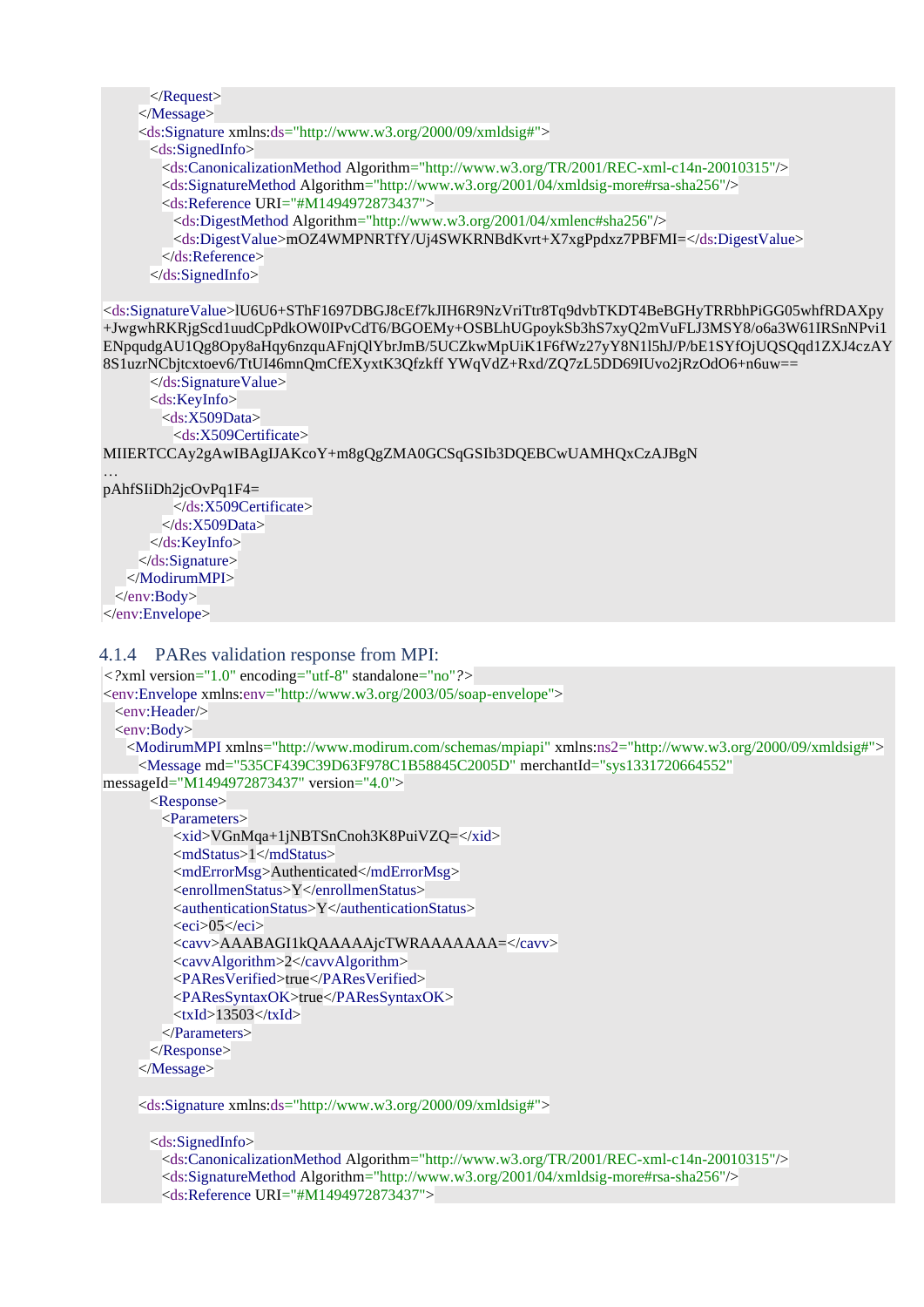<ds:DigestMethod Algorithm="http://www.w3.org/2001/04/xmlenc#sha256"/> <ds:DigestValue>sYLd56IRpCQN4GdMOrJpGCOhbAzP90u+Ew/8f/kPuf4=</ds:DigestValue> </ds:Reference> </ds:SignedInfo>

<ds:SignatureValue>

qtFKBS+MrOeL1DKyOg8LYkM260DC4UViXutKKFhKto3A7kKfE0Ww1Zh+Ri4NNzehsDgi59NAINMD EEQGh2Mlpjvjl35PO1GylLRyOOZMxsUjIFlxwDb/nHlNuQWPPADwBbtmQz7wHG60Boc9l5Z6IBI2 zGEtas6ZxPcbD8VLeOgZYg34TvjIY5K9giFyEdUYUyKw2HHaABXrjlndCFTr/3NeenqRAuI/vThh uZyNLw99baE1qIZcMeHcq4CaBNM8EG4dgKETtda96PBUy/E6ykBp+VZooSwRm6Ts8JuRQVjPwH2S BbxWIXwp15qSlw0wRwSCQugRBz2UC/REk/dVkA==

 </ds:SignatureValue> <ds:KeyInfo> <ds:X509Data> <ds:X509Certificate>

MIIEDDCCAvSgAwIBAgIJAPmMWIp6hdlRMA0GCSqGSIb3DQEBCwUAMGExCzAJBgNVBAYTAkVFMQ4w

orvXz6ca1a62exlyoQw= </ds:X509Certificate>  $\langle ds: X509Data \rangle$  </ds:KeyInfo> </ds:Signature> </ModirumMPI> </env:Body> </env:Envelope>

...